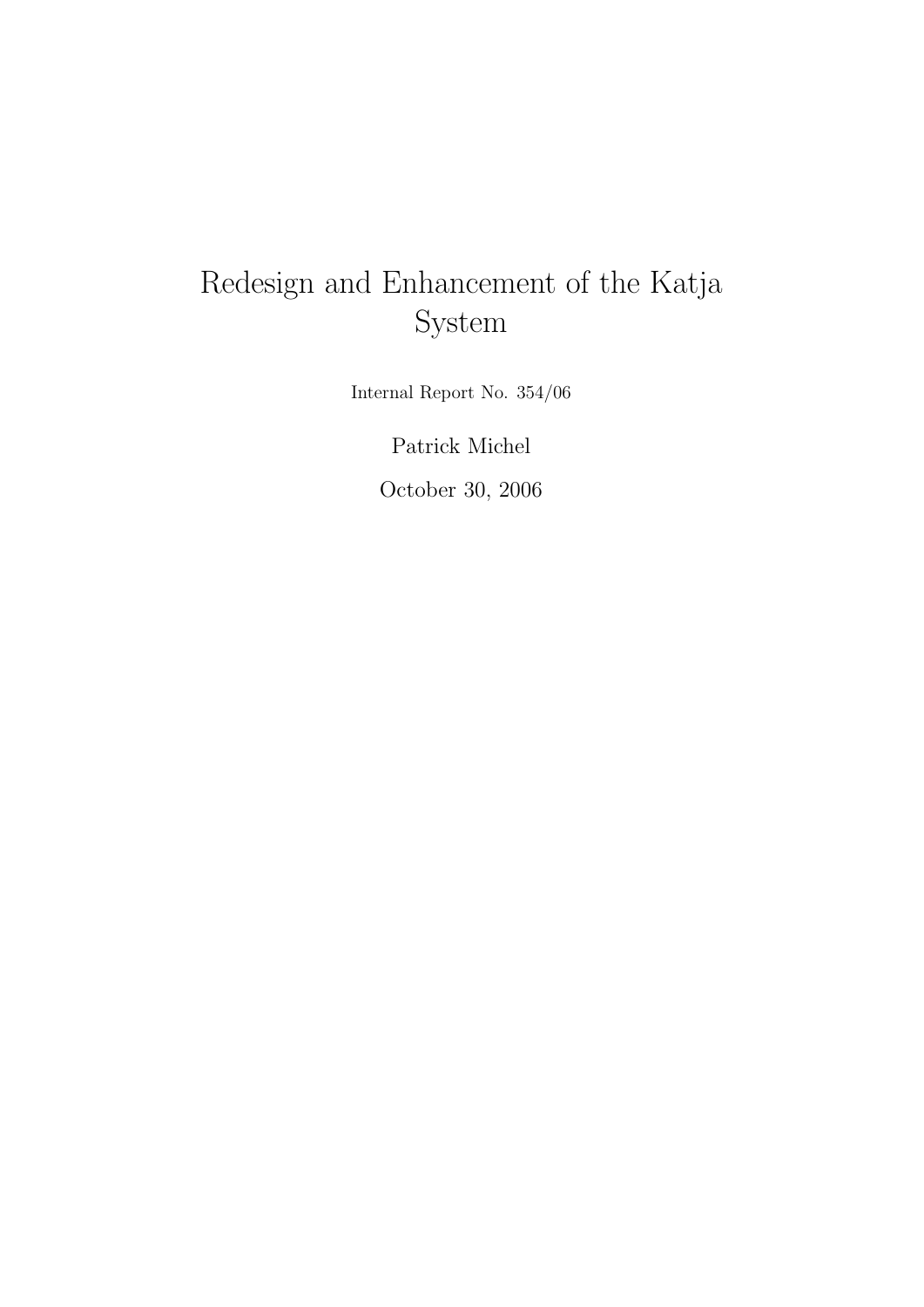# Contents

| 1              |     | Introduction                                                                  | $\bf{5}$        |
|----------------|-----|-------------------------------------------------------------------------------|-----------------|
| $\overline{2}$ |     | Redesigning the Katja System                                                  | $\overline{5}$  |
|                | 2.1 |                                                                               | $6\phantom{.}6$ |
|                |     | Logical Structure $\ldots \ldots \ldots \ldots \ldots \ldots \ldots$<br>2.1.1 | 6               |
|                |     | 2.1.2                                                                         | 8               |
|                | 2.2 |                                                                               | 10              |
|                | 2.3 |                                                                               | 12              |
|                | 2.4 |                                                                               | 13              |
|                | 2.5 | Error Handling and Error Checking                                             | 14              |
|                | 2.6 |                                                                               | 20              |
| 3              |     | Redesigning the Java Backend                                                  | 22              |
|                | 3.1 | An Abstract Syntax for Java Code Generation                                   | 23              |
|                |     | 3.1.1                                                                         | 24              |
|                |     | 3.1.2                                                                         | 24              |
|                |     | 3.1.3                                                                         | 25              |
|                |     | 3.1.4                                                                         | 26              |
|                |     | Unparsing the Java Model<br>3.1.5                                             | 28              |
|                | 3.2 |                                                                               | 29              |
|                | 3.3 |                                                                               | 32              |
| 4              |     | Redesigning the Generated Code                                                | 32              |
|                | 4.1 |                                                                               | 33              |
|                | 4.2 |                                                                               | 34              |
|                |     | 4.2.1 Variable Argument Tuple constructors                                    | 34              |
|                | 4.3 |                                                                               | 35              |
|                | 4.4 |                                                                               | 38              |
|                | 4.5 |                                                                               | 38              |
|                | 4.6 | <b>Visitors</b>                                                               | 40              |
|                |     | Default Implementations $\ldots \ldots \ldots \ldots \ldots \ldots$<br>4.6.1  | 42              |
|                |     | Visitor Subtype Relations<br>4.6.2                                            | 43              |
|                |     | Exceptions in Visitors and Switches<br>4.6.3                                  | 45              |
|                | 4.7 |                                                                               | 45              |
|                | 4.8 |                                                                               | 47              |
|                |     | 4.8.1                                                                         | 47              |
|                |     | Operations on List Positions<br>4.8.2                                         | 49              |
|                |     | 4.8.3                                                                         | $52\,$          |
|                | 4.9 |                                                                               | $52\,$          |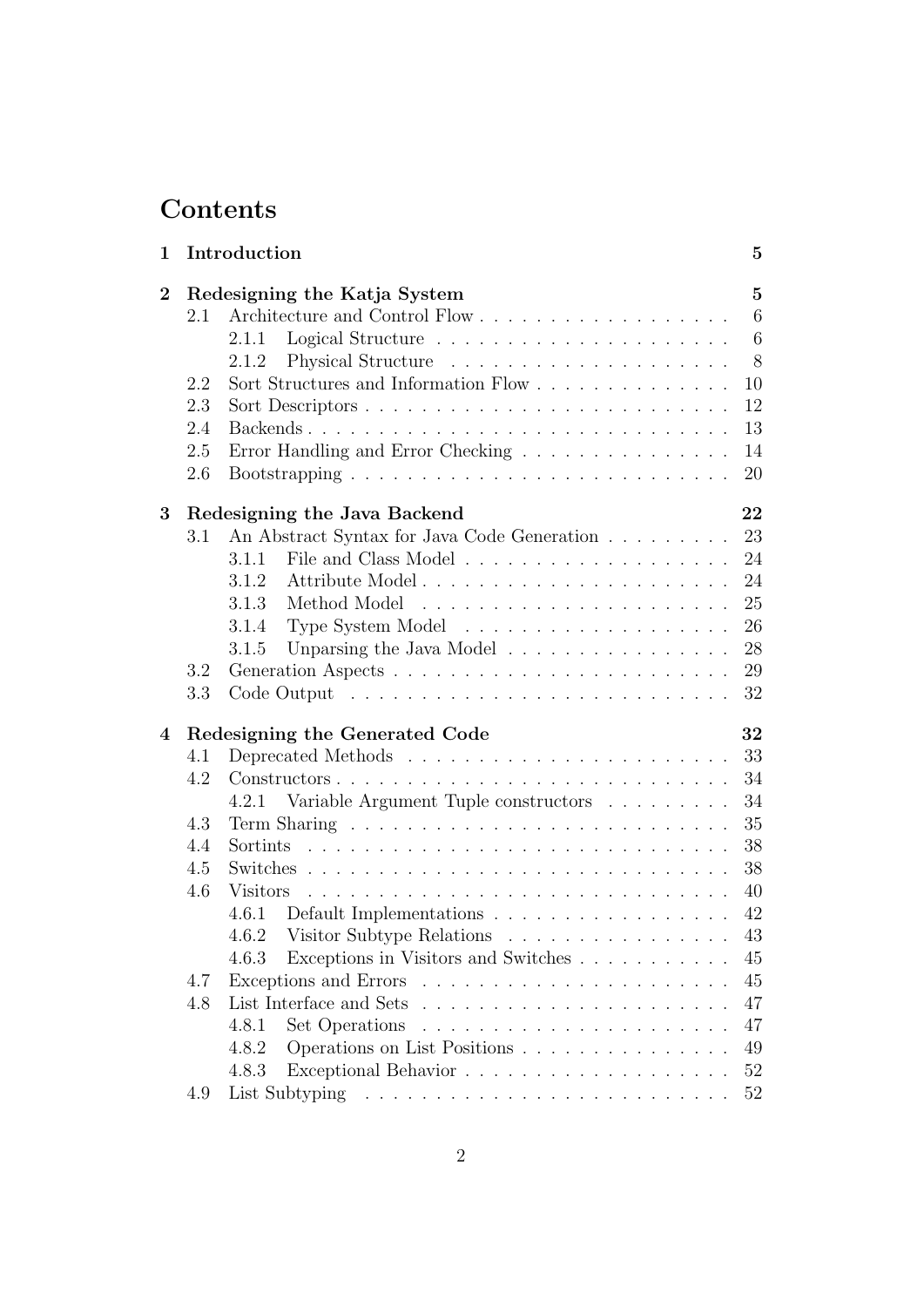|     | 4.10 Position Navigation Interface 54      |    |
|-----|--------------------------------------------|----|
|     |                                            |    |
|     |                                            |    |
|     |                                            |    |
|     |                                            |    |
|     |                                            |    |
|     | 4.13.3 The (Un-)Parser Framework 61        |    |
|     | 4.14 Compiler and Language Deficiencies 65 |    |
|     | 5 - Future Work                            | 68 |
| 5.1 |                                            |    |
|     | 5.2 Attributes and Pattern Matching 69     |    |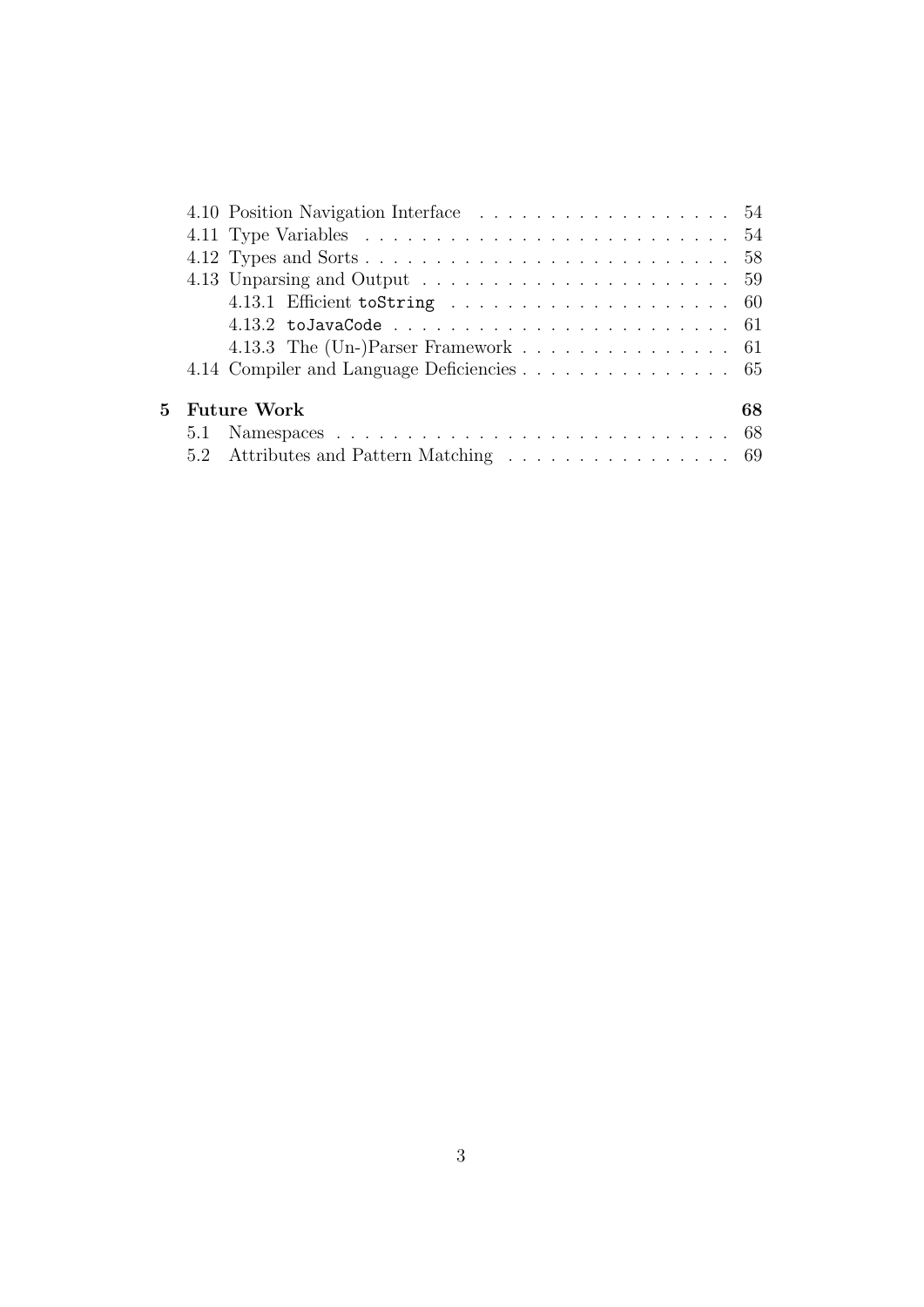# List of Figures

|    | Main stages of the Katja system $\ldots \ldots \ldots \ldots \ldots$    | $\overline{7}$ |
|----|-------------------------------------------------------------------------|----------------|
| 2  | Conceptual Blocks of the Katja System                                   | - 9            |
| 3  | The Build Process of the Katja System                                   | 20             |
| 4  | Excerpt of the old Generator Hierarchy 22                               |                |
| 5  | The Type System Model of the Java Backend 28                            |                |
| 6  | Generation Aspects of the Java Backend 31                               |                |
| 7  | An Example Switch Class Hierarchy 39                                    |                |
| 8  |                                                                         |                |
| 9  | The Operations of the Katja List Interface $\dots \dots \dots \dots$ 48 |                |
| 10 | The Term Type Variable in Variant Positions 56                          |                |
| 11 | The katja.common Type Hierarchy 57                                      |                |
| 12 | Position Structure Sorts and their Hierarchy                            | 58             |
| 13 | Return type conflicts in Java interface hierarchies $\ldots \ldots$ 67  |                |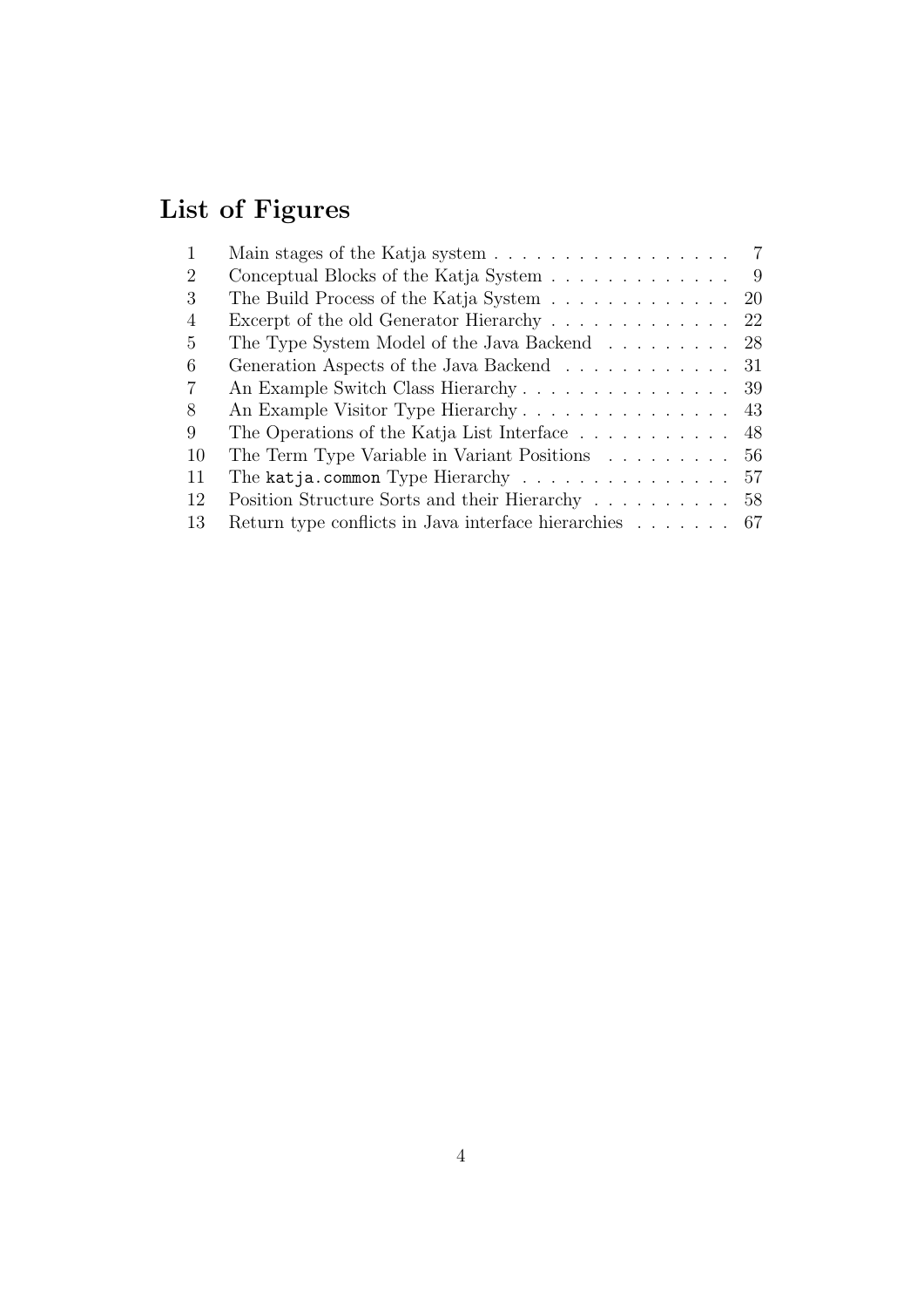# 1 Introduction

Katja is a tool generating order-sorted recursive data types as well as position types for Java, from specifications using an enhanced ML like notation. Katja's main features are its conciseness of specifications, the rich interface provided by the generated code and the Java atypical immutability of types.

After several stages of extending and maintaining the Katja project, it became apparent many changes had to be done. The original design of Katja [11] wasn't prepared for the introduction of several backends [4], the introduction of position sorts [7] and constant feature enhancements and bug fixes.

The Java backend in particular was growing more complex with each feature added, necessary changes resulting in tremendous efforts. In anticipation of the introduction of attributes to Katja, a cleanup had to be done and a proper design had to be found.

With all those difficulties in the implementations, Katja never reached a closed and stable feature set. While core features were working in principal, aspects like imports combined with the use of position sorts had to be used with caution and the support of a Katja developer only. So with the ongoing redesign of the Katja system, the feature set, including the interface of the generated code, was redesigned and stabilized as well.

By supplying this report Katja reaches release status for the first time. Section 2 describes the changes made to the structure of the Katja system and the global architecture. Section 3 explains the Java backend in more detail and focuses on the ideas and considerations which lead to the new code generator design. Section 4 summarizes the features of the Katja system apparent to the user and gives an account of the long process of designing the interface of Katja. This section should also serve as a documentation to the interested Katja user. The report finishes with future work on Katja.

# 2 Redesigning the Katja System

The Katja system basically is a compiler, taking Katja source files as input and creating several formats as output. The general architecture therefore resembles the one of a compiler, going through steps like

- scanning input files
- parsing token streams
- constructing abstract syntax trees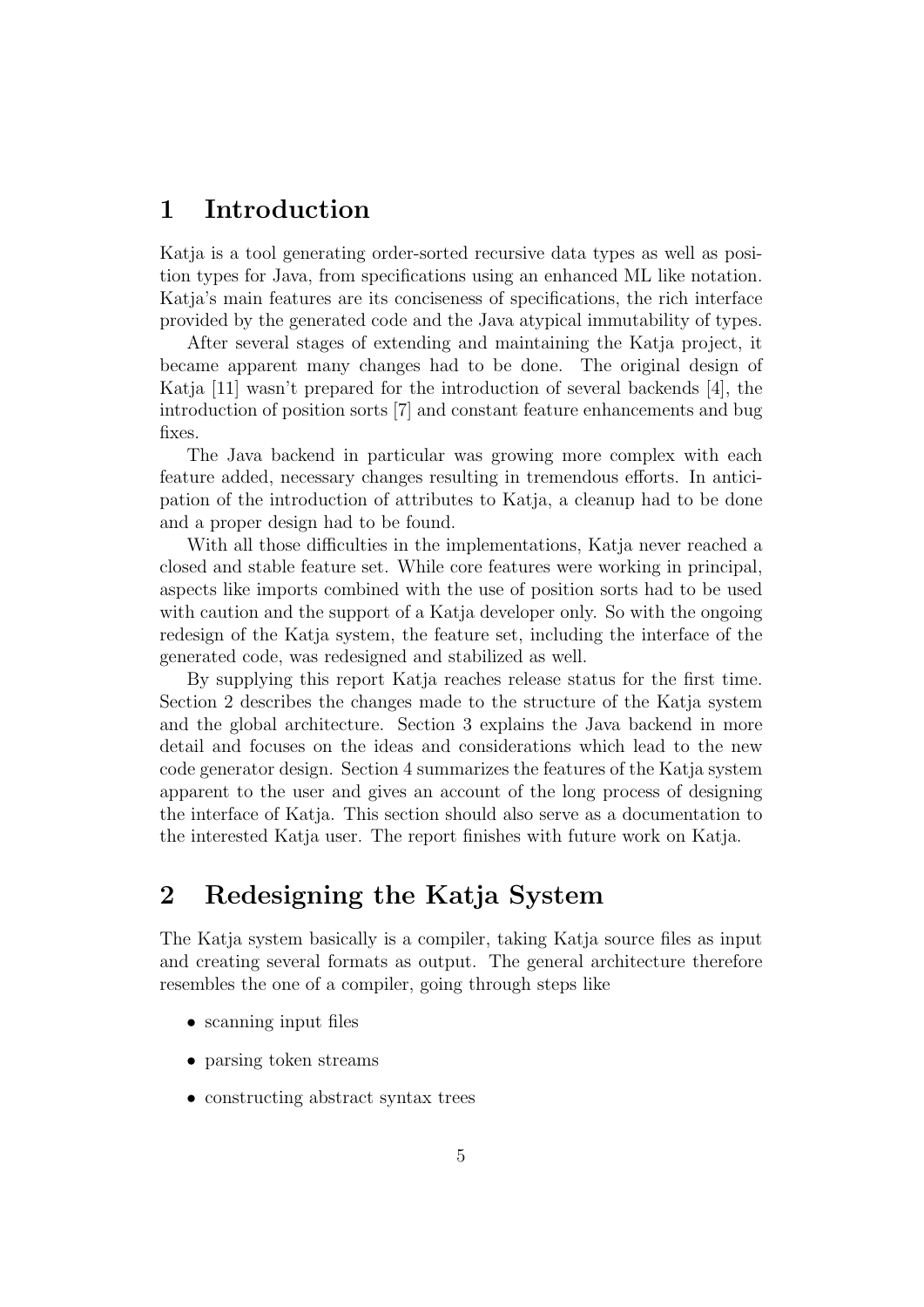- semantic analysis
- generating output data
- writing files

On an abstract level all these steps are done in fixed order and can be separated quite well. Unfortunately the Katja system did not make these separations visible in any way, neither in code structure nor in the architecture. Code fragments, packages and other logical units had a high coupling while maintaining low cohesion. Again this was not the result of a bad design right from the start, but from the constant evolution of the system.

The following sections will analyze parts of the system in detail and document how things are done now.

# 2.1 Architecture and Control Flow

#### 2.1.1 Logical Structure

The systems inherent separation into frontend and backends was already revealed in [4] and as the notion is both useful and necessary it will remain. However, I will elaborate a kind of production line view on the system. Like usual for a compiler, one Katja run is a logical sequence of different stages, which are each completely done and taken care of before the next.

Defining fixed stages for one Katja execution will have the following benefits:

- Each stage has an assigned tasks and each task is done in exactly one stage, rather than being distributed over the runtime of the system.
- On completion each stage constitutes a "toolset" to the next stage, guaranteeing certain properties.
- Stages communicate with well defined interfaces and can be developed without full knowledge of the others.
- Code realizing functionality is separated from data, which in turn is passed between stages.

The idea of such a production line is inspired by the well-understood scanner and parser technologies. Together they solve a greater problem by splitting it up into parts which they solve independently and conceptually in a fixed order. The realization, however, is tightly coupled and interactive, though maintaining loose coupling and high cohesion.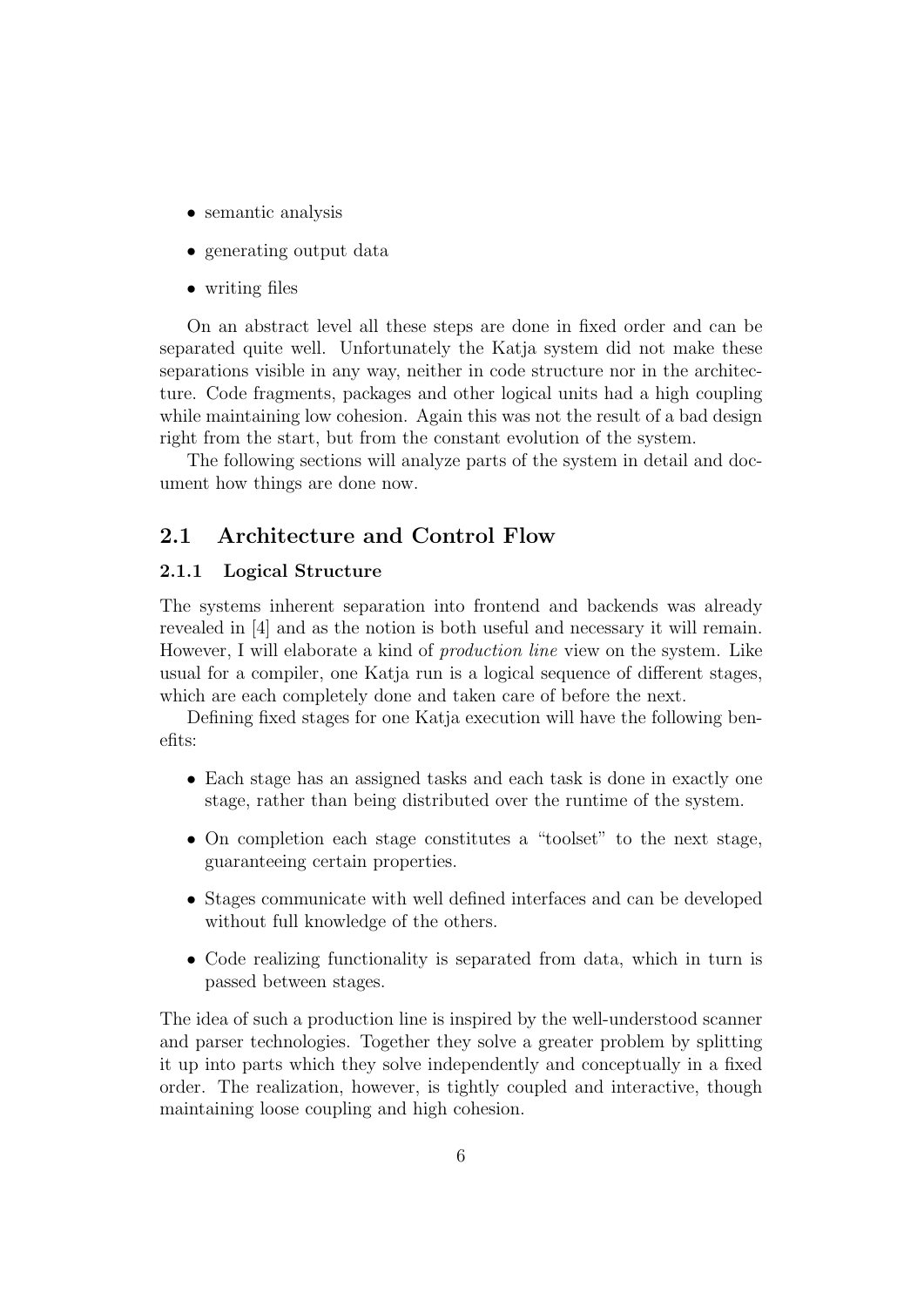I need to achieve the same separation of concerns, which is essential to breaking up larger systems into manageable parts. The Katja system therefore splits up into several artifacts, which work together on a low coupled basis to realize a number of tasks in fixed order. This allows them to interact and benefit from guarantees other parts provide and ultimately enables them to be implemented separately.

Figure 1 shows the stages of the Katja system.

|          | Stage                                  | Tasks done                                                                                                                                                                                  |
|----------|----------------------------------------|---------------------------------------------------------------------------------------------------------------------------------------------------------------------------------------------|
|          | Main class creation                    | - IOHandler, ErrorCollection and basic configuration are present<br>- Katia can be executed in parallel, using different configurations                                                     |
| start-up | Main class execution                   | - it is no longer important if Katja was executed from shell, a Katja<br>Ant-task or from within another program                                                                            |
|          | parameter parsing                      | - command line is completely processed, configuration is done<br>- most basic usage errors are found<br>- backend is selected<br>- next stages can use the configuration object only        |
|          | file acquisition and<br>transformation | - "include" statements and file handling in general are done<br>- syntactic sugar is eliminated, path names are made canonical<br>- next stages can use a set of abstract syntax trees only |
| frontend | sort structure creation                | - basic checks are done<br>- all known sorts and their corresponding information is present<br>- next stages can use the sort structure only                                                |
|          | semantic checks                        | - the sort structure is consistent, complete and free of errors<br>- next stages can use all the sort information they need                                                                 |
|          | backend logic                          | the control is given to the backend,<br>as no more general tasks need to be done                                                                                                            |

Figure 1: Main stages of the Katja system

It is vital to notice at this point, that a backend appears in several different roles. Concerning the logical structure of the system, the backend is only one final stage in which the logic of the backend is the main problem. The backend therefore only appears in the last stage of Figure 1, where it is the center of attention.

Another role of the backend, however, is the addition of the complete logic necessary to produce one product of a specific application domain. The backend therefore is and has to be supplied as one separated source artifact, e.g. one Java package. Regarding the control flow, this does not mean the backend is only executed last, but the backend has to aid several stages by supplying domain specific logic. The next section describes this in more detail.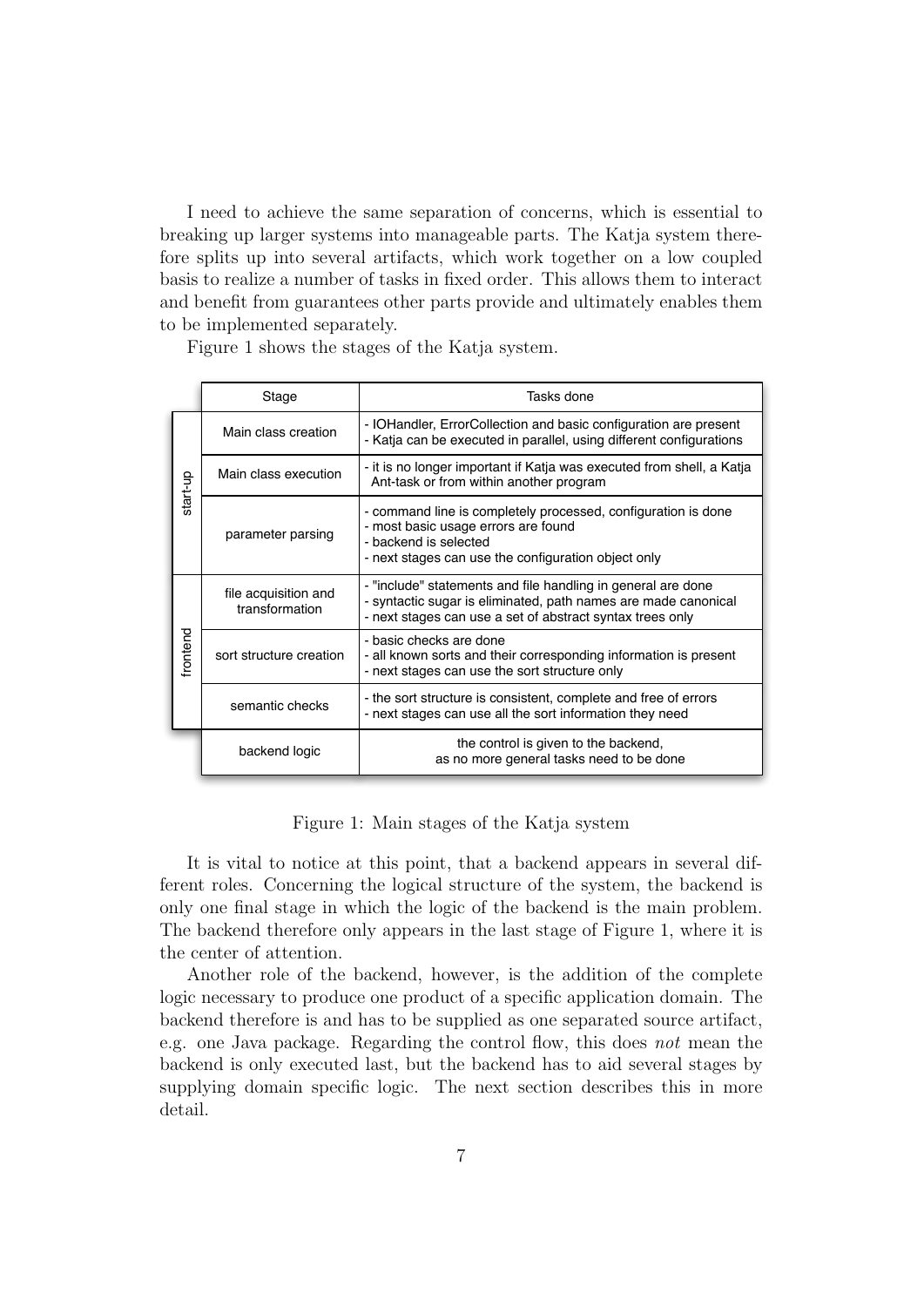Stages are in general separated into more detailed tasks, giving guarantees to other subtasks. Those guarantees most often belong to one of the two categories:

- **problem solved**: By finishing the task a specific problem was solved, like reading a file from the disk or treating syntactic sugar elements in an input language. Once the abstract syntax is normalized, for example, the latter problem is solved. Subsequent tasks need and must not include operations belonging to the solved problem, thereby achieving a separation of concerns.
- toolset: By finishing the task a new or updated set of tools or information, together with operations on this information, is supplied. Following tasks must not use low-level or deprecated toolsets and should profit from getting a cleaned up view in many cases.

Ultimately this leads to code artifacts, which have a well defined purpose and can work with a small set of interfaces. Tasks solved by code artifacts are guaranteed to be of manageable size and can work with convenient sets of tools. A complete Katja run is therefore divided into small, understandable parts, which run one after each other.

#### 2.1.2 Physical Structure

For the implementation of such an architecture it is vital that stages are implemented in a set of language artifacts which is as small as possible. However, there are other concerns which influence the development of such artifacts and the code structure therefore can't resemble the listed set of stages in detail.

Katja is capable of having several different backends, which can be dynamically switched between different executions. By design the developer of such a backend and the developer of the frontend need not work together. The Katja system is therefore split in three conceptual blocks, which supervise a set of stages but cannot implement them in completion.

Figure 2 shows the conceptual blocks which make up the Katja system. Block Main is the entry point for all applications using Katja and supervises the start-up functionality and all associated stages. Its implementation consists mainly of technical details. However, this block already needs to run backend code, as it has, for example, to be able to parse all user supplied options and get information whether all given parameters are correct.

The Katja block is the heart of the Katja frontend, supervising the main frontend functionality and all its stages. It is no longer concerned with many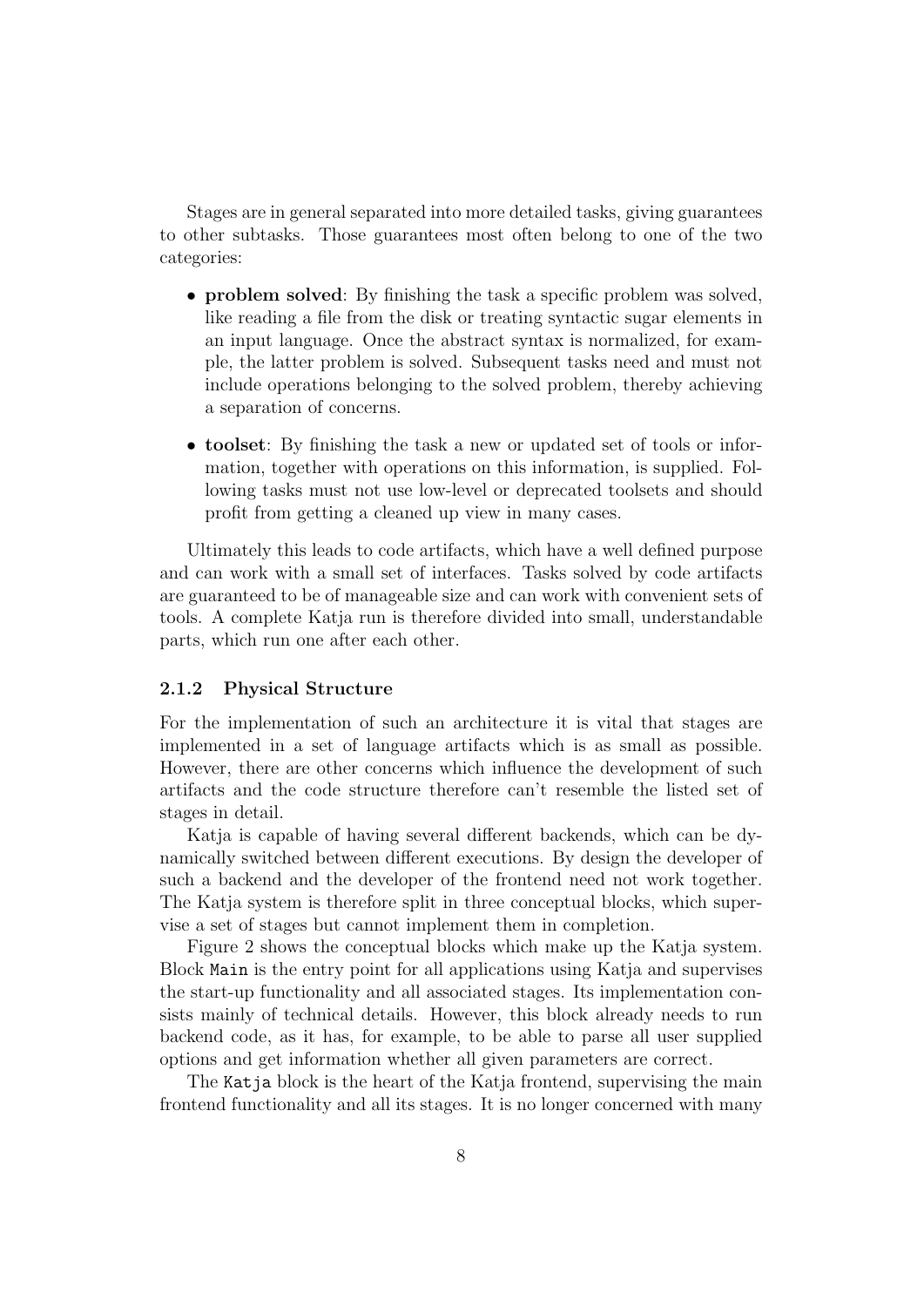

Figure 2: Conceptual Blocks of the Katja System

technical details and can work on a given configuration, input/output handler and error collection only. This block follows a straight forward protocol to solve the tasks of the different stages together with the selected backend.

The Katja execution is finished by the Backend block, which is no longer subject to any protocol and may finish the task of the backend. Note that at this stage of execution the backend is freed from all common concerns and has access to a concise representation of all specified data from the specification file. The backend is, however, involved in getting to this point, as many stages require backend specific interaction.

Each block is governed by one Java class, residing in a separate package.

- The class Main, realizing the start-up, is situated in the katja package, outside of the Katja package hierarchy and governs the Main block. The method Main.run() realizes the control flow and has to be called explicitly whenever Katja is to be started from within another Java program.
- The class Katja, realizing the frontend, is situated in the katja.frontend package and governs the Katja block. The method Katja.execute() realizes the control flow and represents one Katja execution with a given file, configuration, input/output handler and error collection.
- The interface Backend describes a backend specific block and is situated in the katja.backend package. It is implemented by each Katja backend, which should be situated in an equally named subpackage of katja.backend.

The reader should note that such an architecture might sound straightforward and simple at first, but is by no means the obvious and only choice when designing a system. The former Katja system, for example, used some kind of recursive object structure to handle imports of Katja specifications.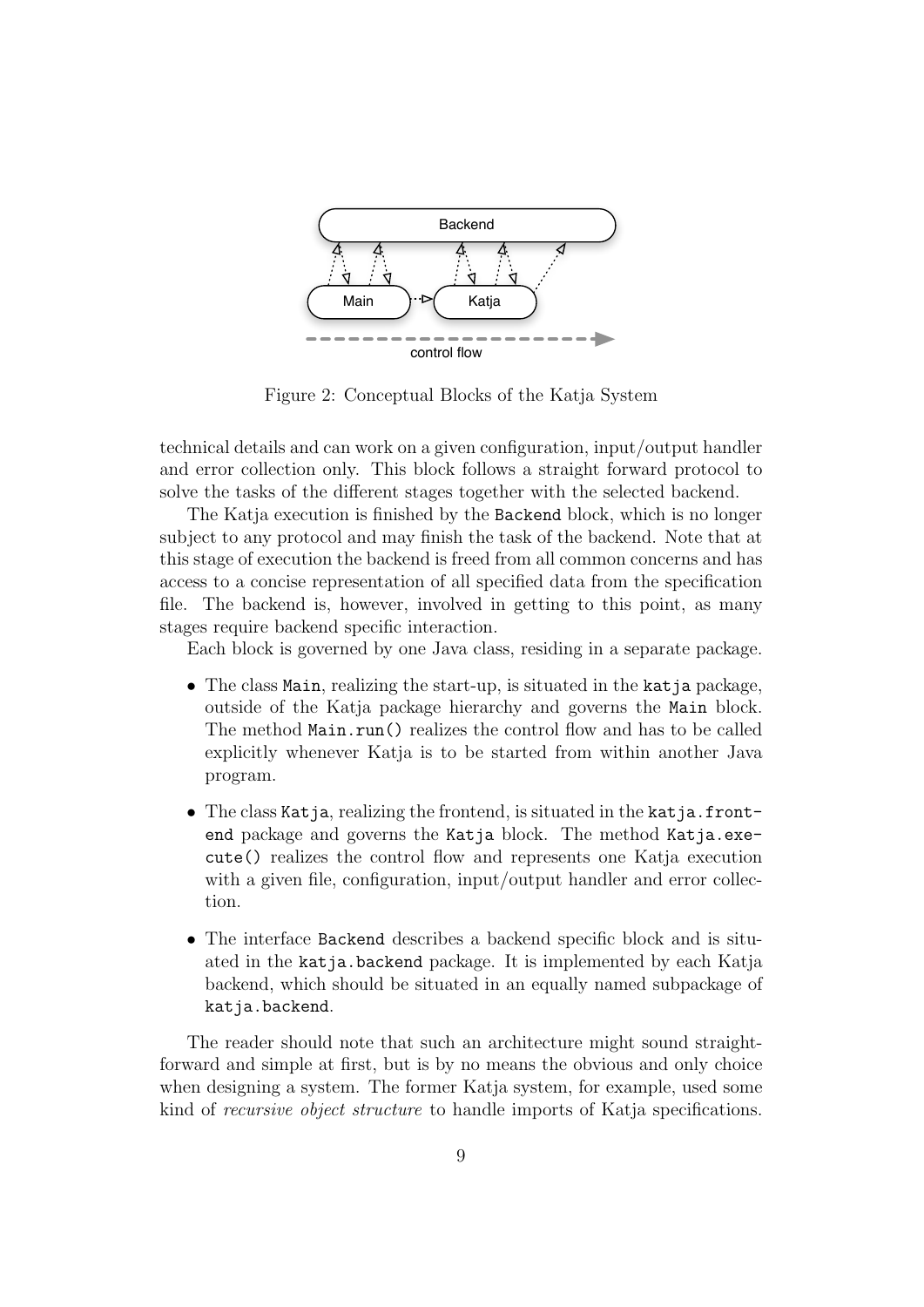For each specification a Katja object was instantiated which shared some attributes with others while creating some new ones. So each imported specification was interpreted separately while some information was calculated together. This resulted in non-trivial system states, where the control flow was implicit and information was distributed in complex object structures.

This is but one example of possible design differences which resulted in tremendous efforts in implementing, understanding and enhancing Katja.

## 2.2 Sort Structures and Information Flow

For the implementation of system fragments we already achieved a separation of concerns, which in general leads to manageable code size and clearly defined tasks to be implemented. To keep implementations even more straightforward and maintain aspects like low coupling between stages and high cohesion within a fragment, we need a clear view on how information is obtained in different stages.

The most obvious starting point for information retrieval is the result of the parser step, which yields all the plain information given in a specification file as abstract syntax tree. This syntax strictly follows the construction of the concrete syntax, to avoid overloading the parsing step with domain specific knowledge and to keep it simple in general.

The transformation stage therefore works directly on the abstract syntax and eliminates all syntactic sugar elements, without changing the grammar. The result is again an abstract syntax tree, but with certain guarantees, like all sort declarations are on the top level of the specification and never nested in others.

With the introduction of position sorts, it became more and more apparent, that the abstract syntax was ill-suited to work with in following stages, like it was done in the former Katja system. Information about sorts was either directly taken from the syntax or from one of the various Attribute classes or from the katja.helper package, which implemented functionality to calculate non-trivial data specified in a specification file. There was no single toolset stages could work with and the mentioned functionality distributed over the system was neither coherent nor complete. My intention is to cut off the access of later stages to the abstract syntax and present a well designed toolset instead.

One important property of such a toolset is the representation of a sort, which is obviously needed for all functionality working on sorts and to talk about sorts in general. In the former Katja system these runtime tokens for sorts were their defining production or the SortId of the defining production.

One advantage was that most commonly needed information about the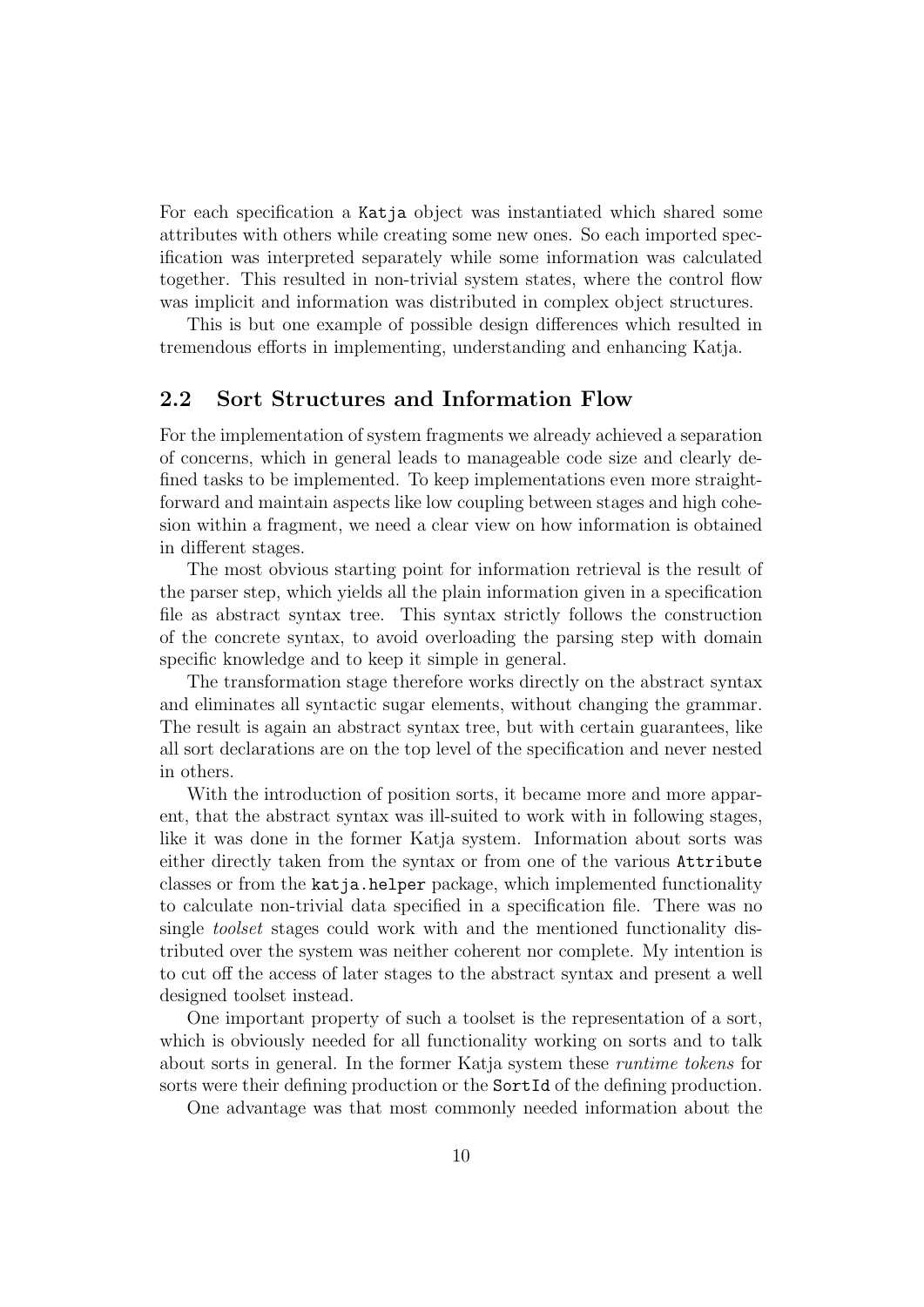sort was present in the token itself, like the number and names of selectors or the list element sort. With the introduction of syntactic sugar elements, positions and external sorts, however, it became apparent that the presence of this information was coincidental and was actually causing the dichotomy of information retrieval in Katja.

With positions alone the situation got worse, as there was no trivial runtime token for position sorts. In fact a simple root declaration in the abstract syntax causes the introduction of an arbitrary number of sorts and therefore can't be used as token.

These problems lead to the introduction of sort structures, which are collections of sort tokens, together with a variety of methods giving convenient access to all needed properties of sorts. The tokens are modeled and constructed in another abstract syntax, so the process of creating those tokens from a set of abstract syntax trees can be understood as transition from one syntax to another.

The basic sort structure is the TermSortStructure as it is unaware of positions and imports, it resembles the old Attribute functionality as close as possible. It is extended by the SortStructure to add position sorts as well as transparent imports. This structure is the starting point for the backend and is constructed in the "sort structure creation" stage.

The key features of a sort structure are:

- Each specified sort, whether created explicitly with a term production or implicitly with a root statement has one unique runtime token used to represent the sort in the Katja system.
- All properties of sorts, whether explicitly or implicitly defined by the specification, can be accessed in a convenient way.
- The sort structure gives an abstract and complete view on sets of specifications, without the need to handle syntactic sugar elements or implicit information retrieval.
- Access to the abstract syntax is neither necessary nor intended for later stages of a Katja execution. These stages can focus on their own task and need not help with the interpretation of Katja specifications, in fact it is considered harmful if they use other means to get specification information.

Each stage of execution is therefore part of the information flow and supporting it by either extending the quality of information for the next stage or presenting it in a more convenient and specialized manner.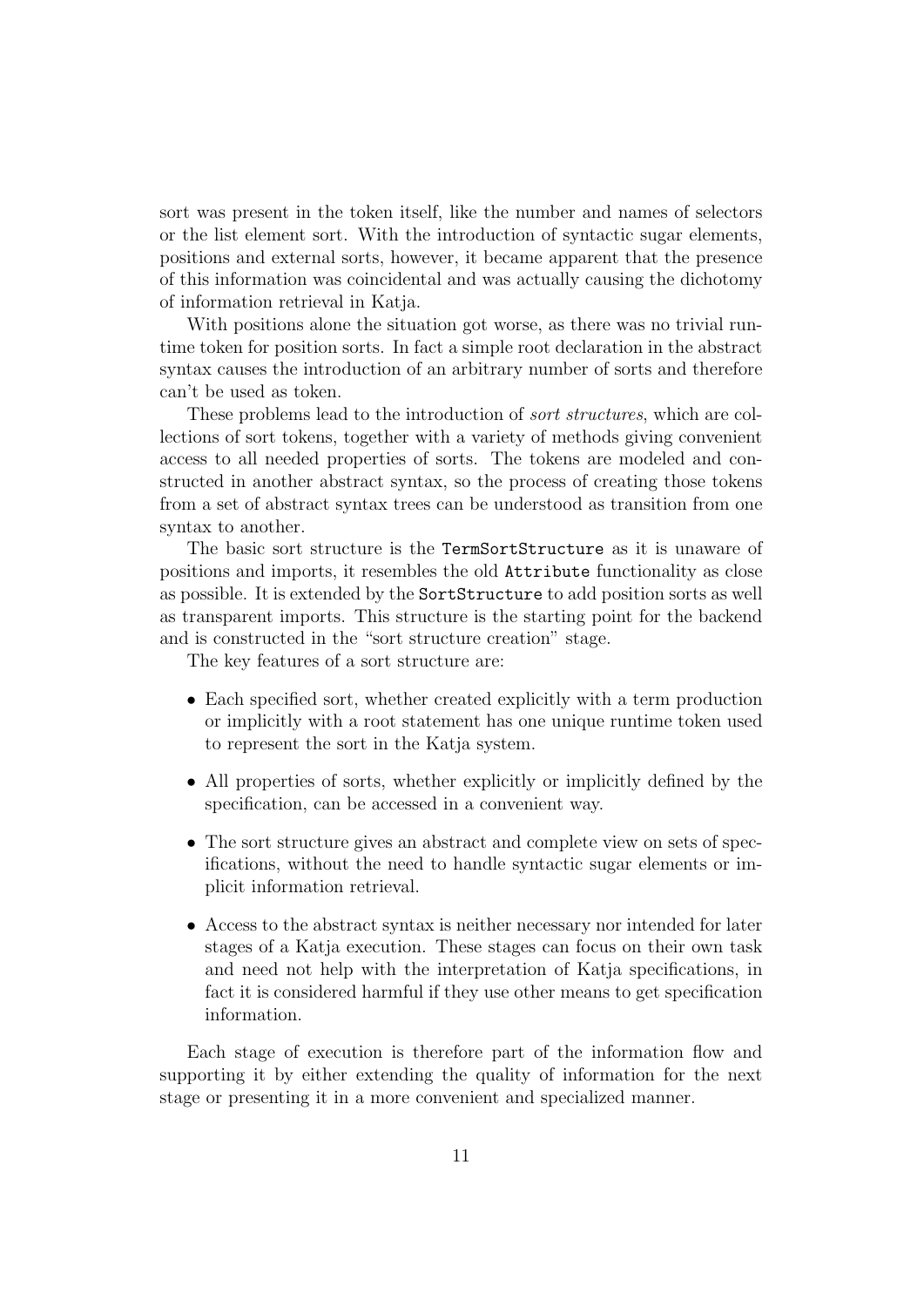A specification can also contain backend blocks, which wrap all backend specific parts of a specification. As backends may also interpret parts of the specification in different ways, it is recommended that they define their own sort structure, by extending SortStructure. The Java backend, for example, defines a specific JavaSortStructure to offer information like package names or Java super types of sorts to the later stages.

All sort and specification related information should be calculated in such a structure, so the generate method of the backend can focus solely on the creation of the backend specific product, like a Java package or an Isabelle theory.

#### 2.3 Sort Descriptors

The SortDescriptors, which are modeled with Katja, are used as runtime tokens in all sort structures. All sorts specified by a user at any time are modelled by a SortDescriptor, i.e. imported sorts are also modelled, as well as declared external sorts.

At the current state of the Katja System, a user can only use sorts in specifications, which he has either declared or imported. Common Katja sorts, like KatjaList cannot be used in specifications directly, as the existence of such sorts is backend specific.

So the core features of a sort in Katja are:

- The name of the sort.
- The file name and line number it was defined in.
- Whether it is defined in the root specification or was imported.

This is the only information available for all Katja sorts. In fact it would have been sufficient for a sort to only consist of a single name, to fulfill the task of being a runtime token, as no other information is needed for sort identity. Adding information like file name or line helps in differentiating conflicting sorts of specifications and makes error messages more expressive. A valid Katja specification, however, will have at most one sort for each possible name.

Given a sort descriptor, all other information has to be requested from the sort structure, which offers a variety of methods yielding basic as well as complex information. To offer a certain degree of static feedback to the developer, there are several subtypes of the class SortDescriptor defined:

```
SortDescriptor =
  TermSortDescriptor
```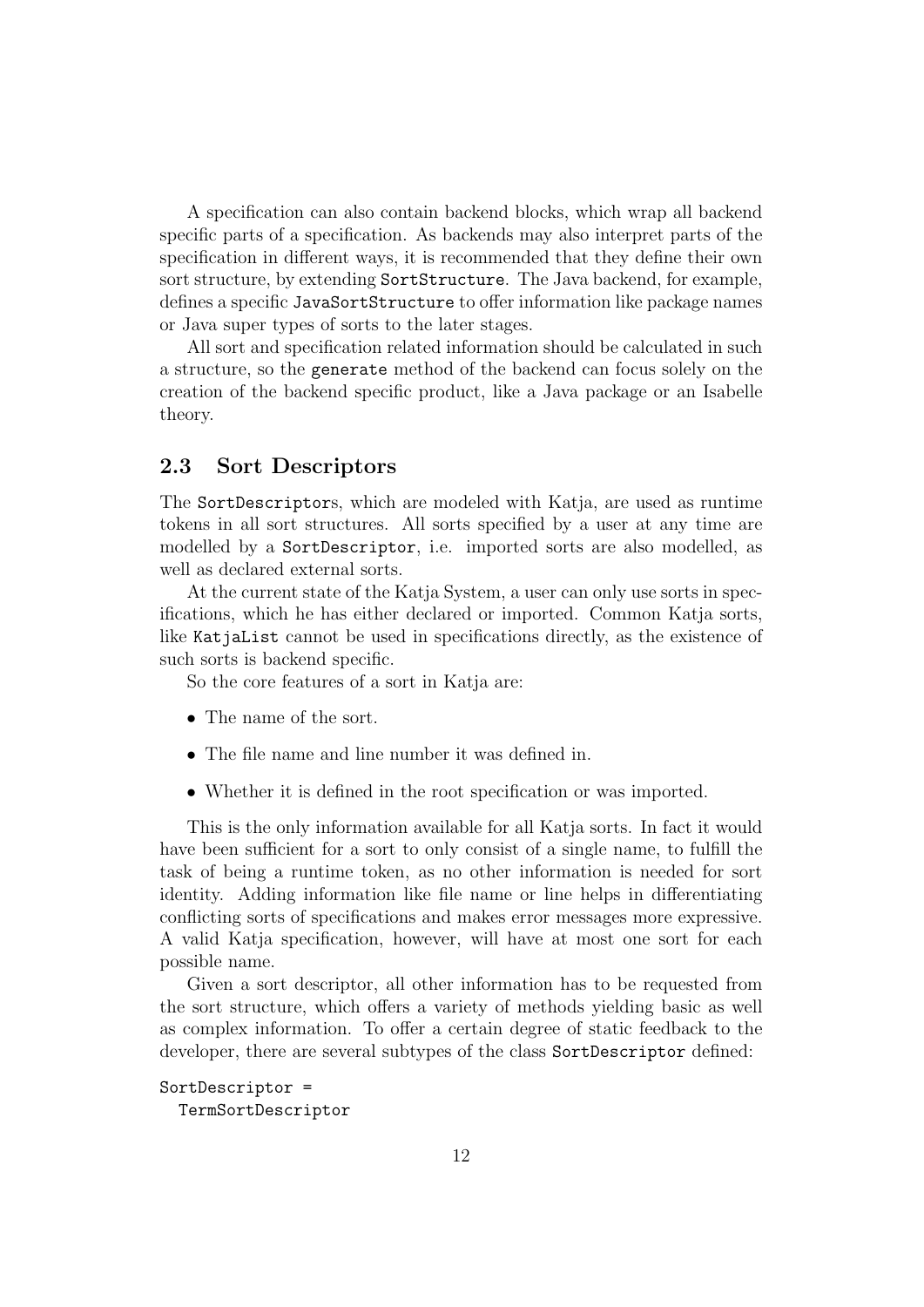| PosSortDescriptor ( String name, String filename, | Integer line, Boolean imported,<br>TermSortDescriptor baseSort,<br>PosStructDescriptor struct) |  |
|---------------------------------------------------|------------------------------------------------------------------------------------------------|--|
| TermSortDescriptor =                              |                                                                                                |  |
| TupleTermSortDescriptor                           | (String name, String filename,                                                                 |  |
|                                                   | Integer line, Boolean imported)                                                                |  |
| ListTermSortDescriptor                            | (String name, String filename,                                                                 |  |
|                                                   | Integer line, Boolean imported)                                                                |  |
| VariantTermSortDescriptor (                       | String name, String filename,                                                                  |  |
|                                                   | Integer line, Boolean imported )                                                               |  |
| ExternTermSortDescriptor                          | (String name, String filename,                                                                 |  |
|                                                   | Integer line, Boolean imported)                                                                |  |

Position sorts have two additional arguments, as they are derived from a base sort and belong to a position structure. There can be various position sort descriptors for one base sort, as well as for one position structure. Again the name of position sorts would suffice, but this information is considered essential for positions and is therefore integrated in the identity.

There are only two other sorts needed to give all artifacts of a specification an identity:

SelectorDescriptor ( SortDescriptor parentSort, Integer count, String name, SortDescriptor paramSort )

# PosStructDescriptor ( TermSortDescriptor rootSort, String suffix )

A selector descriptor completely describes one selector specified in the specification or generated by Katja. The latter is done for variants, if a selector can be lifted to it, and for tuple components which did not have a selector specified, so a default selector is created.

Position sort descriptors serve as runtime tokens for complete position structures, which are created by the root keyword.

## 2.4 Backends

Katja allows the definition of arbitrary many backends. The tasks to be solved by a backend are:

• The backend has to supply a name.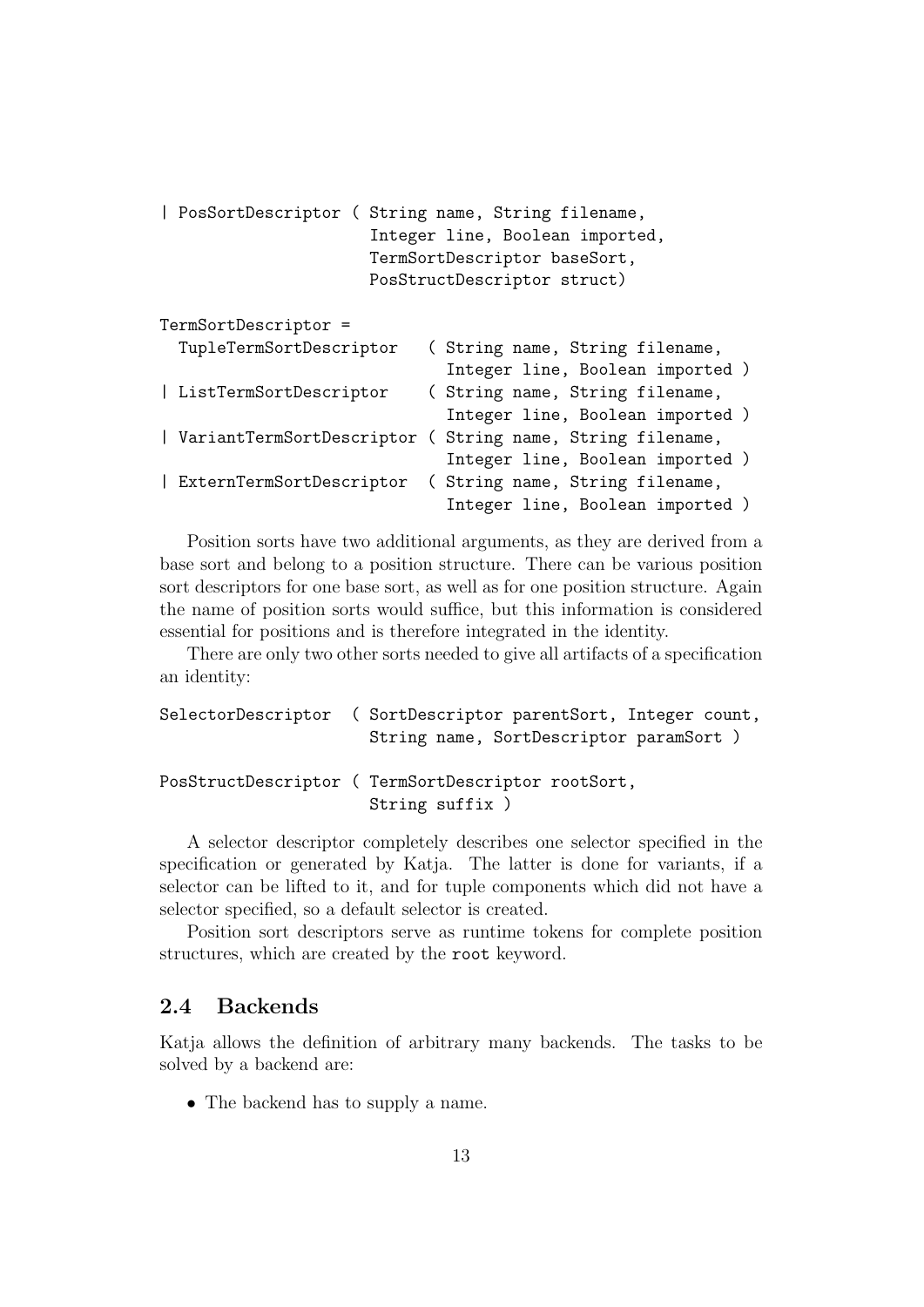- The backend helps with the interpretation of command line parameters, by taking them away from a supplied list of arguments and returning a backend specific configuration containing the data. It also has to be able to print usage information for the user.
- The backend helps with the creation and checking of the sort structure, by supplying a specialized version. In addition to the checks supplied with the sort structure it helps checking the names of specified sorts by supplying a namespace.
- The backend gets the control flow to generate whatever product the backend wants to create.

So to implement a backend the user should supply at least:

- An implementation of the Backend interface.
- An extended SortStructure. If no extensions are needed in a specific backend, the class SortStructure can just be instantiated.
- An extended Configuration class, containing all backend specific configuration options. If no additional options are needed the backend can return an instance of Configuration.
- An implementation of the Namespace interface. The backend can return a trivial anonymous implementation of Namespace, if no constraints are needed.

Backends conceptually contain only static methods and should not have any internal state. All necessary data for each method call will be supplied by adequate parameters. Especially the created configuration and sort structure will be returned to the backend on each method invocation where it is needed.

A backend needs to be statically registered in the Katja frontend. The frontend therefore contains an enumeration of all backends, holding a singleton of the backend. All interaction of front- and backend is done through this instance, using the Backend interface. The enumeration supplies methods to identify a backend by name, which is supplied by the singleton.

# 2.5 Error Handling and Error Checking

Katja uses the exception mechanism to abort an execution and to report fatal errors. There is, however, a class of exceptions and errors which allows the execution to proceed, eventually reporting additional errors or finishing the execution.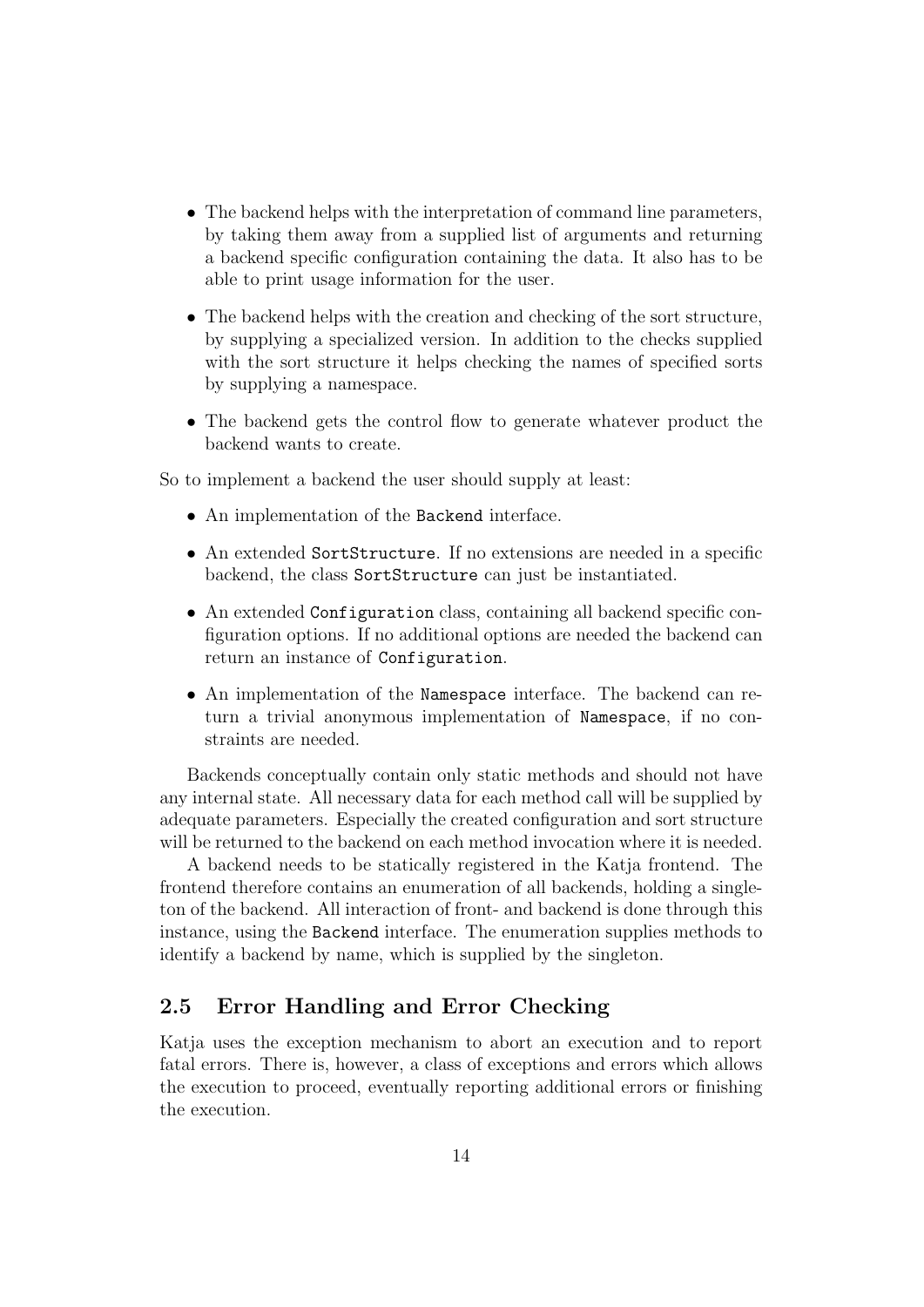Errors can arise in different situations for very different reasons and there are several kind of people involved. The users of Katja, the Katja developer and the backend developer can all be responsible for generating errors and have to handle errors generated elsewhere as well. This section covers how Katja and backend developers handle errors they detect, most important usage errors or errors in specifications.

The general error handling concept is as follows:

- Exceptions in the Katja system itself, caused by bugs, simply yield exceptions and don't use the error collection system.
- All usage errors or warnings are put into the error collection. If the execution should be aborted at this point, where the error was detected, an empty runtime exception is thrown. This results in the execution falling back to a given save point, where execution can either continue or the exception is translated into one defined in the interface.
- If the caller of a method (Katja or backend developer) does not want to proceed with the execution after an error occurred he has to check the error collection for errors.
- The main control flow aborts with a katja.ExecutionFailed exception or terminates the JVM if Katja was called from the command line.
- The backend control flow aborts with a KatjaGenerationFailed exception, which is therefore declared to be thrown in the various methods of the Backend interface.

Besides the usage errors, the start-up part of the frontend deals with, like wrong command-line arguments or syntax errors in the specification, there are those errors found in the semantics of a specification file. A specification can be checked for such errors at several stages.

If all checks are done in an early phase they are tedious to implement. Checks involving position sort names, for example, are much easier done after all position sort names have been calculated, instead of calculating them again for the checks only. On the other hand we can't check all conditions in the end, where all information is already present, since many calculations depend on the absence of some errors.

Errors to be checked in general are the following:

• Syntactic sugar is eliminated *without* error checking. Errors resulting from the use of syntactic sugar will be found on the normalized input.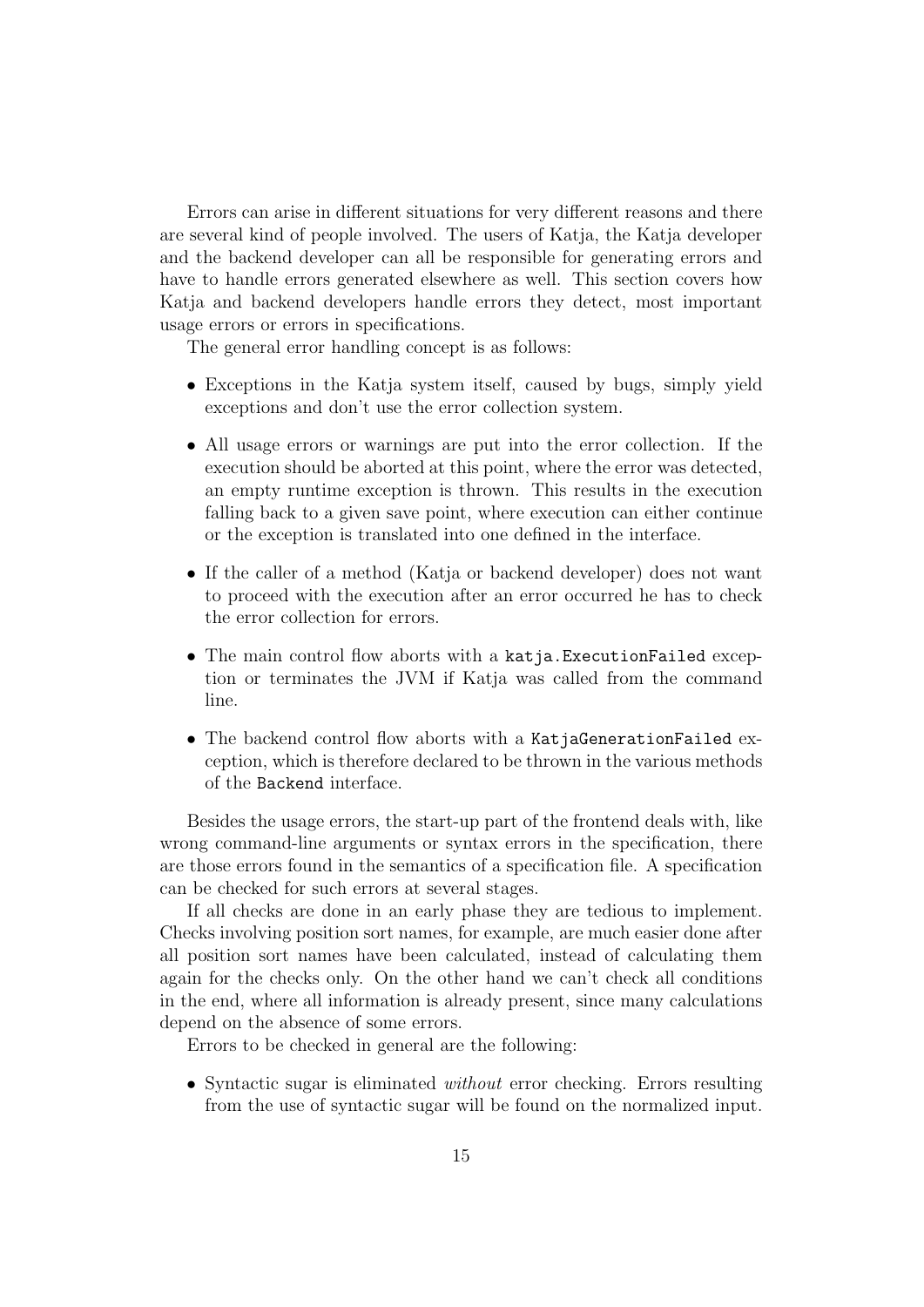- (1) Duplicate or interfering sorts. This includes:
	- Duplicate term sorts, even if they are not in the same specification.
	- Interference of position sort names with term sort names.
	- Interference of position sort names with other sort names, due to the construction of the sort name by appending a suffix
	- (11) Conflicts of sort names with specification names or between specification names.
	- (12) Conflicts of position structure suffix names. The same suffix cannot be used in the same specification, due to the types introduced in Section 4.12 and it is very unlikely that using the same suffix for two position structures does not lead to conflicting sorts.

Note that those conflicts arise between all sorts known to the Katja system, no matter if imported or not, since Katja does not support namespaces at the moment.

- (2) Missing sorts, i.e. sorts which are referenced but not defined. This includes:
	- Sorts appearing in lists, tuples and variants.
	- Sorts appearing in root declarations.
- (13) Duplicate selector names of sorts.
	- Katja limits, including:
		- (3) External, imported or position sort appearing in variants.

external A  $B = A \mid CPos \mid D$ 

All cases of a variant need to be subtypes of the variant, which cannot be defined in all backends for sorts Katja does not create itself.

(4) Recursive definition of variants.

$$
A = B \mid C
$$
  

$$
B = A \mid D
$$

Such a definition immediately results in cyclic subtype relations.

(5) Directly recursive lists.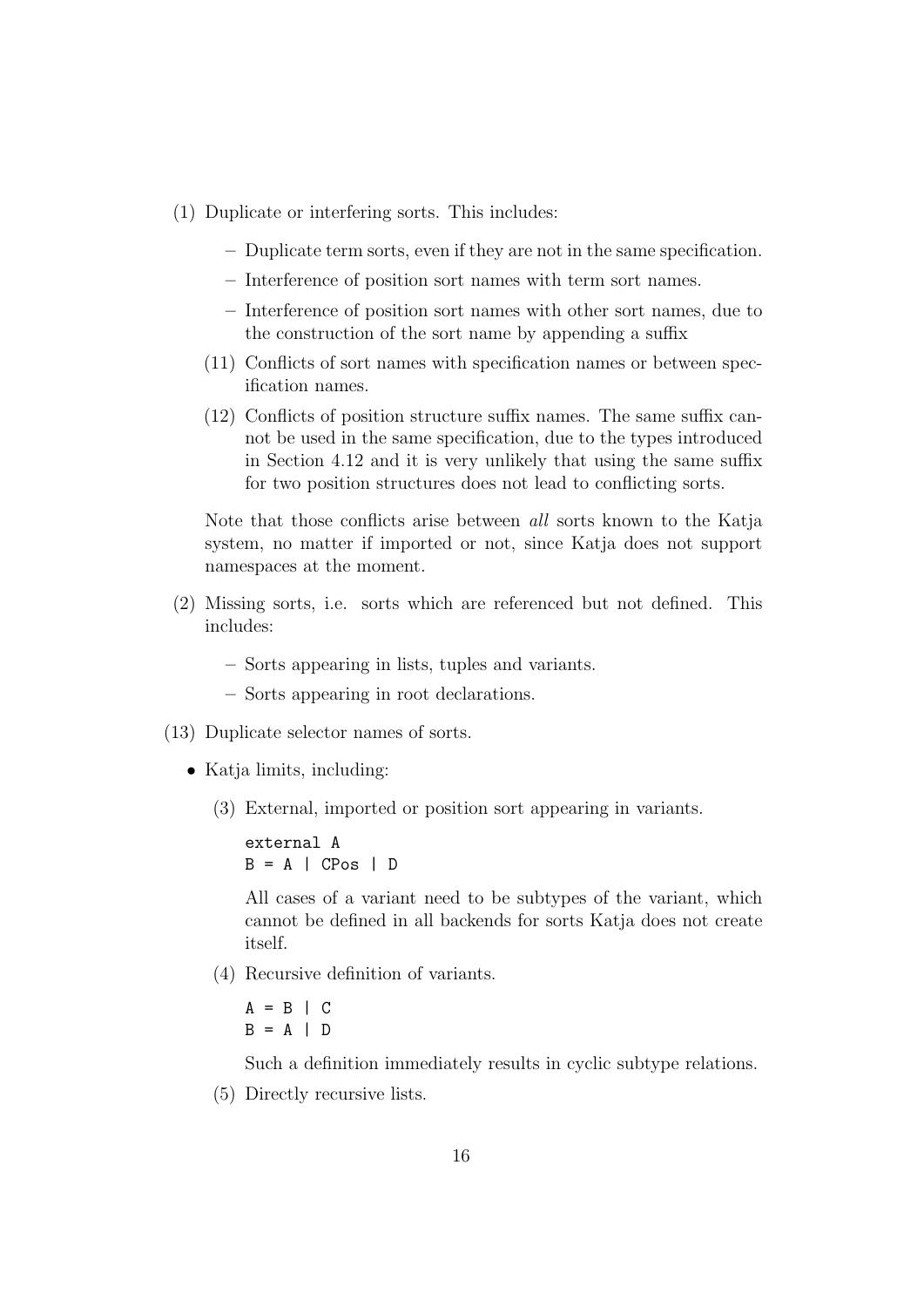A \* A

This is no error in general, but can lead to problems in a backend. If a list is its own element sort it is also a subtype of its element sort and vice versa.

- (6) Recursive dependency of terms, so no finite term can be constructed for some sorts.
	- A ( B, C ) B ( A, D )

Both sorts A and B need a term of the other sort to be created. Such problems can easily be avoided in practical applications by using either variants or lists in one of the tuple definitions, as lists can be empty and variants may have other cases, which are independent of the sort to be created.

(7) No higher order positions are allowed, i.e. position sorts mustn't appear in tuples or lists appearing in terms reachable from a root sort.

```
root A Pos
root B Occ
A ( D, E )
C ( DPos )
B * C
```
Though higher order positions have interesting applications, Katja does not support them at the moment.

- (8) Katja identifier interference with backend identifiers. This includes:
	- Interference with identifiers, keywords and literals of the backend language.
	- Inability to define all identifiers in the backend, which are definable in Katja's lexic.
	- Backend specific checks, which include:
		- (9) Definitions for all external sorts are present and conflict free. The Katja frontend does not consider multiple definitions of the same external in different specifications to be a conflict.
		- (10) Other backend specific checks.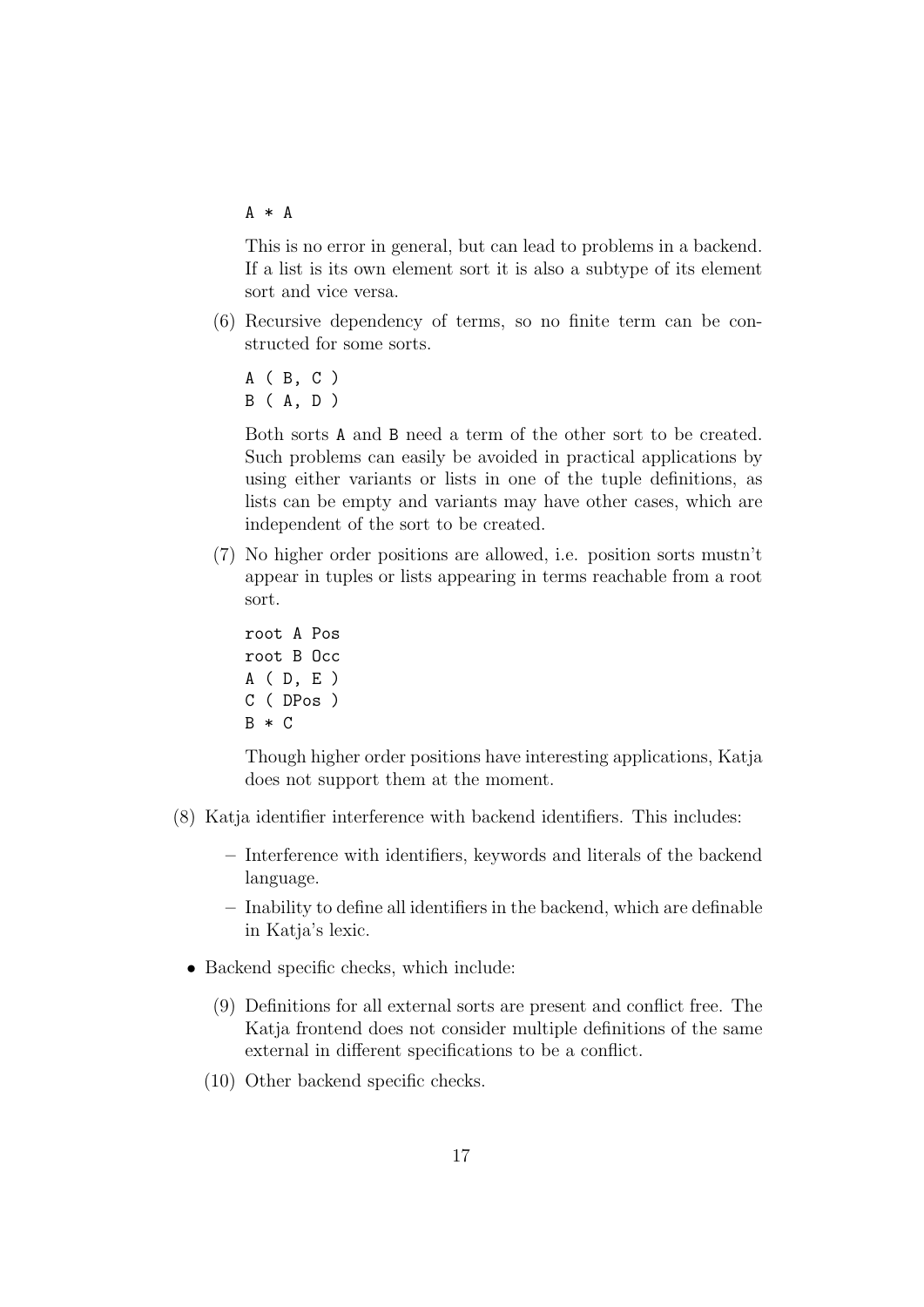These twelve checks are done in different stages of the execution, there a four categories in which they can be done. Checks are mostly done when they can be checked in a convenient and natural way and always before other stages depend on them. The categories, including the checks done in them, are presented in the order they are executed:

- 1. During the creation of the standard sort structure:
	- (1) Duplicate term sorts are found the moment the duplicate is inserted into the sort structure. Note that duplicate externals do not yield an error directly, but are checked later for consistency.
	- (1) Interfering position sorts, either with other positions sorts or term sorts, are found on their insertion to the structure as well.
	- (2) Missing sorts can be detected on position structure creation.
	- (7) Higher order positions are detected on construction of position structures.
	- (11) Names of specifications are gathered and checked against all created sorts, as well as checked for conflicts.
	- (12) Suffix names of position structures are checked against all others at the creation of the structure.
- 2. During the creation of the specialized sort structure, but called from the super constructor:
- (1)(9) Duplicate externals are checked for consistency in the specific sort structure, but in a method called from the super constructor. Backends can use this to check if all externals are defined.
- 3. After the creation of the sort structure, called from the frontend:
	- (2) The sort structure is explicitly checked for missing sorts.
	- (13) The sort structure is explicitly checked for duplicate selector names in sorts.
- (3)-(5) All those semantic issues cannot be detected by name-based construction and analysis; special checks are invoked on the sort structure.
	- (8) The frontend checks all sort names against the Namespace provided by the backend.
- 4. After the creation of the sort structure, called from the backend: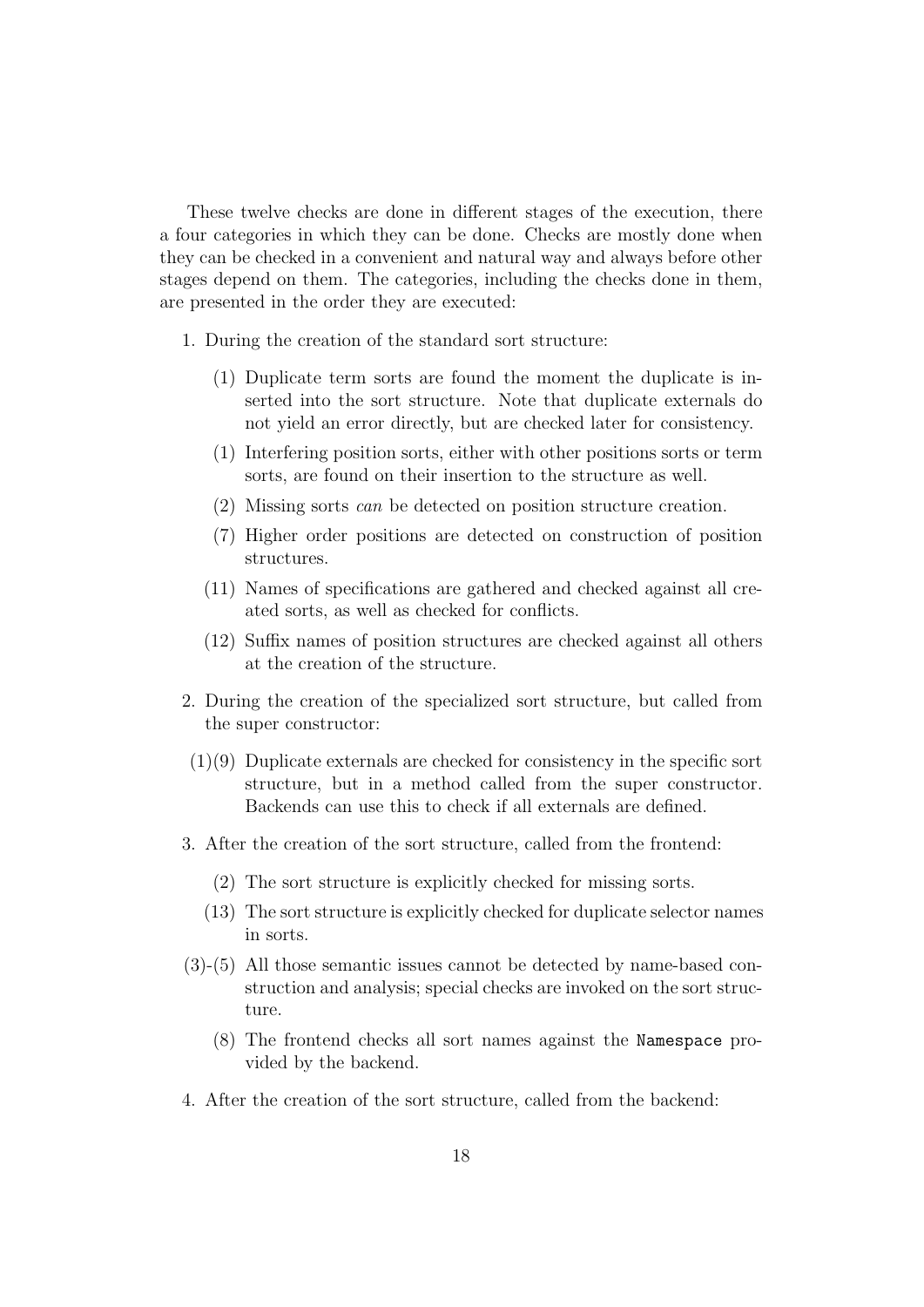- (6) This is only checked in the Java backend for now, as methods making the check easy are defined there. The Isabelle backend has its own checks, as it has to find witnesses.
- (10) All backend checks, which can wait for the constructor to be finished, should be made here. The Java backend, for example, has to check all sort names against the top level package they are generated to.

The creation of a sort structure is a difficult task and there are some implicit rules which mustn't be violated at the moment. Making these rules explicit isn't straightforward in Java and would involve changing the design decisions made for the sort structures.

First of all you can't call most of the methods of a sort structure from within the constructor, as most methods work only with the guarantee that all sorts are already known to the structure. The results of those methods are also cached in general, so calling them to early will yield both a wrong result and damage the cache. Methods used in the constructor are therefore documented, explaining why it's safe to call them. Also after the creation of a sort structure some checks have to be done, before calling of recursive methods is allowed.

As the specialized sort structures are subtypes of the normal sort structure, their super constructor is called first. As some checks need to be done in the super constructor, which can in turn be done only by backend specific code, this super constructor calls methods of the specialized sort structure, before attributes are initialized. Therefore the super constructor calls a special initialization method first, before creating the structure, in which specialized sort structures have to initialize all attributes they intend to use in the checks. As the backend block data will have to be parsed for those checks to be done, the sort structure will need some of its attributes to safe the results.

Backend specific checks, which are done after the creation of the sort structure are defined in the specialized sort structure as well, but are executed from the frontend and therefore mustn't be called from the backend itself.

All these rules can be summarized as some kind of *usage protocol*, which cannot be enforced in Java directly, as conditions change over time. It would, however, be possible to minimize the possible usage errors with a different design, but this was simply not done in the current Katja system.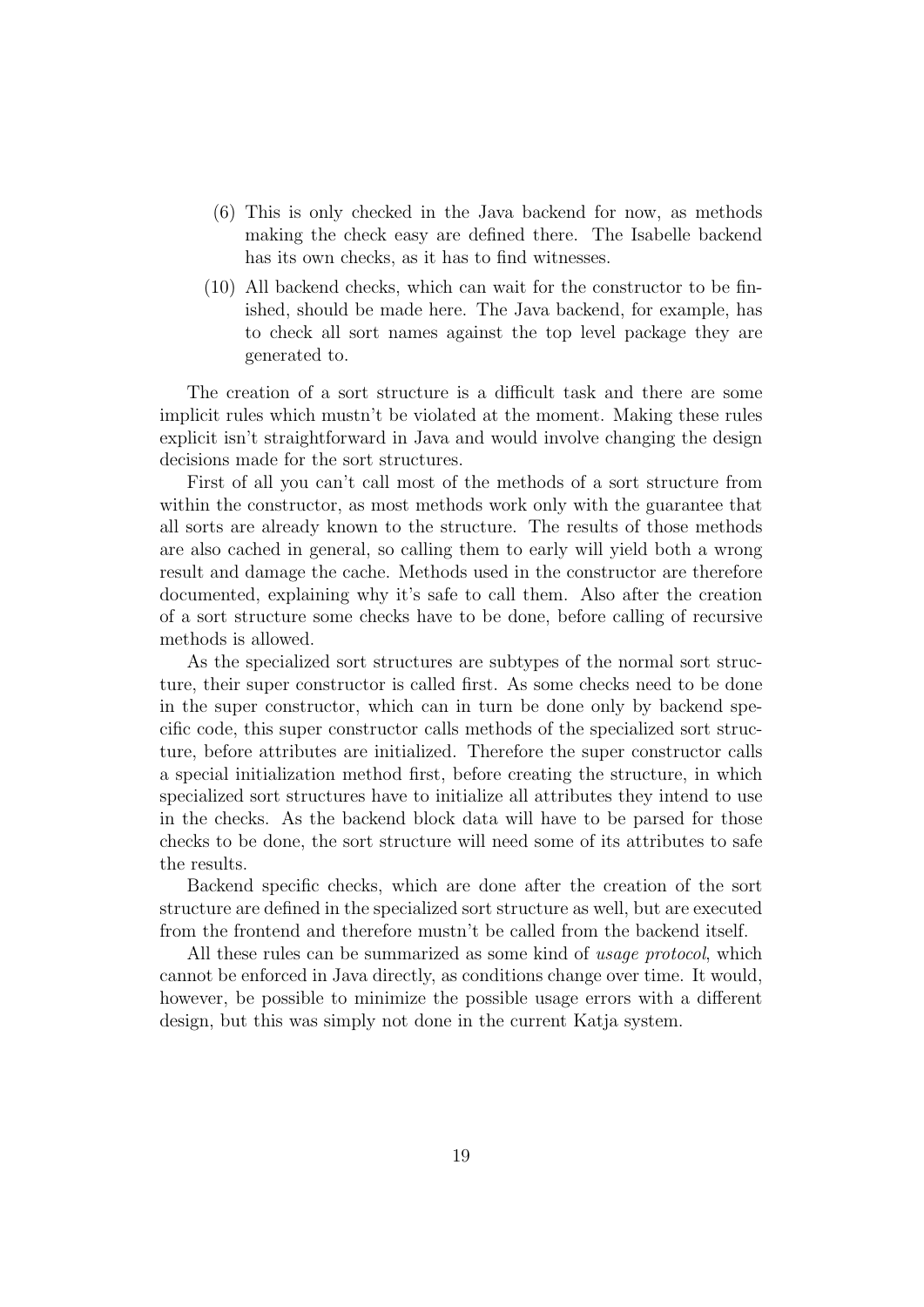# 2.6 Bootstrapping

Katja is a system utilizing itself in greater parts of the implementation. It was created by constant bootstrapping and continues to do so with each feature added. The significant changes to the complete Katja system made it necessary to clearly separate and understand the role of each artifact in the projects build process.

This had not been done to this degree so far, so I had to go back one step and unfold the bootstrap cycle. I copied the complete project to be allowed to freely make changes in certain parts of the project, without breaking it. This was necessary, for example, to adjust the katja.common package, without the need to adjust the generated classes immediately. I kept one version running and able to generate code, while refactoring the other.

This would not have been necessary with a build process which is really aware of the bootstrapping going on, shown in Figure 3.



Figure 3: The Build Process of the Katja System

It has to be possible to adjust all different parts of the Katja system and integrate a new feature, while still being able to compile them all, without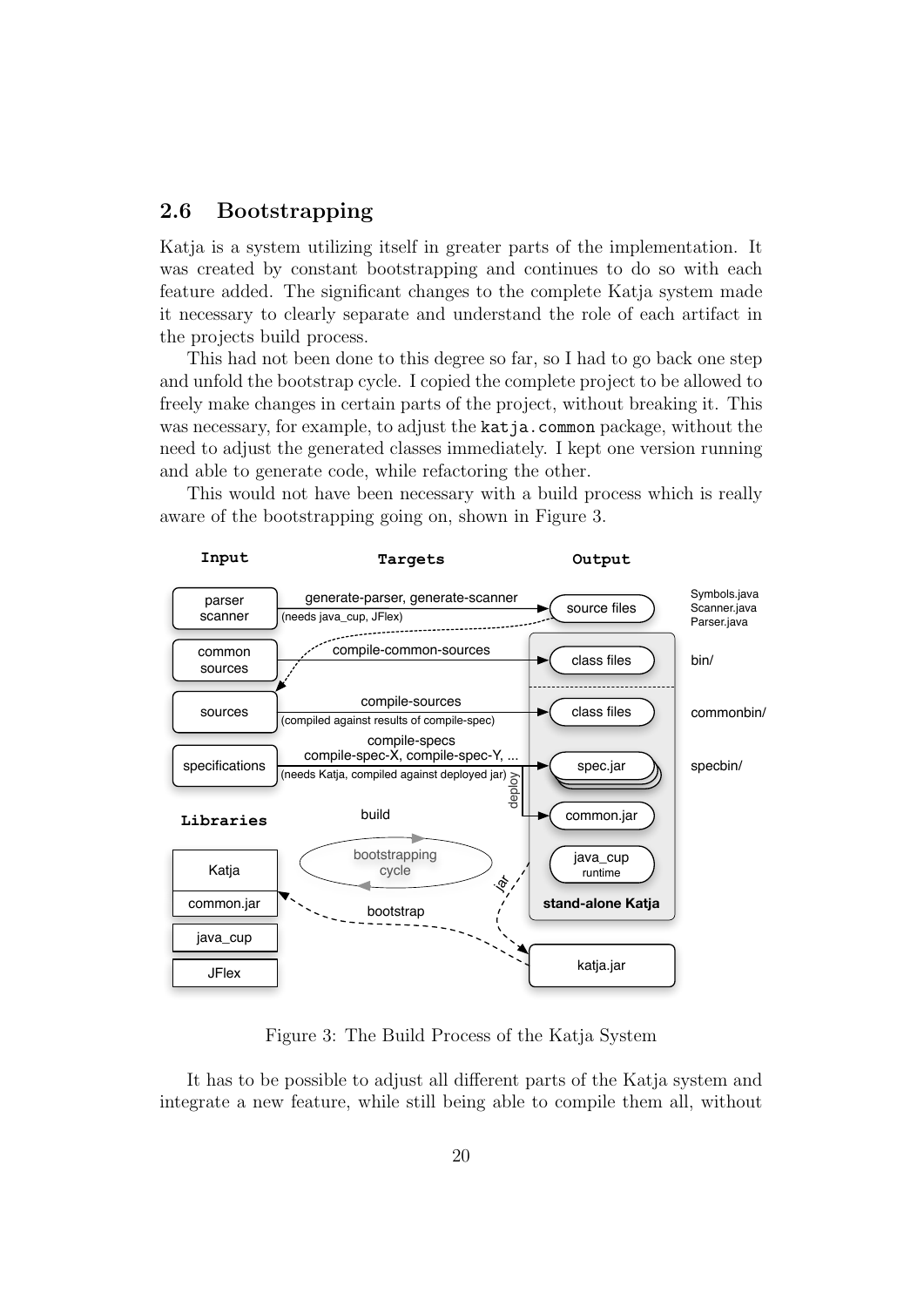breaking the system. Changing the common classes, for example, would result in breaking the compatibility to other code parts using them, if there is no stable version maintained. The specification libraries always have to run with the version of katja.common they were created for.

The old Katja system always compiled all parts under development together, so they had to be consistent. This was not achievable for a bootstrapped system, as the generators always need old libraries to work, but create code for the new. It is now possible, for example, to do the following when adding a feature to Katja:

- 1. Add support for the feature of the generated code in the sources and compile them.
- 2. Use the jar target, to create a version of Katja including the adjusted generators and compile a test specification.
- 3. Adjust the common classes, so they support the new features and work together with the test specification. It is still possible to compile all parts of the system and create a new katja.jar, as the modified version of katja.common is used only for the deployment of generated code, not to run Katja itself.
- 4. Iterate the process of adjusting the generators and compiling the test specification, i.e. compile the generated code against the deployed katja.common version, which is the adjusted one.
- 5. Bootstrap as soon as the generators are stable again and all necessary changes in the common classes are done. After another build of Katja, the developer has to adjust the system to work with the new specification libraries, as well as the new common classes. As soon as the system compiles again it should have reached a new fixpoint.
- 6. The system has done one bootstrapping cycle, without the need to defer, or temporarily take back, changes made in parts of the system and to build and test them separately.

It turned out to be natural to adjust the common classes first, whenever such a basic change was necessary and adjust the generators afterwards to reflect those changes. This is now easily doable with only one copy of Katja.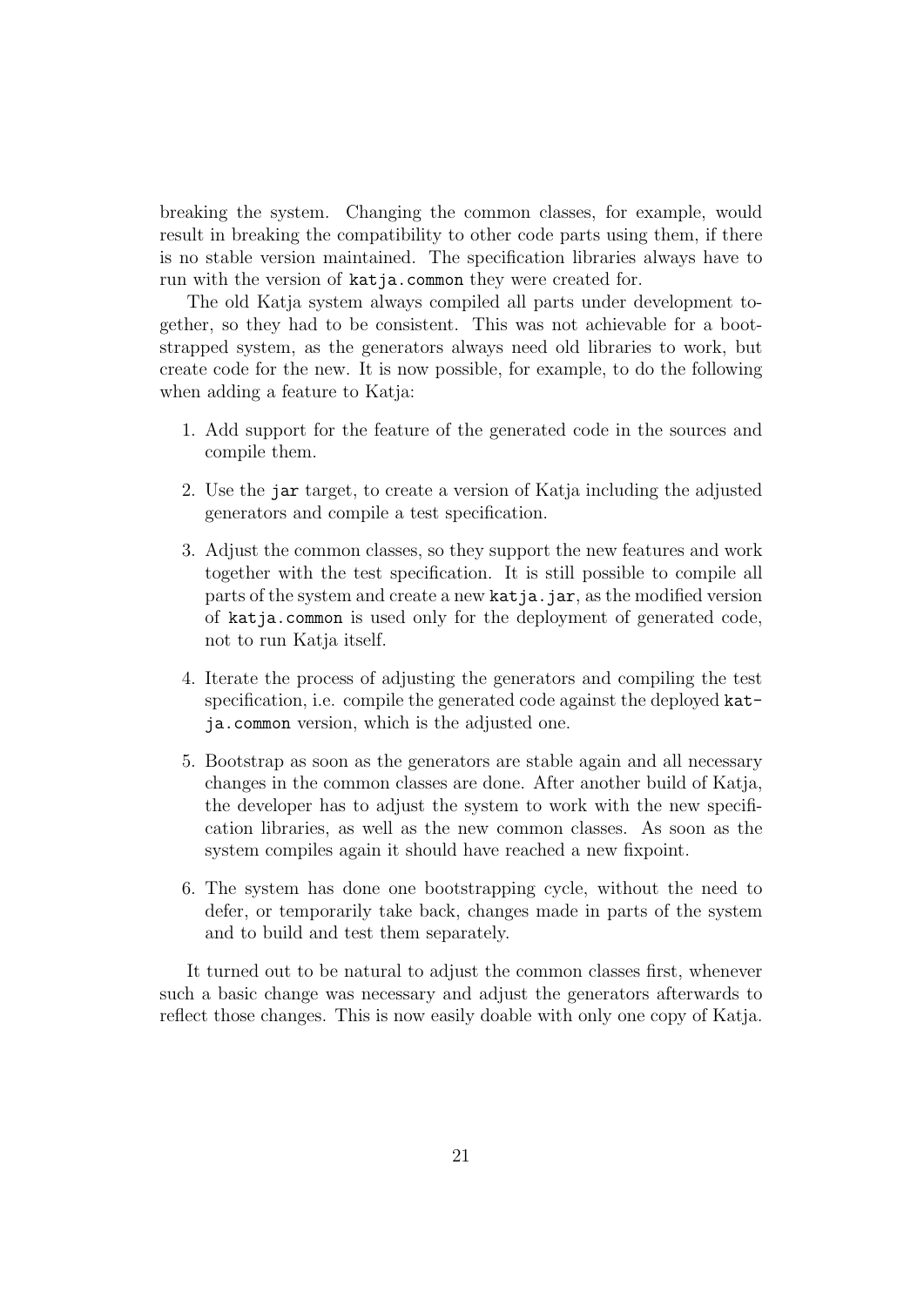# 3 Redesigning the Java Backend

The Java backend started as a quite simple set of generator classes. As SortIds where the runtime-tokens for sorts, there was a generator for each kind of sort. Those generator classes worked directly on those tokens, using Attribute classes whenever they saw fit and calculating some information they needed by themselves.

As different sorts often share some code parts the generators where put into an inheritance hierarchy, shown in Figure 4. Term factories, visitors, folds, switches were all generated to standalone classes, but had nothing in common with Katja elements.



Figure 4: Excerpt of the old Generator Hierarchy

This resulted in the code creating one single class to be distributed over a large inheritance hierarchy, the criteria for its position in the hierarchy only being in which leaves it was needed. Code output was also distributed over the complete hierarchy and with the control flow alternating between code fragments in all classes it was a challenge to make changes. The idea to reuse code to create, for example, class headers or import statements resulted in a overly complex structure, with virtually no separation of concerns.

Changing aspects of the generated code, which had to be done differently for different sorts, meant adjusting code in virtually all classes. Finding code realizing a certain aspect was a challenge and all classes had to be searched. The decision to split the inheritance hierarchy into terms and positions first, followed by a split into the three different sort types, seemed straightforward at first. While adding more features to the Katja system, it became apparent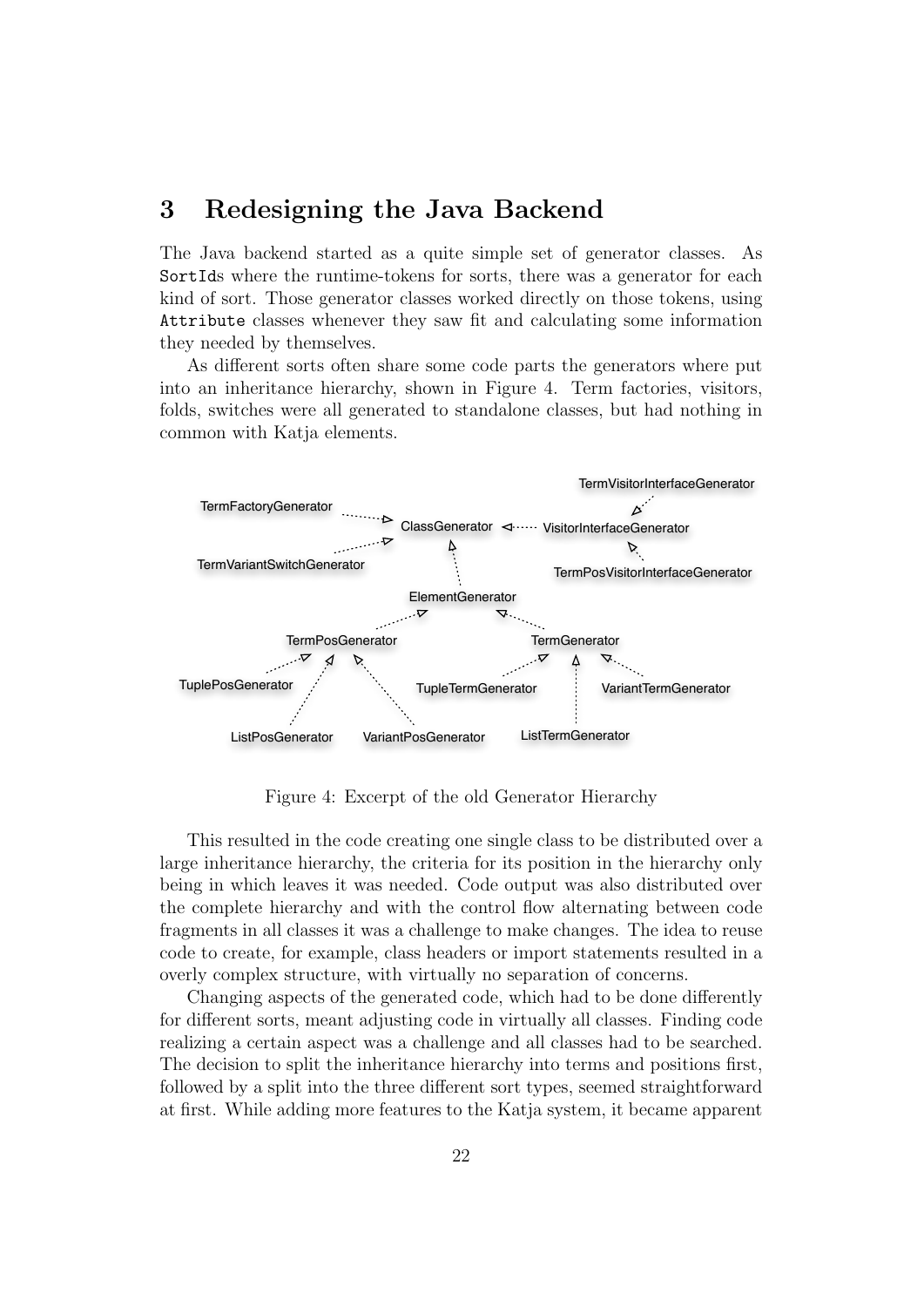that often code could have been shared between terms and positions of the same type, but not between different types. In Java, however, the separation had to be done in exactly one order.

The layout of the generated code was distributed over the Java backend, changes in the generators often resulted in misplaced code fragments or tedious compiler errors. Though layout isn't a big issue for a code generator, it is in general considered helpful to be able to read its output anyways.

# 3.1 An Abstract Syntax for Java Code Generation

I decided to introduce a far more general approach to code generation. Again I want to achieve a best possible separation of concerns, while keeping developer efforts low. Therefore I introduce a third abstract syntax to Katja, which models Java source files up to a convenient, yet powerful level. Code generators will then create an abstract model of the code, rather then printing characters to a stream.

This approach has several benefits:

- Code generation and layout, besides the layout of algorithms, is completely independent of the generators and can be done in a general context.
- Code generators can start with an abstract, but technically complete source file and refine it step by step.
- Import statements can be created automatically.
- It is trivially possible to create interfaces from classes.
- It is possible to derive specialized classes from existing ones.
- It is possible to decorate the abstract model in the future, to add features like Javadoc or code annotations.
- Many properties of the output file can be statically checked and many errors in the output can be prevented altogether.

The intention of the Java model is not to completely describe all possible Java programs, but restrict the user, in a convenient way, to the features he really needs. Such features include, for instance, inner classes or final method parameters, but exclude static initialization blocks and static imports. The decision what features can be modeled was completely driven by need and what could be easily added.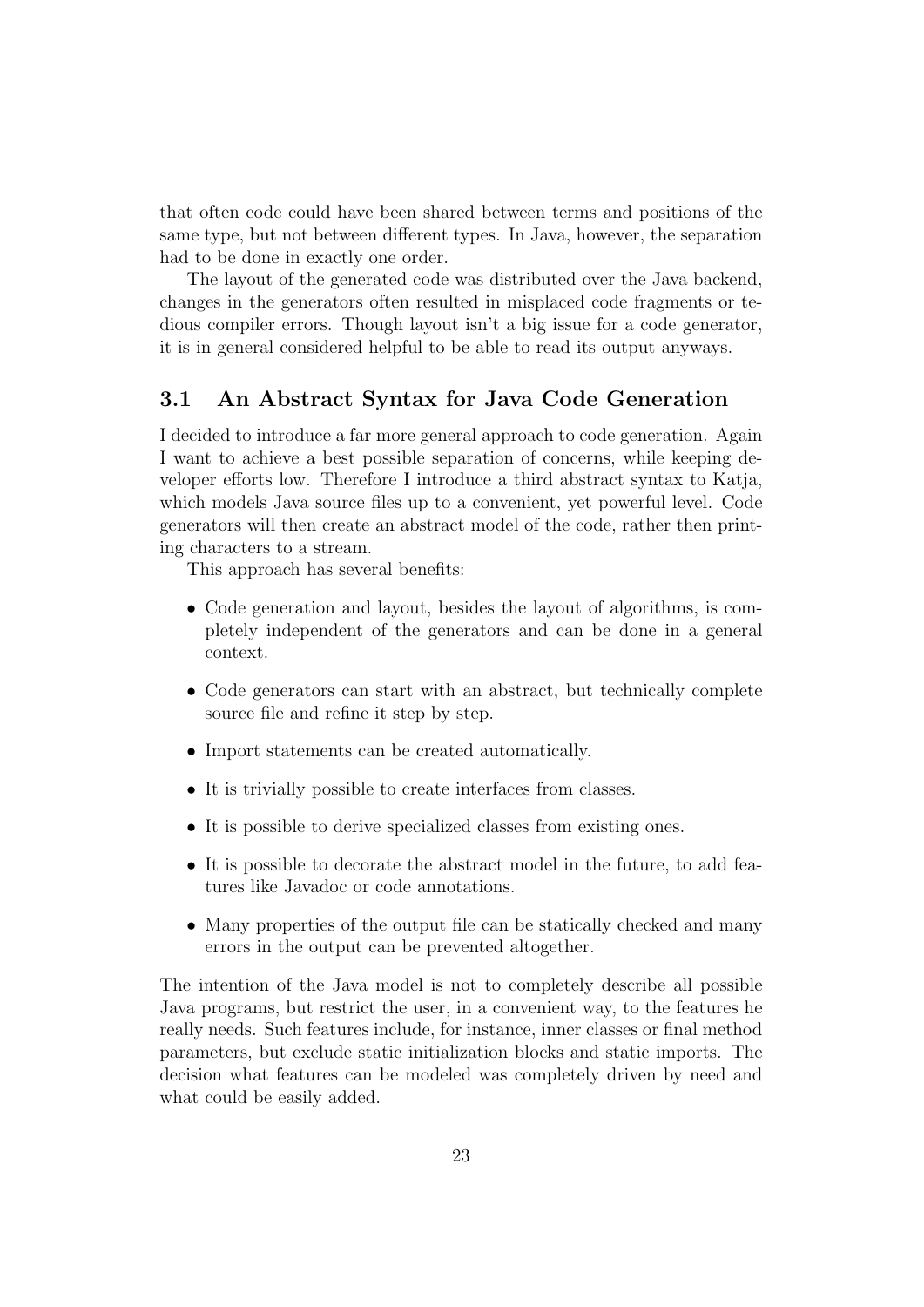The technique used, however, should make additions to the model possible, with only small adjustments to be done. In most cases it is even possible to use variants in the extension of the model, so only the unparser of the model has to be adjusted and code generators need not be touched at all.

#### 3.1.1 File and Class Model

All sorts defined in the model specification are prefixed with M, to avoid conflicts with other names and keywords right from the start. Files and classes are defined as follows:

```
MFile ( String name, String packageName, MClasses classes )
MClass ( MModifiers modifiers, MClassType type, MTypeDef name,
         MTypes extend, MTypes implement,
         MAttributes attributes, MMethods methods,
         MClasses nested )
MClassType = INTERFACE () | CLASS()
MModifier = PROTECTED () | PRIVATE () | PUBLIC () | STATIC ()
           | ABSTRACT () | FINAL ()
```
The Katja view of a source file is just a name, a package name and a list of classes. Classes, however, need more explanation. A class starts with a list of modifiers, which are for simplicity neither constrained in order nor appearance anywhere in the model. As far as the model is concerned there is no real difference between a class and an interface, so this differentiation becomes a property of the model class.

The list of modifiers is normally followed by the name of the class, but as of Java 1.5 this name can be a generic type definition, which is allowed to have other types as bounds in wildcards and can be arbitrary complex. It is, in general, necessary to model this definition for the automatic import system to work. Section 3.1.4 will describe in detail why and when it is necessary to model types in detail. The following properties of a class are straightforward again and don't need further explanation.

#### 3.1.2 Attribute Model

Attributes are modeled down to the optional initialization, which is then given as simple string. Again the list of modifiers is not constrained by the model.

```
MAttribute ( MModifiers modifiers, MAnyType type, String name,
             MCodeFragment initial )
MCodeFragment ( String part, MTypes needed )
```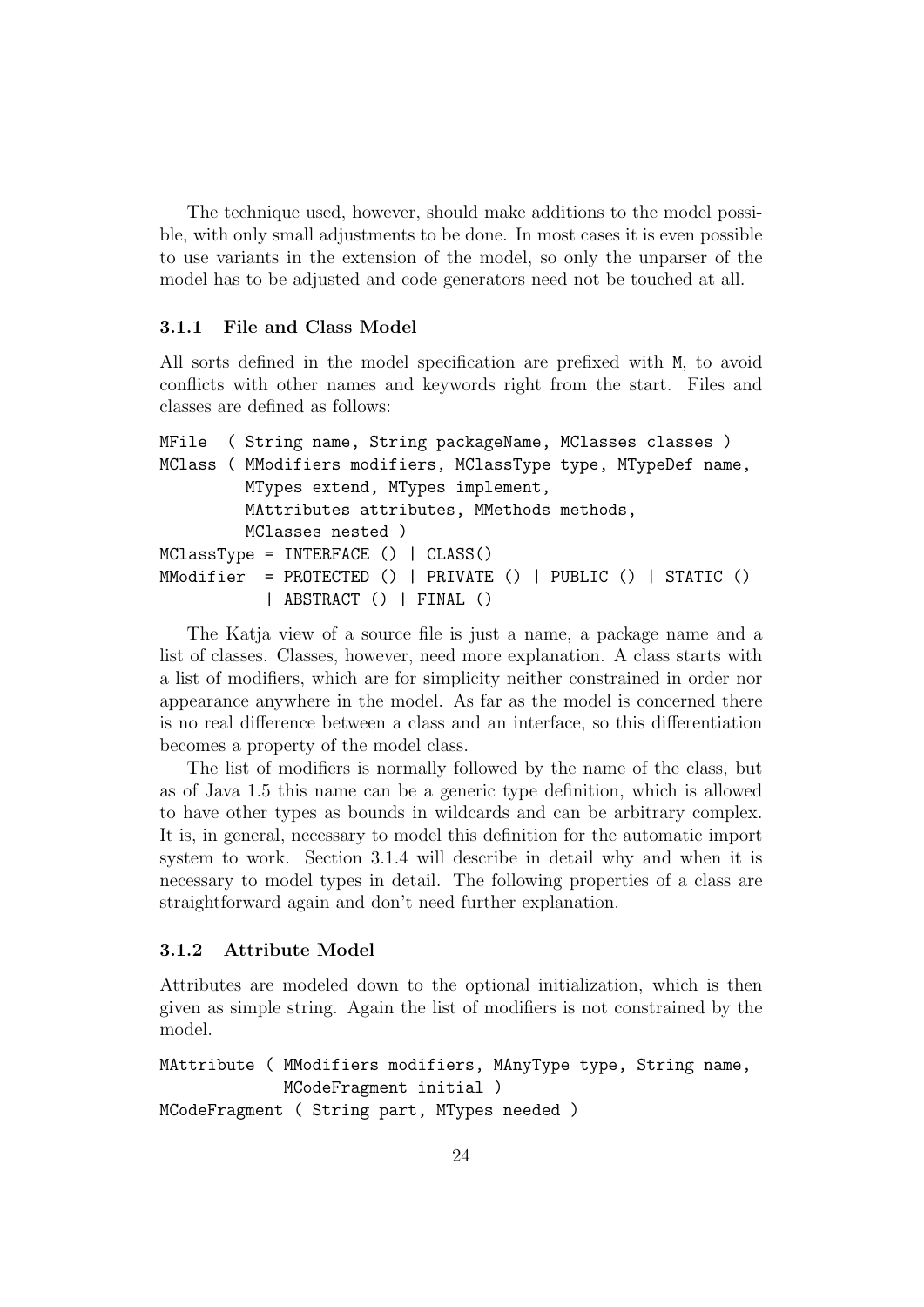Whenever the model stops going into detail there has to be a mechanism of specifying which types occur in the plain string given, so analyzers and the import generator know what do at this point.

The string part supplied in the code fragment does neither contain the equals-sign, nor the semicolon, but the expression needed to initialize the attribute only. At present state the model does not assume attributes to be initialized with an expression taking up several lines; many attributes will not have an initializer at all.

The current Katja system, however, uses the code fragment of static attributes to assign a complete anonymous class implementation in one line. Those are trivial anonymous class implementations, not of any interest to the possible reader of the source code, potentially appearing many times in one source file.

The special string  $$$ attributetype\$ is replaced by a string containing the attribute type, as often as it appears in the code fragment. This allows the developer to conveniently cast the expression to the attribute type or call a constructor of that type.

#### 3.1.3 Method Model

Method signatures are completely modeled, method bodies are given as lists of strings together with a list of types occurring in the strings, which is the same mechanism used as in attribute initializers.

```
MMethod ( MModifiers modifiers, MTypeVariables generics,
          MReturnType returnType, String name,
          MParameters parameter, MTypes exceptions,
          MCode body )
```
The return type of a method can be absent, in case of a constructor definition, which is also modeled. This should not be confused with the void return type, which is modeled as normal Java type.

MReturnType = MNone() | MAnyType

The model explicitly allows final and variable argument parameters to be used, by extending the type system model explained in Section 3.1.4.

```
MParameter ( MParamtypeDecl decl, String name )
MParamtypeDecl = MParamtype
               | MFinal ( MParamtype type )
```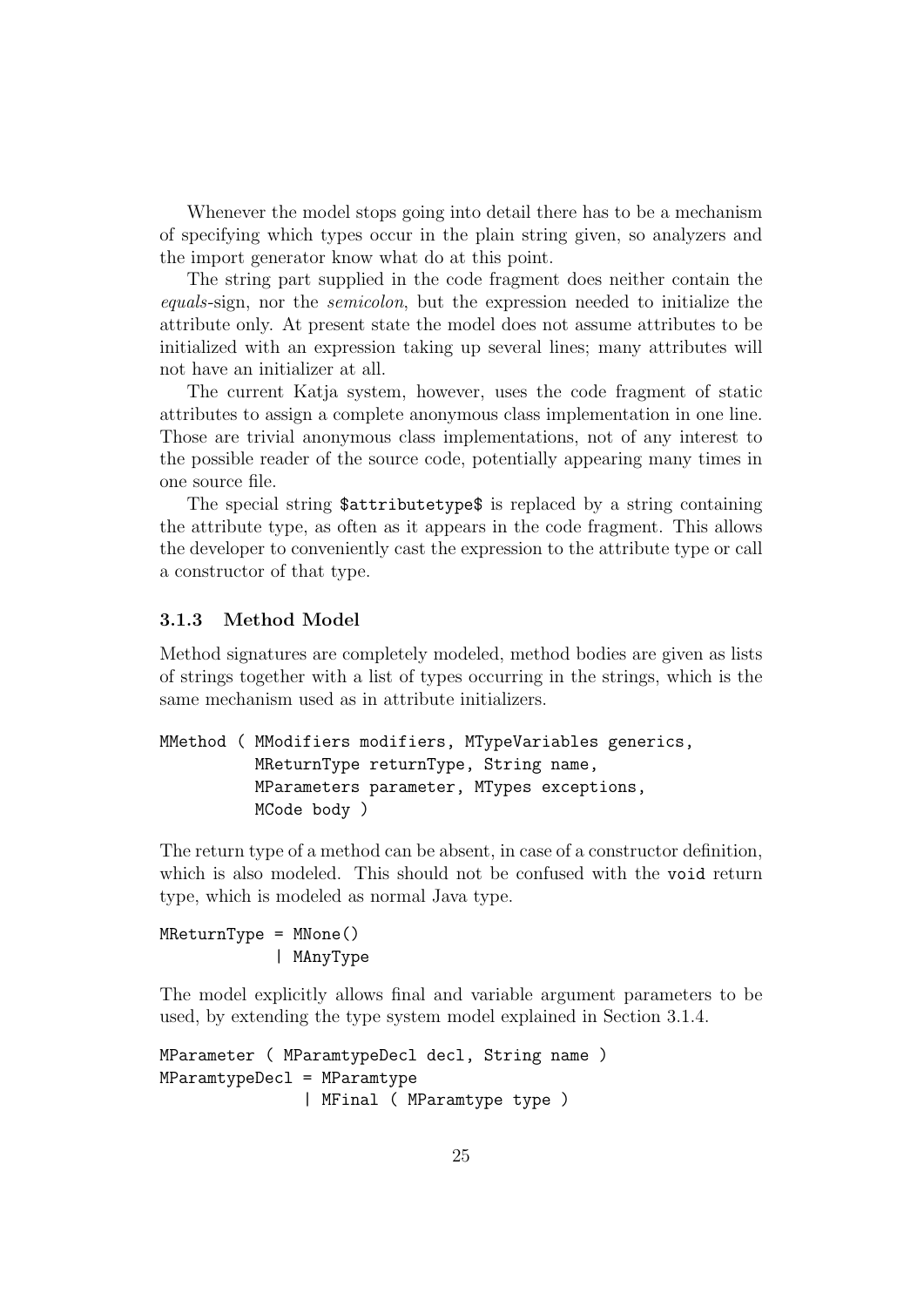```
MParamtype = MVararg ( MAnyType type )
           | MAnyType
MCode ( Strings lines, MTypes needed )
```
Code lines supplied in the method body will be automatically ended with a newline character and moved to the methods nesting level. The developer should therefore only prefix lines with tabulators or spaces if they are adequate in the algorithm to be modeled itself.

The special string \$returntype\$ is replaced by a string containing the return type of the method, as often as it appears in the method body code. This allows the developer to conveniently cast expressions to the return type or declare local variables of that type.

#### 3.1.4 Type System Model

The model allows to precisely define all different types that occur in a Java program. This is done for several reasons:

- Import statements can be automatically generated, if needed. By adjusting the file unparser only, it is possible to optimize imports, generate all types full-qualified or use short names for all types, detecting conflicts automatically.
- The model helps the developer to decide which types can be used in which situation. An array type, for example, mustn't be declared to be thrown by a method.
- The model explicitly knows Katja sorts, and allows the developer to integrate them into the model.

The current policy is to generate all Katja sorts full-qualified and import all Java sorts needed in the implementation.

The basic Java types are those types defined either by Katja or Java, in both cases it is possible to specify arbitrarily nested classes.

```
MNonGenericType = MJavaType ( String name, Strings importNames )
                | MKatjaType ( SortDescriptor sortDesc )
                | MInnerType ( MNonGenericType outerClass,
                               String innerClass )
```
These are the only type system sorts in the model, which can or have to be unparsed full-qualified. A Java type is simply a string, together with a list of needed imports to satisfy the type. Java types should be used like this: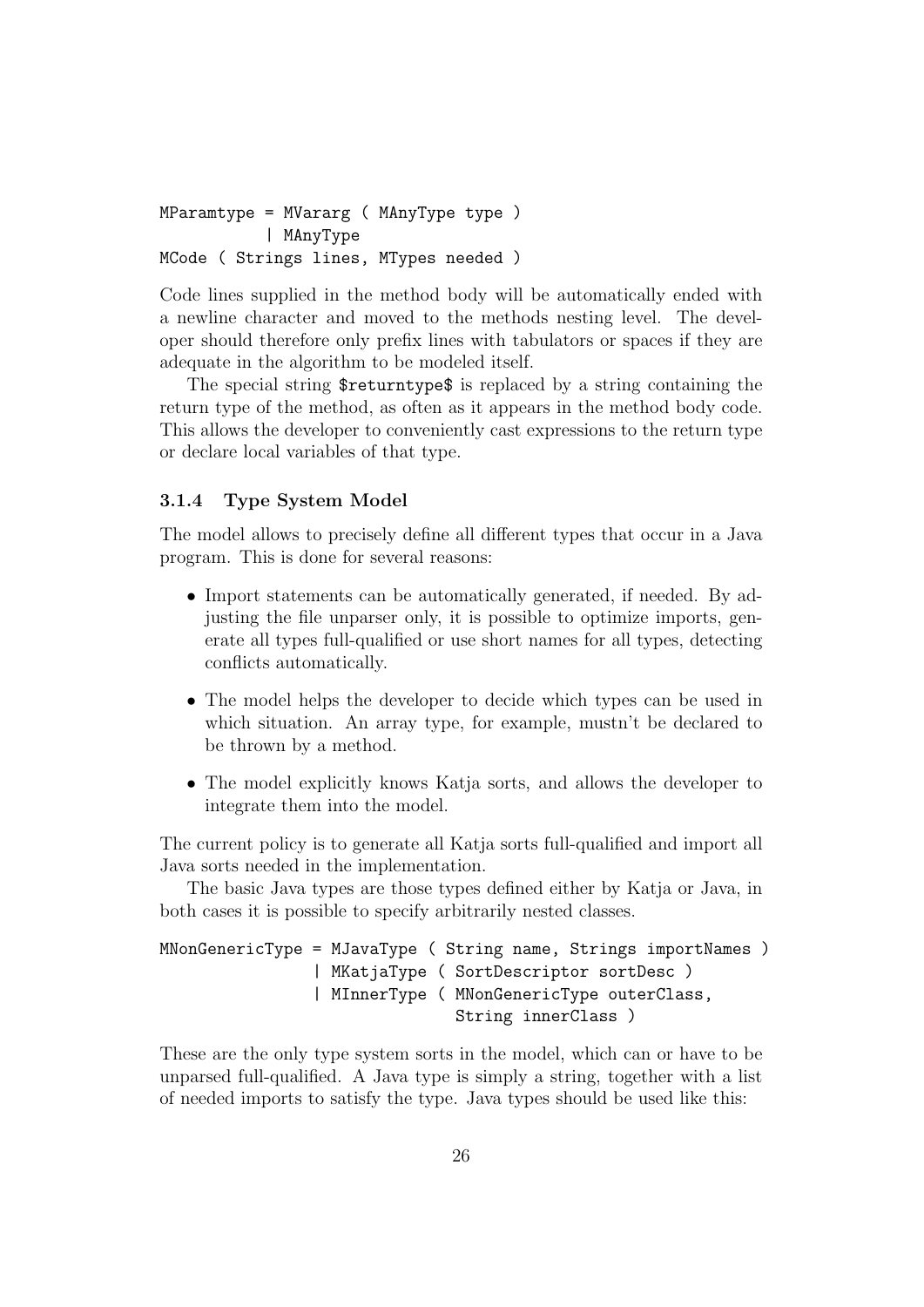```
MJavaType("NE", "katja.common.NE")
MJavaType("ArrayList", "java.util.*")
MJavaType("void")
MJavaType("Integer")
```
It it never necessary to specify more than one import statement for a Java type, as long as the developer uses the type system model. At the present state there is, however, no reason to forbid JavaTypes like

```
MJavaType("List<Set<Term>>", "java.util.*", "spec.syntax.Term")
```
to be declared without using the model, but it is discouraged. One of the ideas of the type system model is to give the developer an abstract tool, to express what he needs. Generic facilities can then analyze the code and, for example, generate import statements following a given policy.

The next step is to allow generic type parameters, with wildcards and optional bounds.

```
MType = MNonGenericType
      | MGenericTypeApp ( MNonGenericType type,
                          MTypeOrWildcards types )
MTypeOrWildcard = MType
                | MWildcard ()
                | MWildcardLB ( MType bound )
                | MWildcardUB ( MType bound )
```
There are important differences between the application of a type constructor in Java and the definition of one, concerning the number of bounds of type variables and the use of wildcards. Therefore type definitions used as class or interface name are also modeled.

```
MTypeDef = MJavaType
         | MGenericTypeDef ( MJavaType type,
                             MTypeVariables typeVars )
MTypeVariable ( String name, MTypes bounds )
```
The next step is to allow array types, which cannot be used at several places.

```
MAnyType = MType
         | MArrayType ( MAnyType type )
```
In Section 3.1.3 we have already seen how these types can be made to variable argument types in case of method parameters.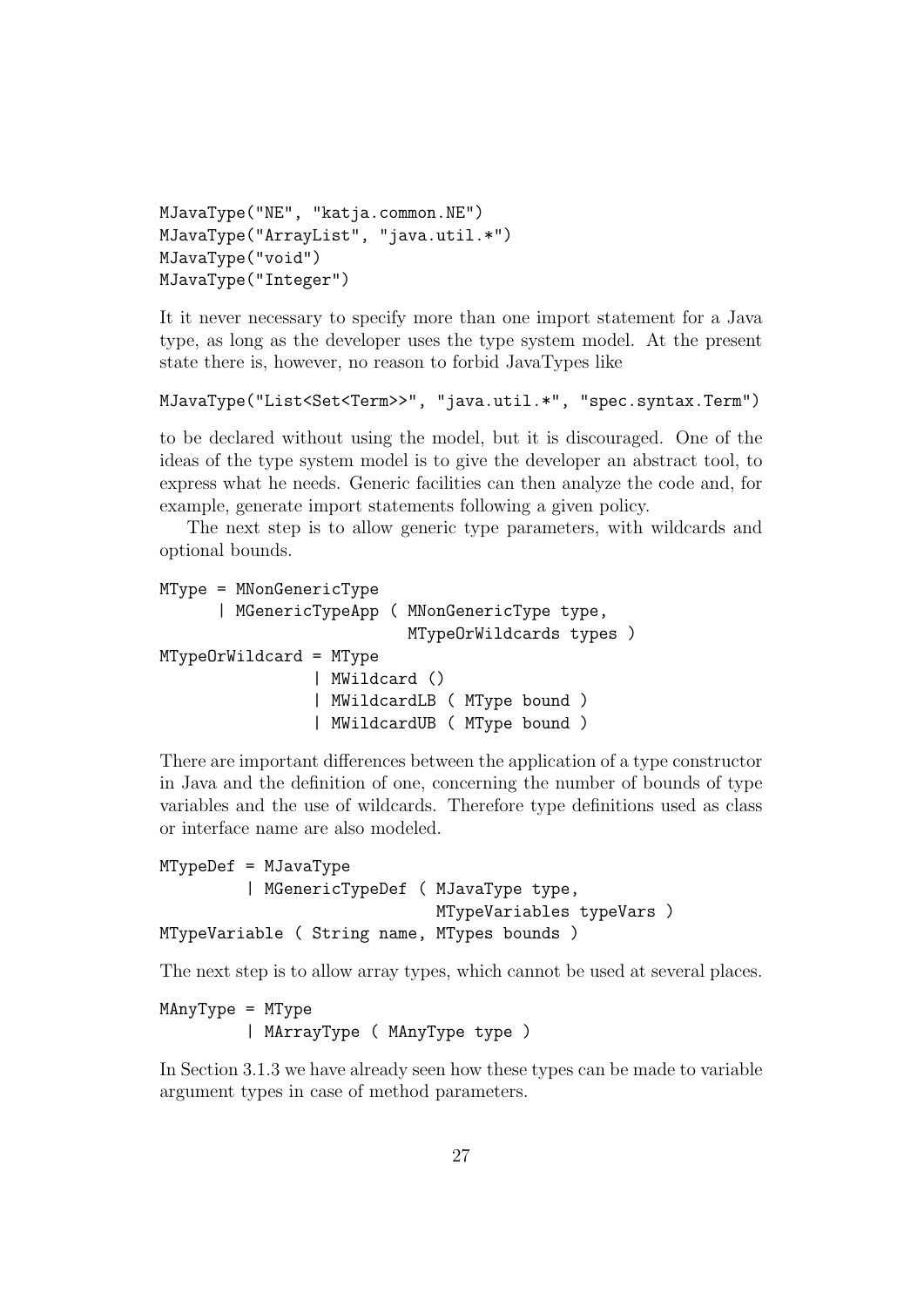

Figure 5: The Type System Model of the Java Backend

Figure 5 describes the complete type system model, showing subtype, as well as usage relations.

A simple map, containing strings as keys and sets of a Katja sort as values, would be defined as:

```
MGenericTypeApp(MJavaType("Map", "java.util.Map"),
    MJavaType("String"),
    MGenericTypeApp(MJavaType("Set", "java.util.Set"),
        MKatjaType(sort)))
```
The generic type definition, used as class name in the specification's tuple position class, is modeled like this:

MGenericTypeDef(MJavaType("Tuple"+suffix), MTypeVariable("T", MJavaType("KatjaTuple", "katja.common.\*")))

#### 3.1.5 Unparsing the Java Model

To actually get to a source file from a given MFile, a generic unparser is supplied by the Java backend. This unparser is realized as MFileInFile visitor, i.e. a simple visitor implementation on the model position sorts.

The unparser first scans the whole model for types to import and generates a list of needed import statements. It proceeds with unparsing the classes and transforms the model by filtering out unneeded attributes and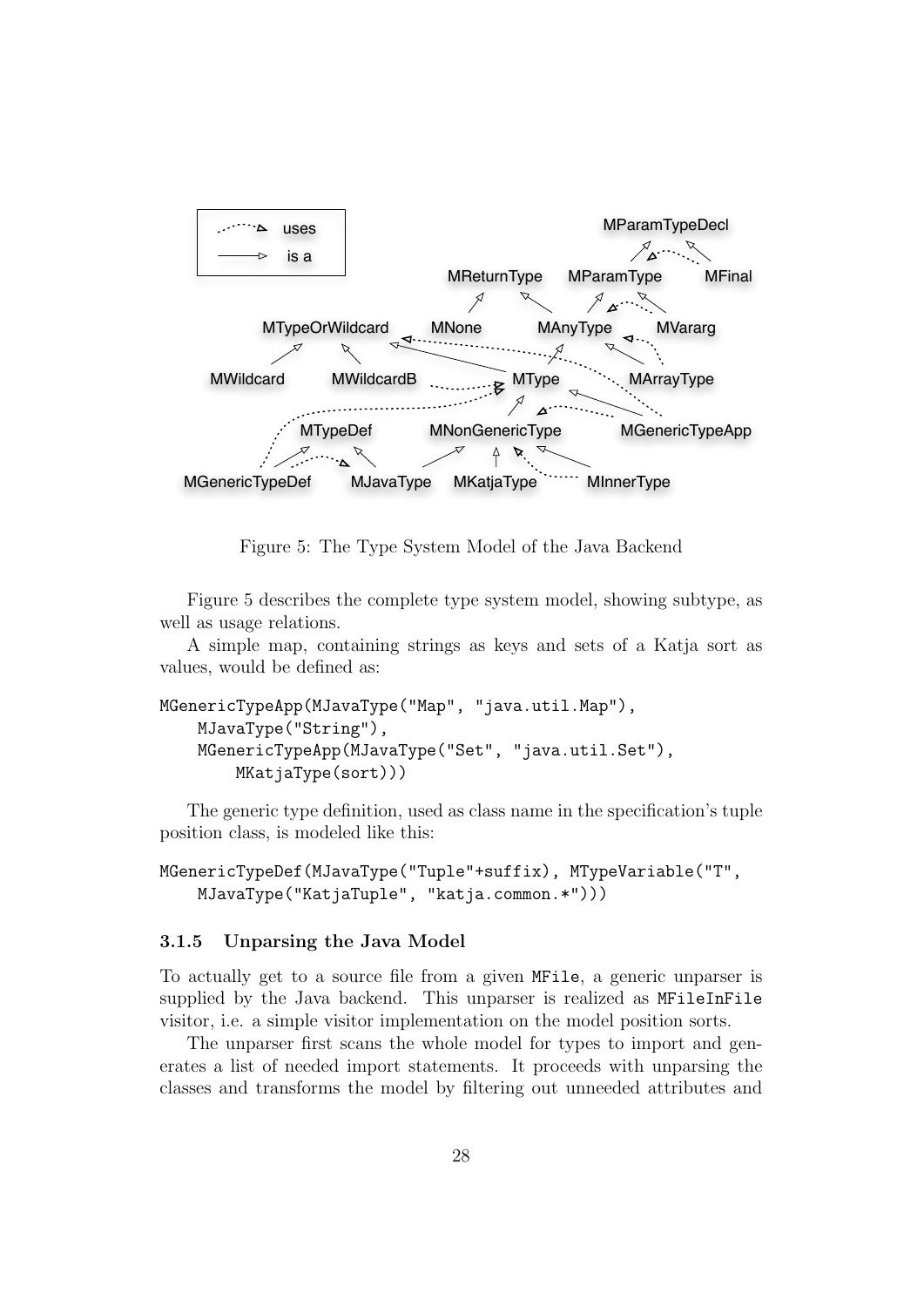methods, e.g. private methods in interfaces. The unparse process then continues by visiting all parts of the model.

The Java model concept is therefore completely independent of Katja sort generators and can be used for other source files as well. It became apparent, however, that the class namespace of a generated Katja package should not be unnecessarily polluted by generating arbitrary many auxiliary classes.

The general concept of class generation for specification packages was therefore changed in several points:

- Only sort interfaces and one specification class are allowed at the top level. The name of the specification class is given in the specification file and is checked against all sort names.
- Sort implementation classes are static inner classes of the sort interfaces.
- Switch classes and interfaces are static inner classes of the corresponding variant sort interfaces.
- Visitor and fold classes and interfaces are static inner classes of the sorts they belong to. There is no such thing as a *specification visitor*.
- The specification class contains all methods of the former TermFactory.
- All other specification unique classes are static inner classes of the specification class. At the moment these are only the position sort classes of position structures (see Section 4.12).

### 3.2 Generation Aspects

With the Java model and the MFile unparser many concerns of code generation are already dealt with, but the main task of the Java backend remains unsolved so far. The former design of the generator classes, which is already described at the beginning of Section 3, had to be changed to something more reasonable. A better design should have the following features:

- Generator code should be shared for different types of sort generators.
- Most of the generator code dealing with one Katja feature should be located in the same source file.
- Unrelated generator code should be separated in different source files.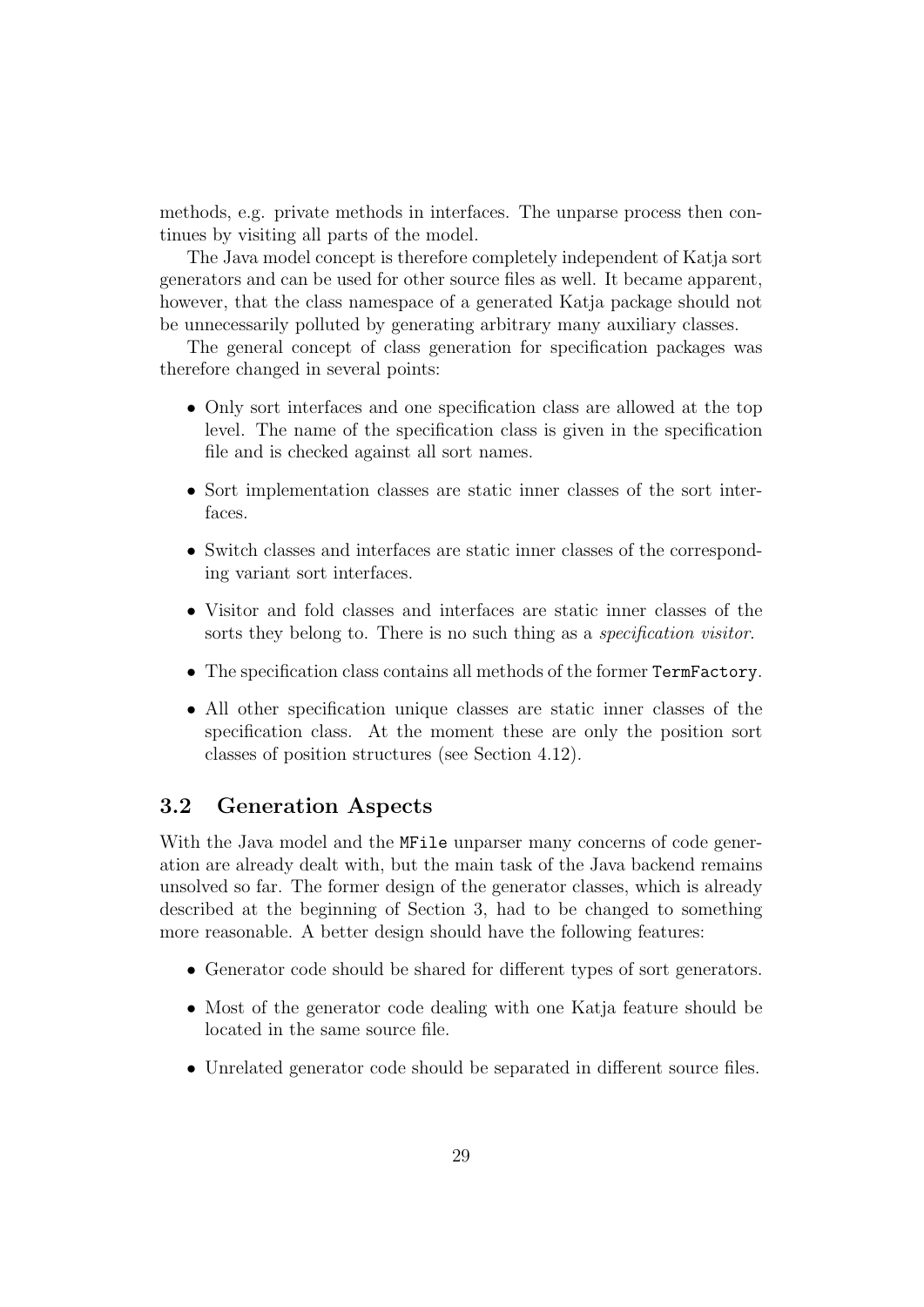These features can again be summarized under the more abstract phrase "low coupling, high cohesion" and help with finding a valid separation of concerns.

I decided to introduce the notion of generation aspects, which represent everything that has to be done to achieve one given aspect of the generated code. Generator code is not split by the type of sort it generates, but by the type of feature it generates. The obvious benefit of such a design is that strongly related code is located in the same file and can easily be shared and understood.

The reader should note, that the introduction of the Java model was vital to make this design work, as the creation time of the model and the actual generation time of the code are no longer mixed up. It should also be noted, that there is no complete separation of generation aspects in non-dependent modules. There are very few generation aspects, which can be taken away from the system without harm, as the generated Java code is strongly related. The interaction points between aspects, however, are reduced to a minimum, like naming conventions of class names and methods, or the presence of a generated method at all.

The general architecture of the Java Backend is also the one of a production line, but involves a much simpler protocol. The control flow is governed by the SpecificationGenerator, which creates all sort classes and the specification class, by invoking the production line of aspects for each of those.

It is thereby guaranteed, that each generation aspect has seen

- every sort, together with it's interface describing the sort.
- every sort, together with it's class implementing the sort, if the sort has an implementation.
- the specification class, *after* all sorts of the specification have been shown to the aspect.

The generation aspect has the possibility to change or extend the given class model and has to return the modified version to the specification generator. For convenience reasons, the abstract GenerationAspect class has default implementations for each method, dealing with a specific type of sort, calling the more specific version. The developer has then the option to

- Override the generic SortDescriptor method. The default implementation can then be called as well, so specialized methods can be used too.
- Override either or both of TermSortDescriptor and PosSortDescriptor versions.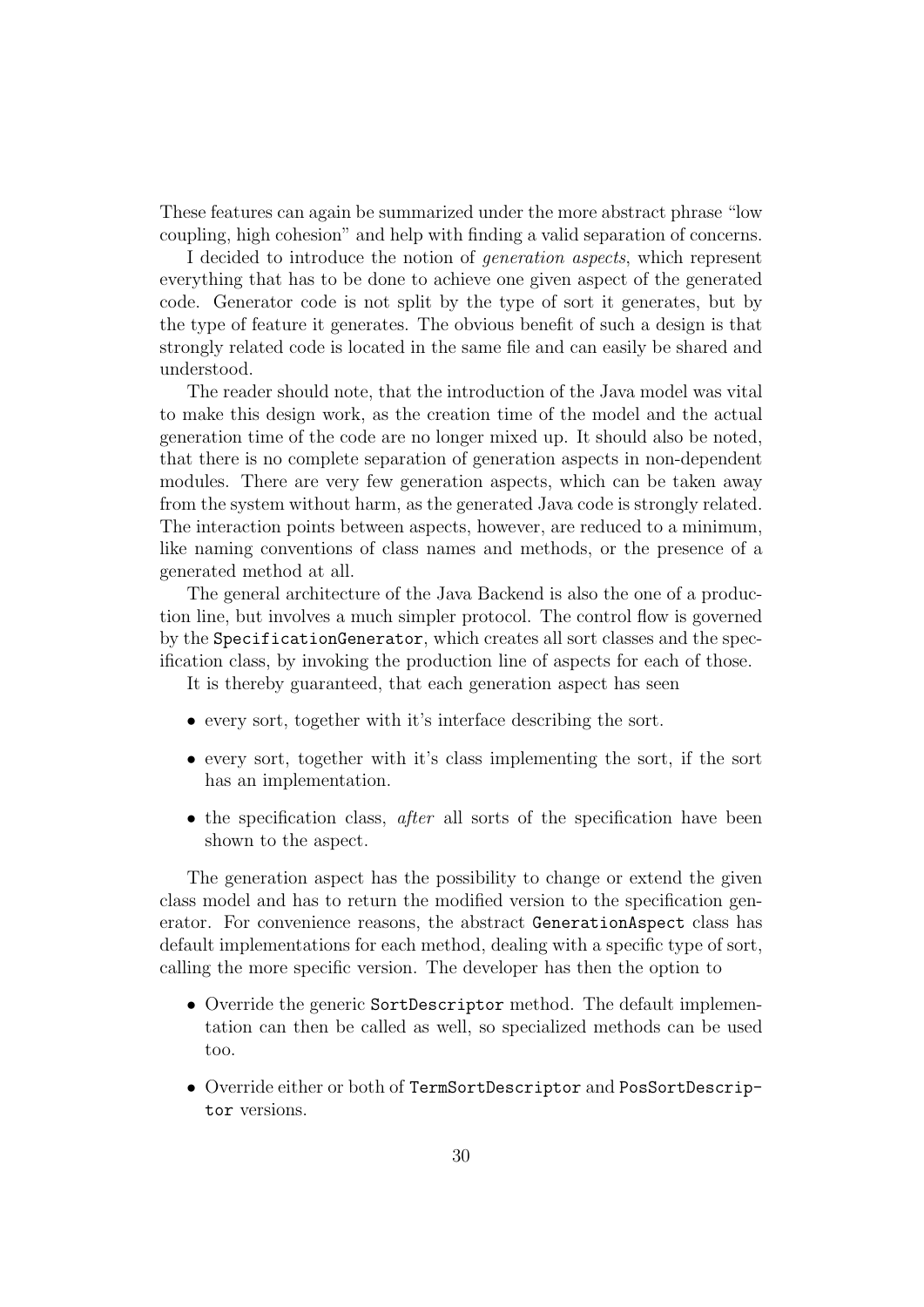• Override any needed case of tuple, list and variant sort methods, for term and/or position case.

The specification generator always calls the generic sort descriptor method and a special method for the specification class. Figure 6 shows all aspects of the Java backend.

|                 | Basic aspect                | - sets class name and modifiers for all classes                                                                                                                                                                                                                            |  |  |  |
|-----------------|-----------------------------|----------------------------------------------------------------------------------------------------------------------------------------------------------------------------------------------------------------------------------------------------------------------------|--|--|--|
|                 | <b>Type and Sort Aspect</b> | - handles subtype relations of generated sorts<br>- creates position structure base types                                                                                                                                                                                  |  |  |  |
|                 | Get and Size Aspect         | - creates the get and size methods                                                                                                                                                                                                                                         |  |  |  |
| basic aspects   | <b>Construction Aspect</b>  | - handles the process of creating sort instances, i.e. the creation<br>of factory methods, as well as the creation of constructors and<br>hidden utility constructors, needed by the implementations<br>- handles term sharing and the creation of needed attributes, etc. |  |  |  |
|                 | <b>Component Aspect</b>     | - handles the component relation by creating attributes, selectors,<br>and replace methods for tuples, as well as variants<br>- the base term of a position can be seen as component, so typing<br>issues with the term method in Java are solved here                     |  |  |  |
|                 | List Interface Aspect       | - handles most aspects of list interface typing<br>- creates support code for the generic list implementation                                                                                                                                                              |  |  |  |
|                 | <b>Navigation Aspect</b>    | - creates conveniently typed navigation methods for positions                                                                                                                                                                                                              |  |  |  |
|                 |                             |                                                                                                                                                                                                                                                                            |  |  |  |
|                 | Replace Aspect              | - handles most of the term manipulation procedure done with the<br>generic replace method on terms as well as positions<br>- creates support code for generic position manipulation                                                                                        |  |  |  |
|                 | <b>Switch Aspect</b>        | - handles switch aspect generation, i.e. class and interface<br>generation, as well as needed methods in terms and positions                                                                                                                                               |  |  |  |
| utility aspects | <b>Visitor Aspect</b>       | - handles visitor interface and class creation and subtype relations<br>- creates default visitor implementations for root positions                                                                                                                                       |  |  |  |
|                 |                             |                                                                                                                                                                                                                                                                            |  |  |  |
|                 | toString Aspect             | - handles the transformation of elements to strings or Java code<br>- includes an enumeration of supported external sorts                                                                                                                                                  |  |  |  |
|                 | <b>Unparse Aspect</b>       | - creates necessary classes and methods to un/parse Katja sorts<br>from/to assembly code                                                                                                                                                                                   |  |  |  |

Figure 6: Generation Aspects of the Java Backend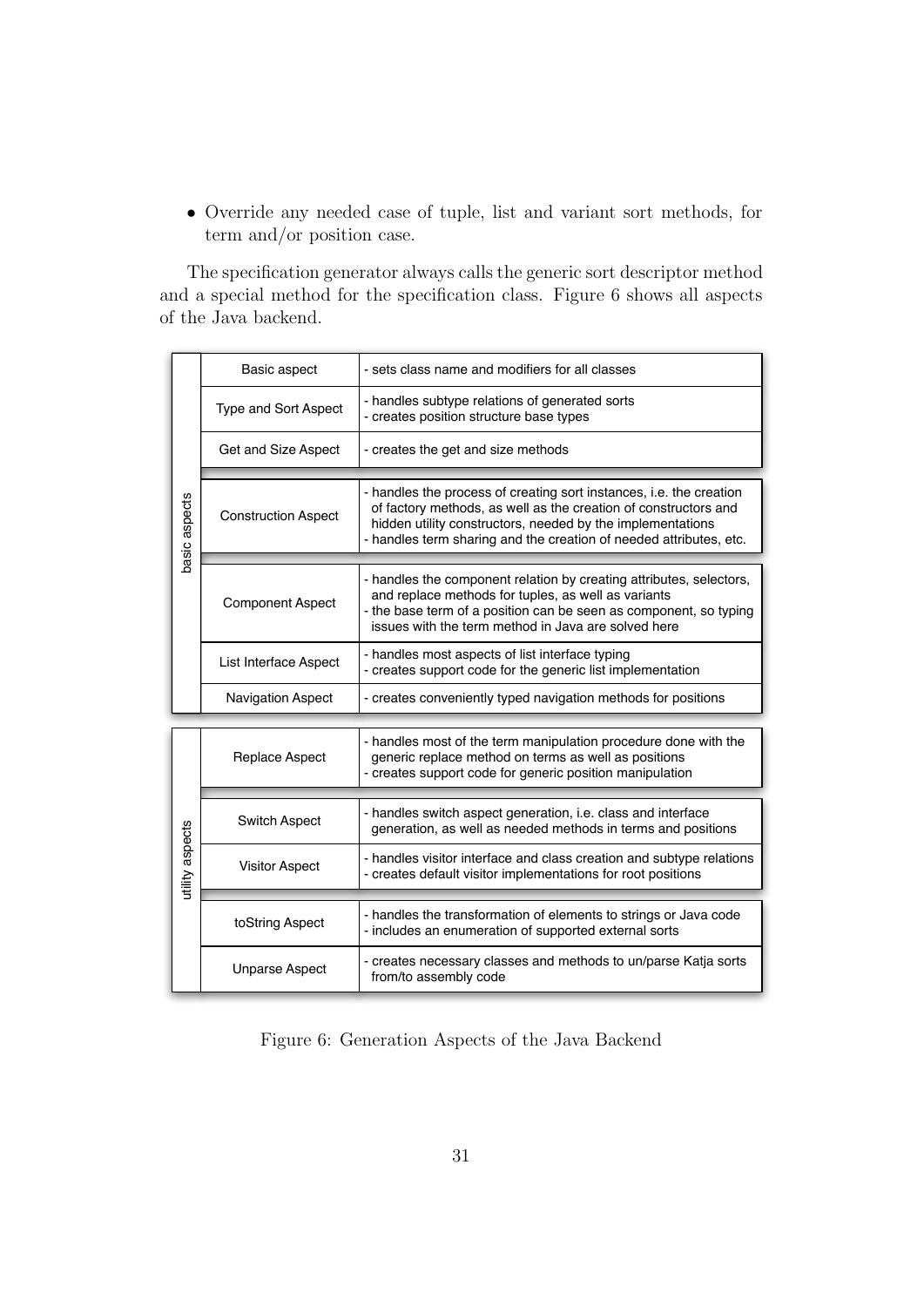### 3.3 Code Output

Creating hundreds of source files, as the result of a Katja run, did not turn out to be a wise decision for several reasons.

- Version control systems operate on file basis, not on directories. A build process involving Katja, however, considered one input file on the one hand and a complete package as output on the other hand. So whenever sorts disappear from a specification or are added to it, the number of files changed and the version control system had to recognize those changes.
- Dependencies in the build process were also difficult to realize, as a directory representing a package is not easy to check to be older or newer than another artifact, especially due to the fact that it is unknown in general, which or how many files belong the a given package.
- Cleaning up a target destination had to be done very carefully and was impossible whenever a generated package was mixed with other artifacts of the same build process.

I decided to generate jar files instead of directories, containing the generated sources, as well as the compiled class files. The output of translating one specification is therefore exactly one jar file, named after the specification name.

This solves all of the above problems and additionally frees the user of the need to compile the output himself. Katja uses the sun compiler to compile the generated code, which is not supplied with Katja at the present state, so it has to be present on a system running Katja.

As Katja experienced several issues with current compilers, this procedure would also make it possible for Katja to bring its own compiler to compile the generated code, known to work with the used feature set of Java and the language level.

To compile a generated specification package Katja needs the katja.common.jar, which is supplied by itself, as well as a link to each imported specifications jar file. The katja.common.jar can also be deployed into the destination directory, so the user has everything he needs to use the generated packages.

# 4 Redesigning the Generated Code

Many features were present in the initial version of Katja and many more were added later on. In many cases those features were not integrated in the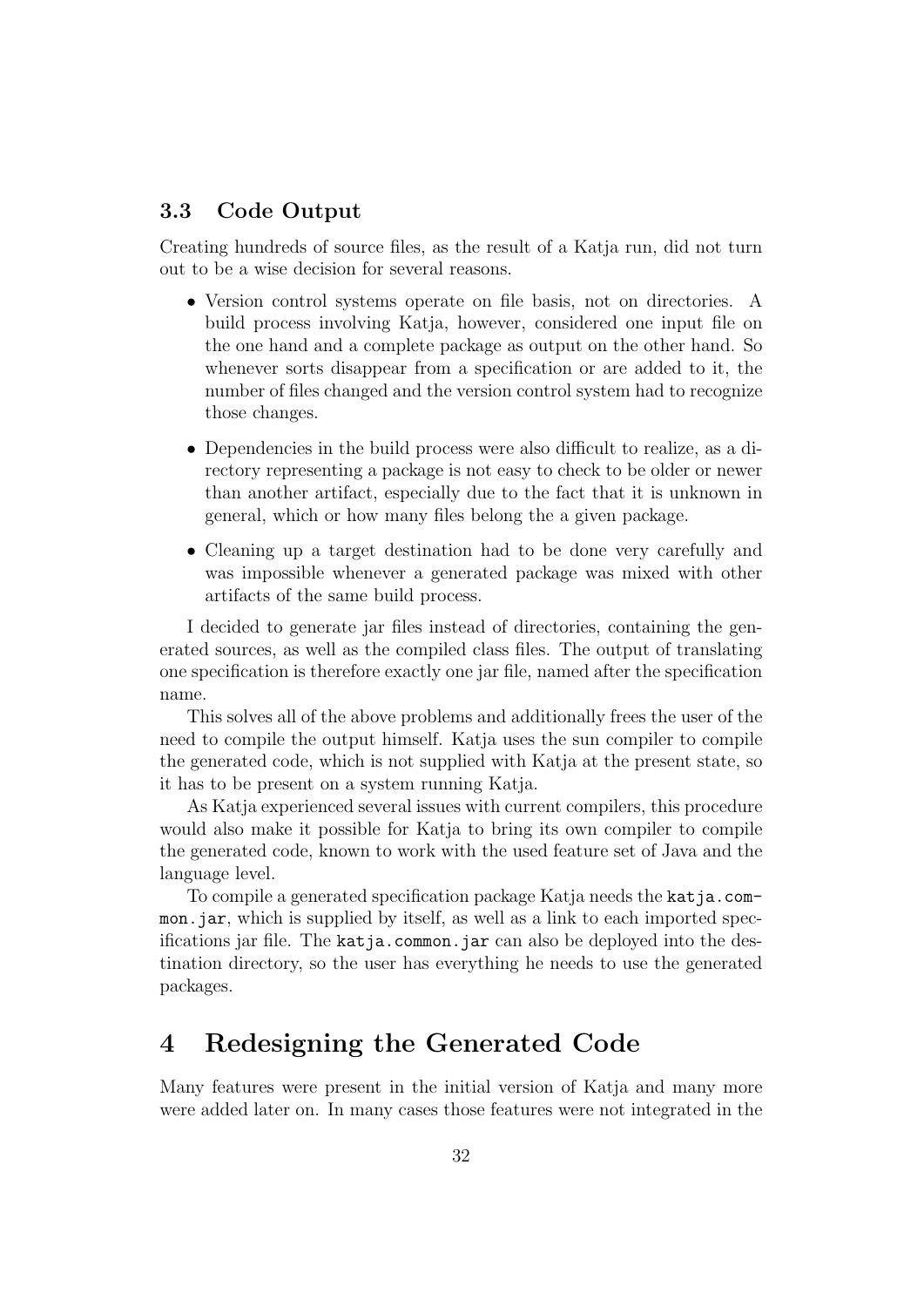generated code, but added separately as generated classes. Other features were still experimental or awkwardly integrated.

The complete redesign of the Java backend, described in Section 3, offered the possibility to reevaluate all features separately and choose a concise and powerful set, which should integrate flawlessly with the generated code.

The following sections will investigate features or past design decisions and discusses their feasibility for the new Katja system.

# 4.1 Deprecated Methods

As a successor of the MAX system, Katja was designed to be fully compatible to max specifications and therefore had to offer many methods which could be used there. But Katja should also be usable for common Java programmers without difficulty. This resulted in some methods to exist with several names, like get and subterm or size and numSubterms.

It became apparent, that such aliases were not only confusing, but had several downsides:

- The eq method had the only advantage of being slightly better typed than equals, but was rarely, if ever, used by Java developers. The implementation had some problems in the beginning, as control flow passed several times from one version of this functionality to the other.
- Position sorts needed two additional methods, named child and num-Children to realize get and size functionality, as the *term* versions would not be appropriately named.
- Code avoiding get and size, by using the old names of the methods, was tedious to migrate from the usage of terms to positions. As this is a common procedure for developers starting to use Katja, a migration should be as easy as possible.
- The KatjaElement interface did not have any methods so far, but as all elements could share the generic selector get and the size method, I moved them up. This was, of course, not possible for the special term and position methods.

So I decided to no longer support specialized method aliases and keep the often shorter Java inspired versions. So subterm and child were removed in favor of get, numSubterms and numChildren became size, and eq was removed, so only equals remains for this purpose.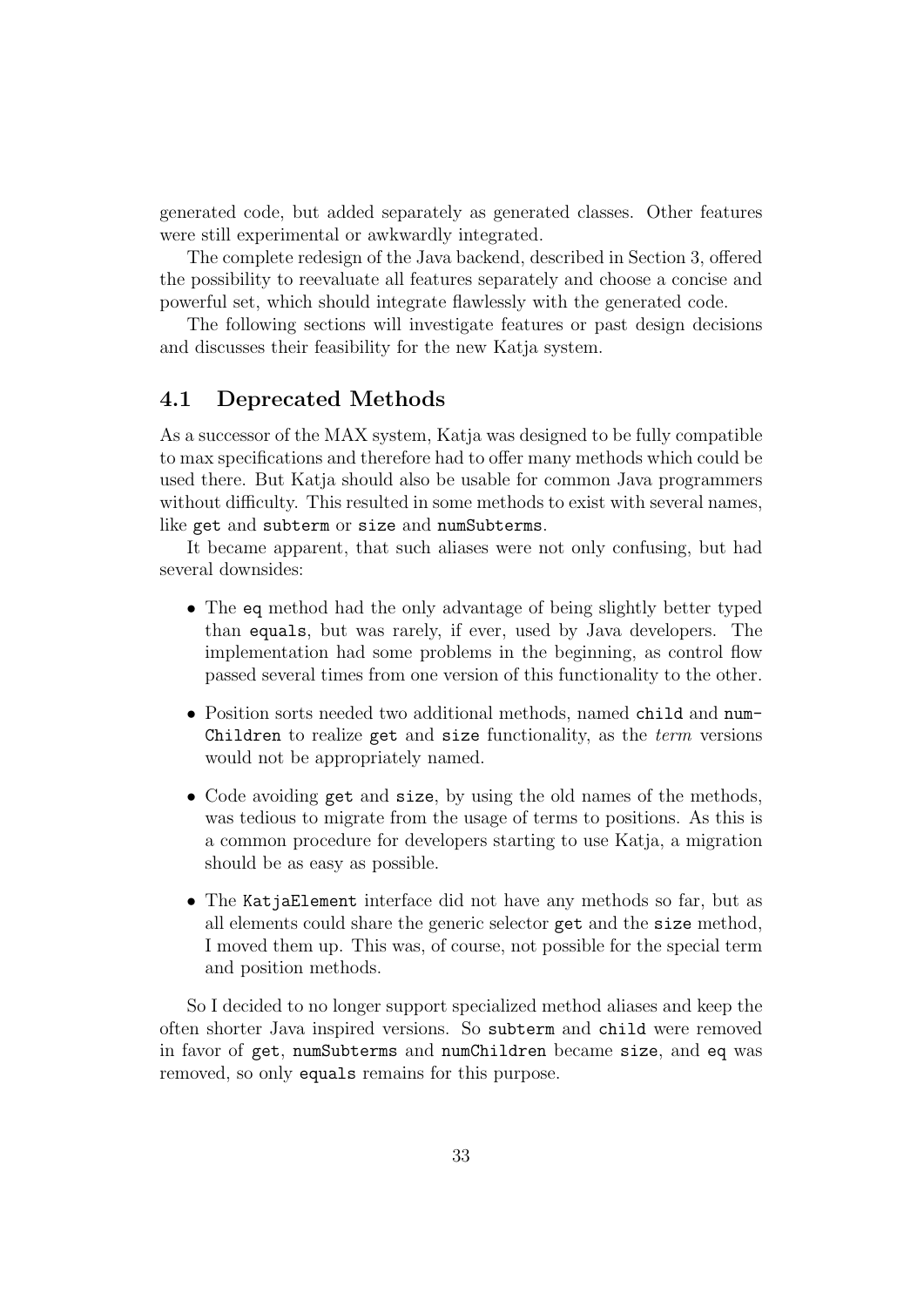### 4.2 Constructors

Term construction was done by either the instance methods or by using the term factory, which was optional in Katja. Applications most often used the term factory, as it could be imported statically, which proved quite convenient for the developer. Constructors of implementation classes themselves could not be used. I think the design of term creation using factories was fine and considering the changes of Section 4.3, factories are now mandatory. The term factory is now integrated into the specification class, so there is no TermFactory anymore.

Following this design, positions can now be created using root position constructors, taking one root term as argument. The former possibility of creating root positions with the pos method is discontinued, as such a method cannot be supplied in general anymore. Position structures can be declared on imported root sorts, which prevents the generation of such a method. As it is also allowed to create more than one position structure with the same root sort, but different suffix, this decision seems logical and justified.

The general concept of term and position creation therefore became very simple:

- The constructors of all sorts defined by a specification are located in the specification class.
- There is no difference between terms and positions when it comes to their creation.
- As implementation class constructors are now only used within the factory situated in the same package, they can be defined as package local to prevent access by the user.

As usual, there are variable argument constructors for lists, allowing the creation of empty lists as well as lists with an arbitrary number of initial elements. All constructors are checked against null arguments, yielding exceptions as explained in 4.7.

#### 4.2.1 Variable Argument Tuple constructors

One of the most convenient features, introduced to Katja lately, are the variable argument tuple constructors. Whenever there is a tuple definition, ending with a list sort, I generate two constructor versions:

A ( B b, C c, D d)  $D * E$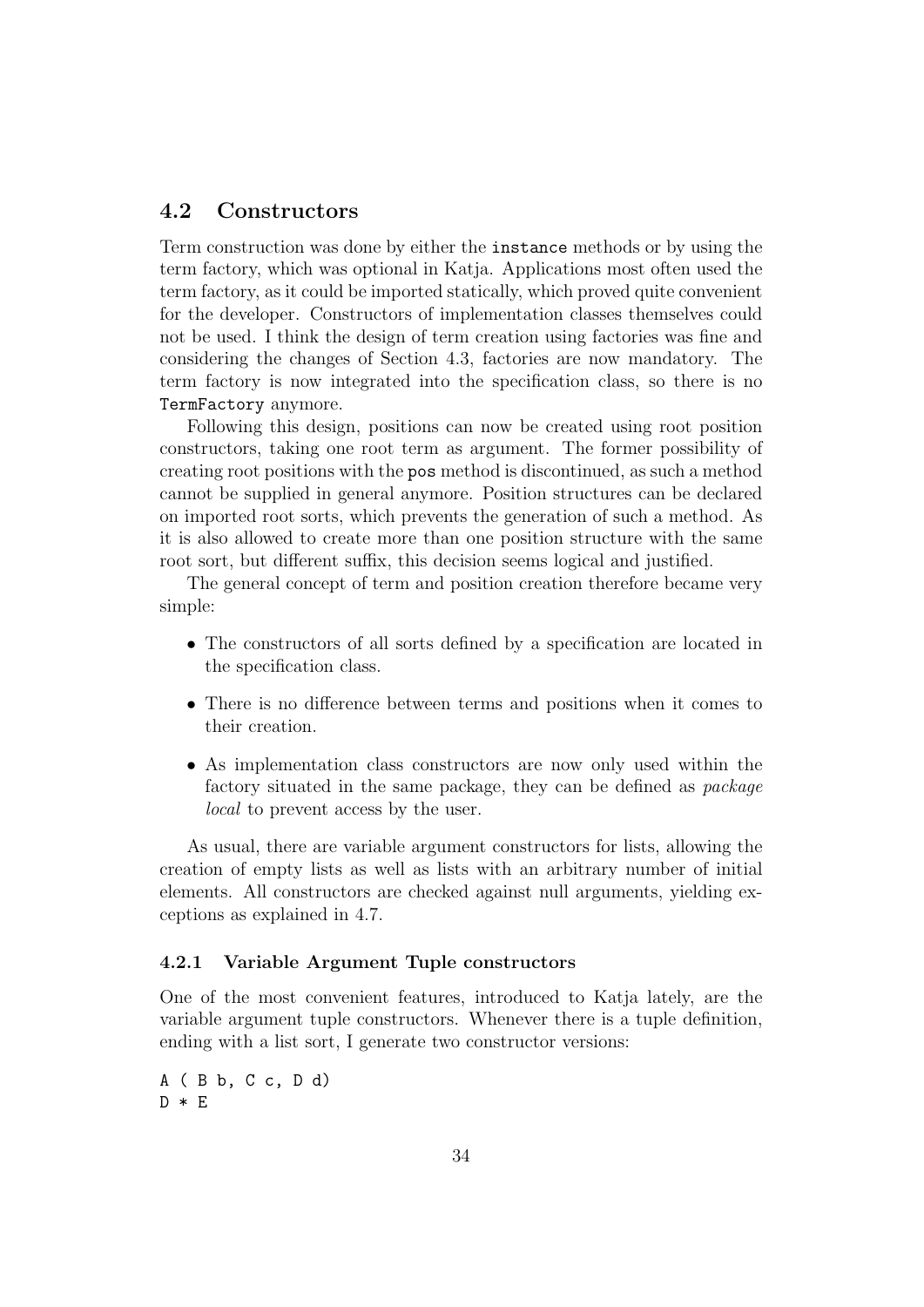leads to

 $A(B b, C c, D d)$  $A(B b, C c, E... d)$ 

In many cases such lists at the end of tuples are initially empty, or consist of only one or two elements. Many examples using this feature can be found in Section 3.1, where it was used many times to simplify the formulation of the Java model.

As far as Java is concerned, the introduction of additional constructors cannot lead to any problems. Even if the list sort is defined to be a list of itself, the two methods generated are separated by Java. In cases where exactly one element (or list) is given, Java selects the more specific method, which is the standard constructor.

To actually see the benefit of this feature, let's look at one of the examples, given at the end of Section 3.1.4. The very simple term

```
MGenericTypeDef(MJavaType("Tuple"+suffix), MTypeVariable("T",
    MJavaType("KatjaTuple", "katja.common.*")))
```
expands to

```
MGenericTypeDef(MJavaType("Tuple"+suffix, Strings()),
    MTypeVariables(MTypeVariable("T",
    MJavaType("KatjaTuple", Strings("katja.common.*")))));
```
The example also shows how optional parameters can be neglected altogether, when using the variable argument constructor.

# 4.3 Term Sharing

Term sharing offers some advantages, as well as some disadvantages. As far as runtime is concerned, there are two options:

- 1. Equality of terms and positions is calculated every single time equals is called.
- 2. Equality of terms is checked once at creation and is trivial afterwards. A new object is, however, compared to about  $log(n)$  terms, though many equality checks will break early.

Which alternative is better depends on the application, as it is vital to know, if many created terms share common parts or if most terms are completely different. To notice any difference at all, there have to be created lots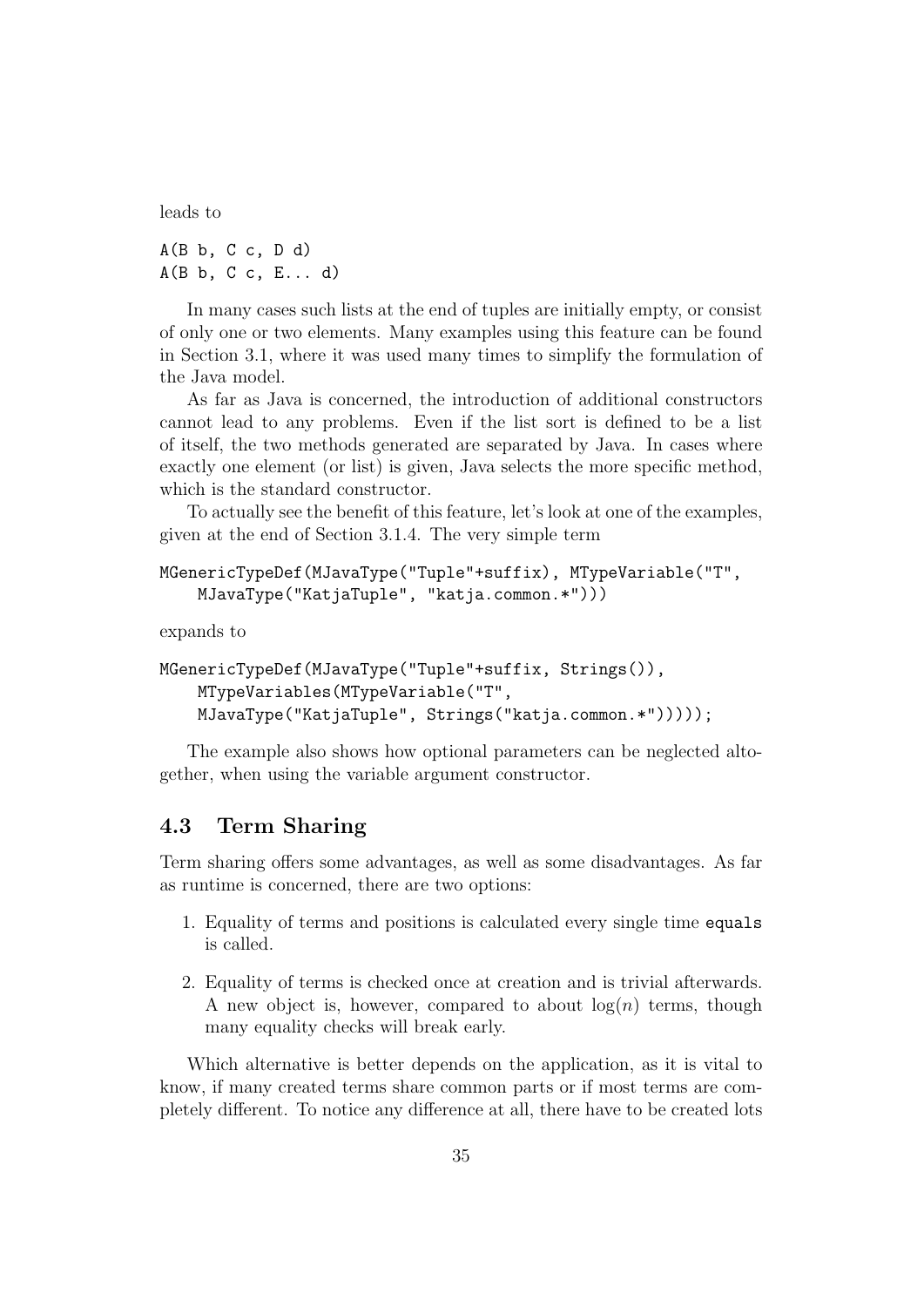of terms in any case. As comparing two terms is not considered to be an unusual operation, the second alternative seems nice to have.

Overriding the equals method in the generated code also means overriding hashCode, both methods are far from trivial in the context of Katja. By doing the check only once in the term factory, I do not need to override hashcode and have to implement a comparator only.

Considering space complexity the options are:

- 1. Returning a term or position as often as a constructor is called by the user, but each object is garbage collected automatically when no more referenced.
- 2. Returning only one object to the user for each constructor call constructing the same term or position, but the object is never garbage collected, even if no more referenced by the user.
- 3. Returning only one object to the user for each constructor call constructing the same term or position, which is garbage collected when no more referenced by the user.

The second and third option will have a tremendous effect in situations where many large objects are created, sharing many parts. The third option goes even further, tuning situations in which many terms are created and then discarded as the system enters later phases.

The reader should keep in mind, that time and space complexity are interwind in general. Using more space and accessing all of it at the same time often results in much longer runtime. With those considerations the second option yields the largest benefit as far as execution time is concerned, whereas the third option is vital for continually running systems.

There are additional data structures needed to realize term sharing, which also need space. In the worst case, where no term can be shared at all, those data structures will consume more space than was saved, but those cases are not considered to be common and the additional space complexity is linear.

With the above considerations I see it justified to introduce term sharing as non-optional feature, as it has several implications to the implementation of Katja. The realization of term sharing, however, is driven by simplicity.

I use a TreeMap together with a special Comparator for the sharing. This solves the two main problems:

• term identity The user calls constructors of a certain type, together with a *list of arguments*. To know if such a term already exists, I need to address a data structure with multiple keys, for lists even arbitrarily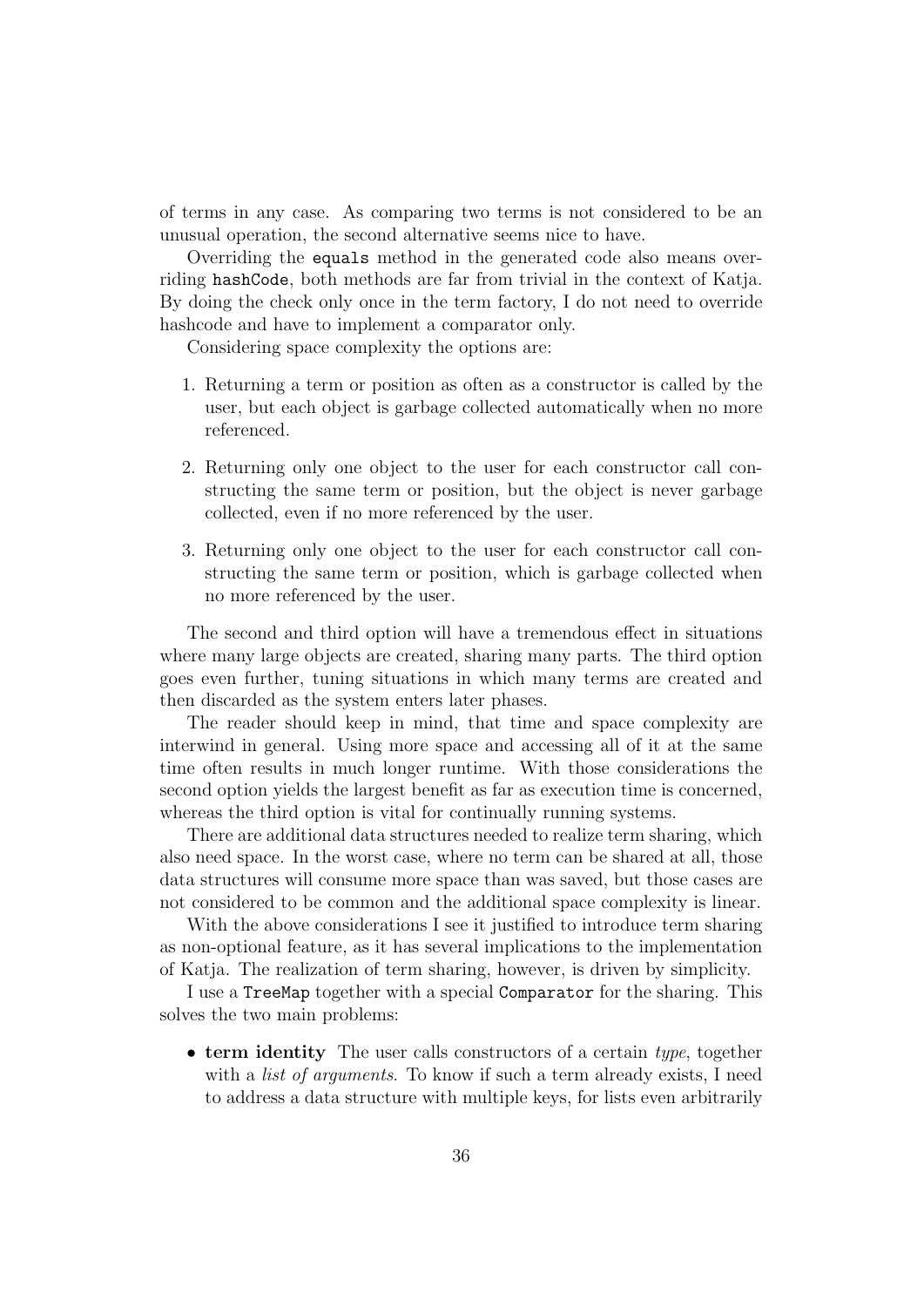many. Such maps do not exist for Java and writing one will result in a complex and error prone data structure. So all this information has to be wrapped in an object, which is eventually discarded after the comparison to existing elements. Therefore Katja just creates the term requested and checks if it exists in the TreeMap using the special comparator.

Using numbers or other comparable data structures to create a unique identifier for each term is impossible, because there is an infinite number of possible terms. Using strings or the like will not solve the general problem of creating an additional object for comparison and it will not be significantly faster.

• term retrieval To actually find a matching term or exclude all existing ones without checking them all, we need to order them, so we can use binary search. This is also done by the comparator, as a side product of getting the result of two terms not being equal.

Using hashs to utilize the constant complexity is a difficult task, as there is no trivial hash code associated with terms. Calculating a good one takes the same amount of time as a complete, recursive comparison, which is not needed when ordering different terms in a tree, as comparison stops on the component level of a term, the latest. If at least one object with the same hash code exists in the hash, object comparisons have to be done like in the case of the TreeMap.

This implementation results in term objects being created on each constructor call and all but the first for each term immediately being able to garbage collect. As position constructors always have only one parameter, positions can be shared more efficiently.

There is a simple map from possible root terms to the root position, so it is only needed to check if the map already has an entry present for a given term. All other positions in a given structure must be created by invoking selectors, which always produces exactly one new position.

This implementation realizes option two of the space complexity considerations, as references to terms and positions are never lost in the term factory. To realize this feature I need to use weak references in Java, like done in a weak hash map. The WeakHashMap class can obviously not be used, as it works on hash codes and the equals method, which are meant to be different on semantically equal terms by design.

Using the WeakReference class will not work with tree data structures present in the API. So to allow option three to work, I need to implement a special tree data structure, which is aware of keys to be deleted without its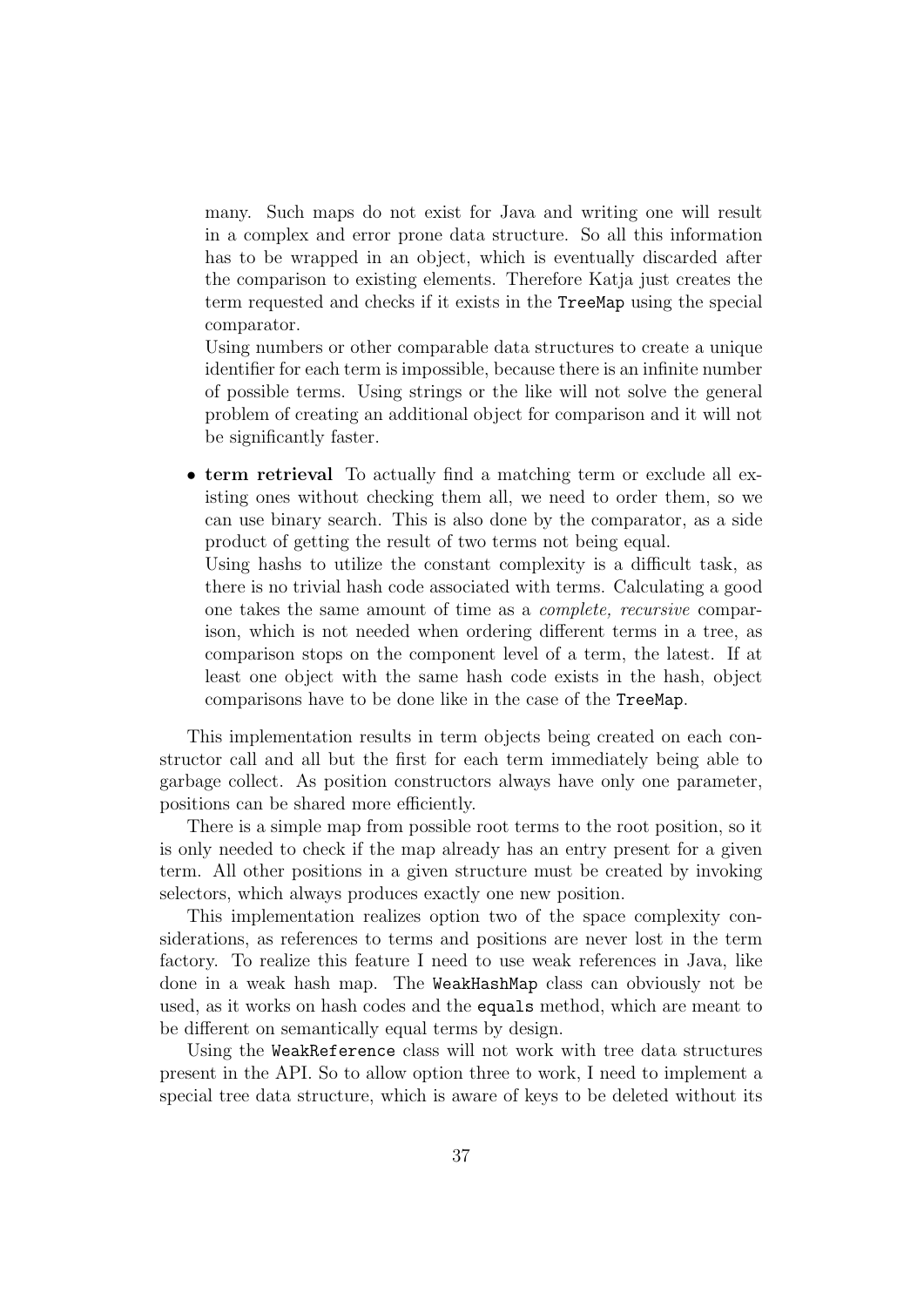knowledge. This is possible, of course, but will be a difficult and error prone task. It will be added to the Katja system when the need arises.

#### 4.4 Sortints

The sortints, together with KatjaSorts, where introduced to Katja to allow variant sorts to be distinguished using switch statements and to have runtime tokens for sorts to check against. The latter can be done using class objects, so there was no need to create special KatjaSort objects.

It became apparent, that sortints where leading to many problems and that the distinguishing cases of variants could be done with other techniques. There always was the inherent problem of assigning an integral number to generated sorts, which did not collide with separately generated sorts. This cannot be solved in general and already lead to numerous problems.

Using switch to distinguish variant sorts and therefore using integral values, also has the downside of not being statically save. It was easy to forget cases, especially after changing a specification. If a sort was removed from a variant but not removed from the specification, it wasn't detected as well, but resulted in a dead case.

To solve the problem in a more convenient and save way, switch classes were introduced to Katja, which are therefore also present in the new Katja system. Section 4.5 describes this feature. Sortints and KatjaSorts are therefore completely removed from the Katja system and the method is has to be replaced by instance of accordingly.

#### 4.5 Switches

The feature to distinguish sorts of a variant in Java code is realized by so called switch classes. They were realized using the generated sortints and used switch statements in their implementation. With sortints removed I had to implement switch classes in another, even faster way.

The idea behind switch classes is to solve the dynamic problem of determining a property of an object. This can efficiently be done using dynamic binding of method calls, like it is done in the visitor pattern. The accept method of the visitor pattern is named Switch for convenience, and it has to start with a capital letter, as switch is a keyword in Java.

Katja therefore generates an interface for each variant sort, which consists of all needed case methods. The interface is an inner class of the variant interface and is called Switch, it will be used qualified with a variant sort name in most cases. The variant interface itself contains the Switch method, which guarantees the method to be present in all variant cases. Those cases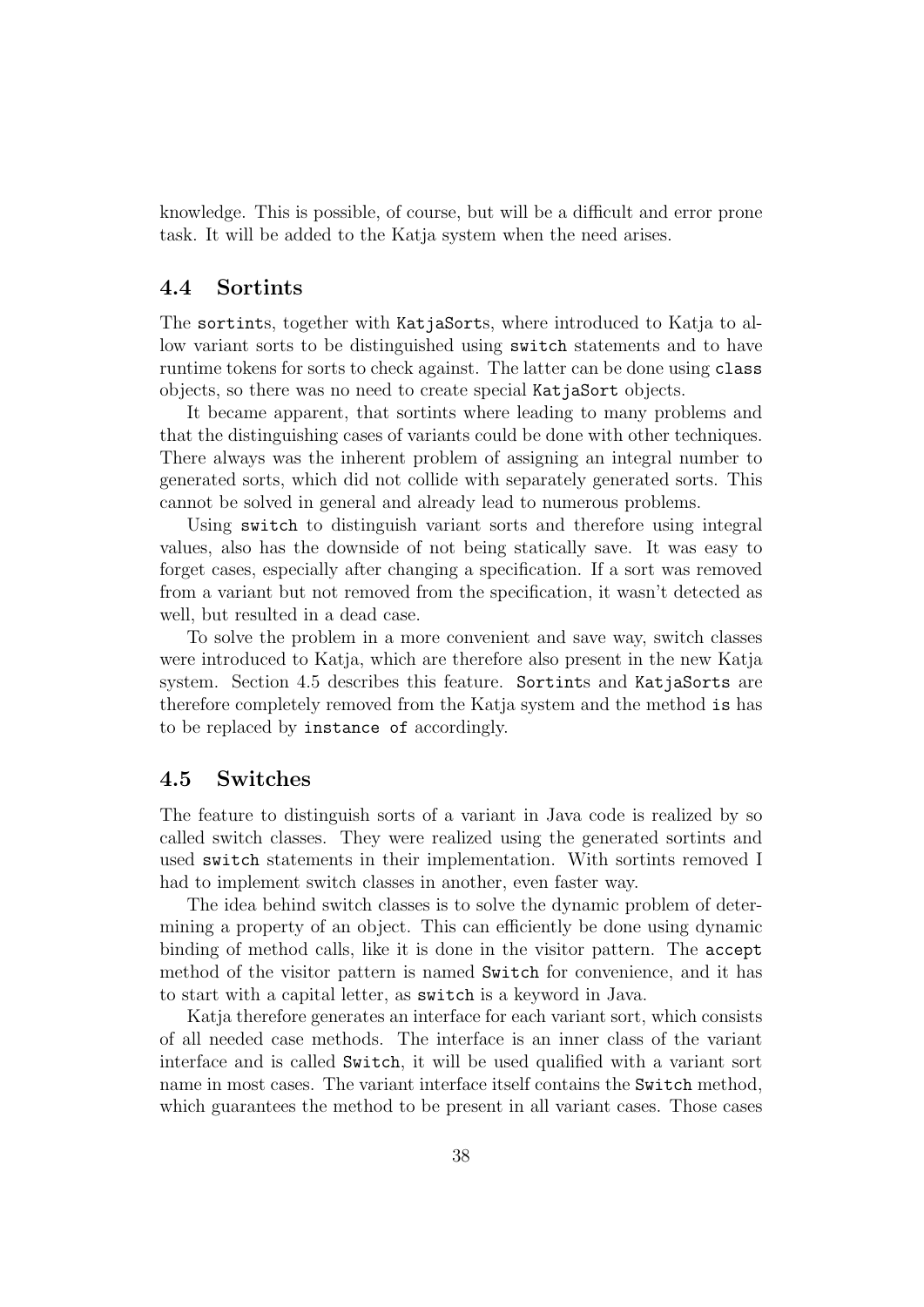implement the Switch method by invoking their associated case method on the given switch class implementation.

An additional design goal was to allow switch class implementations of more general variants to be applicable to subvariants too. To completely realize this feature, all Switch interfaces have to be subtypes of their variant case sort's Switch interfaces. This is possible in Java, as interfaces can have arbitrary many subtypes and the resulting type hierarchy is the inverted variant sort hierarchy and therefore acyclic, as shown in Figure 7.



Figure 7: An Example Switch Class Hierarchy

The reader should note, that without the subtype relations between Switch classes it would have been possible to use more general switch class implementations on specific variants anyways, since those are subtypes of the generic variant and inherit the appropriate Switch method. The important feature is to allow switch class implementations to be passed through interfaces and in general through a complete software system, without adding needed super types by hand.

The usage of switch classes is a bit different to what it was before, as a switch class is now passed to a term or position, instead of the other way round. An example of the appropriate use of a switch class is:

```
result = term.Switch(new SomeSort.Switch<RType, IOException>() {
    RType CaseMySort(MySort term) throws IOException { ... }
    ...
```
});

As switches are most often implemented by anonymous classes, it is an advantage of this notation that the term reference, which is actually switched, is situated before the anonymous class, rather then disappearing at the end of the switch implementation.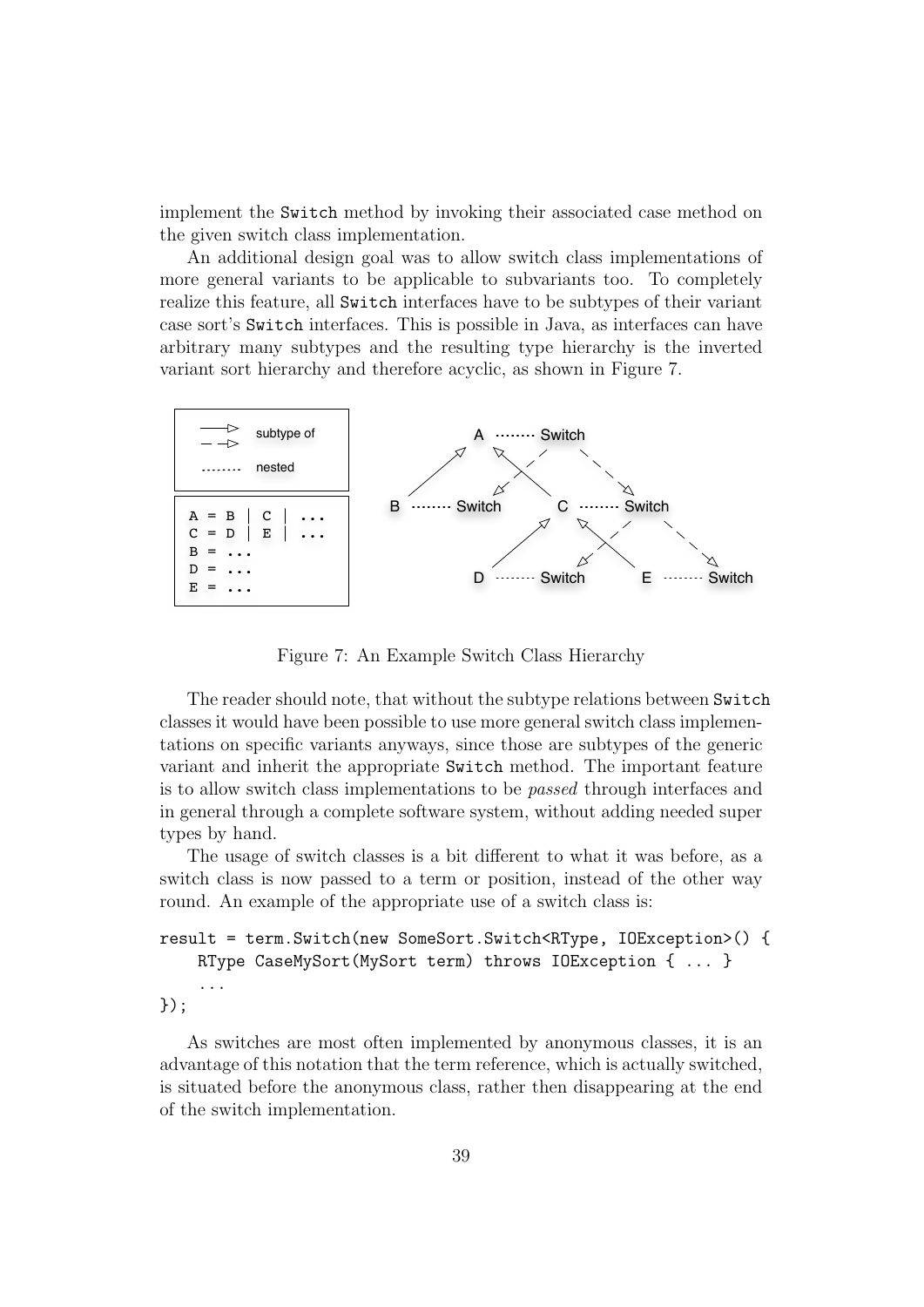Writing the name of a case sort in the method name and again as parameter type is redundant, but necessary at the moment. My first implementation defined all case methods using the name Case, as the type of the case was present in the parameters. The semantics of Java allows this and there is no theoretical problem with this at all. Present compilers, however, slowed down significantly, when they encountered a large number of overloaded methods, or refused to work at all. See Section 4.14 for more details.

Switch classes have two generic type parameters, as they should yield either a value or an exception as the result of a switch. If no return type is needed Object can be used, together with return null statements in each case. If no special exception is needed or only unchecked exceptions are thrown, the second type parameter should be set to either RuntimeException or the much shorter exception NE, defined in katja.common. The latter can't be instantiated and its name is the short version of "no exception". To manipulate data structures of the context from within the anonymous switch implementation, these structures need to be declared as final.

The presented solution statically detects missing cases of a variant and can also detect dead cases, if the @override annotation is used for all cases, together with a tool giving a warning whenever such an annotation is misplaced.

The Switch method of all variants are implemented in the list and tuple sorts, by calling their appropriate case method on the supplied switch class. There is one overloaded Switch method for each variant a sort is part of.

#### 4.6 Visitors

Visitors are used to compute data for complete terms, the most obvious examples being term unparser or interpreters, which need to visit all nodes of a term and need to work on nodes with an exactly typed object reference. Without visitors a traversal of a term had to be done by hand, identifying and casting each node when passed.

On position sorts the traversal can be easily done using the pre- and postOrder methods, but the problem to identify and cast elements remains. Those methods are therefore used in cases were only few different nodes have to be found and others are of no interest.

Visitors were implemented using the visitor pattern, using dynamic method binding to distinguish variant components of lists and terms. There was exactly one visitor for a specification, containing a visit method for each sort of the specification. This resulted in many visit cases being empty for most of the visitors and in tremendous efforts to adjust all visitor implementations, whenever a sort was added to or removed from a specification.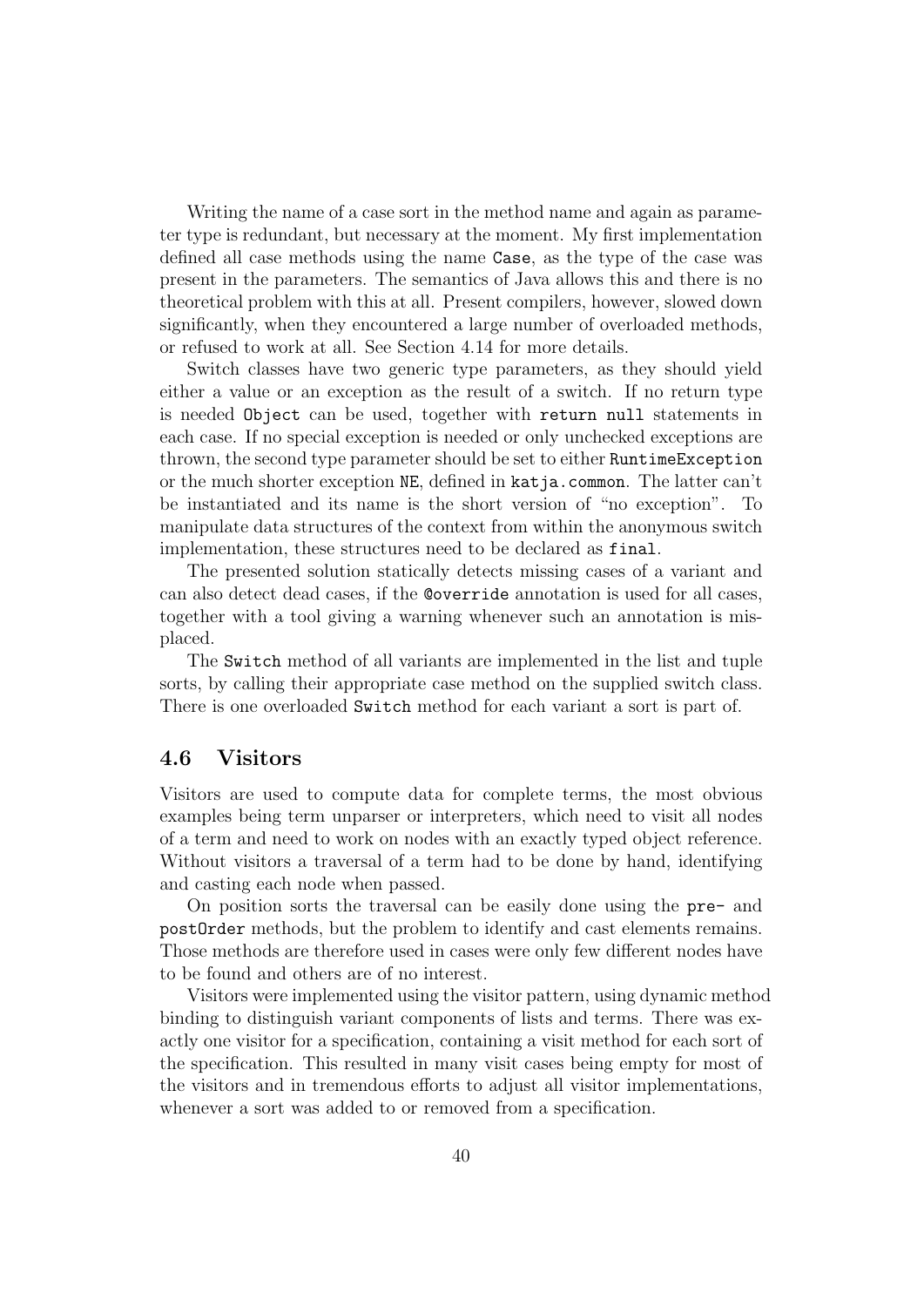Like it was done for the switch classes, it should also be possible to apply visitors to terms holding a subset of needed visit cases and to pass such visitors through interfaces. As each sort in a specification potentially needs it's own set of visit cases, the problem has a larger scale then the switch class problem.

Using the visitor pattern to implement visitors for arbitrary sorts would result in a large amount of accept methods in all sorts and is impossible in general, as sorts can be imported by other specifications, where they can appear in tuples or lists. Specification boundaries were in fact one of the major problems of the visitor implementation.

Taking a look at the general problem we need to solve, these are the important properties:

- There should be a visitor type for each sort, holding methods for all needed visit cases.
- These methods are used to get a statically typed reference to a node and holding the code associated for it, so the general task solved by the visitor is broken down to smaller problems.
- When visiting a tuple or list, all children are known statically, so appropriate methods can be called from the developer to visit them. Methods visiting elements of a variant sort, however, should not be implemented by the developer, but they should be supplied, calling the appropriate method dynamically.

So there is no need to apply the visitor pattern and utilize dynamic method binding, except for variant sort components. But to solve these we can use the switch classes, which were introduced for this exact reason. My visitor implementation therefore works as follows:

- Each sort has a nested interface named VisitorType, containing all needed visit case sorts. This interface should be used to pass visitor implementations around in a system, as it is the precise definition of a visitor which is needed to visit an element of the current sort.
- Each sort has a nested abstract class named Visitor, implementing all variant sort visit methods, using anonymous switch class implementations. This class should be used as base class for each visitor implementation, as it takes care of the variant cases and implements the VisitorType interfaces needed to pass it through interfaces accepting only visitors of an applicable kind.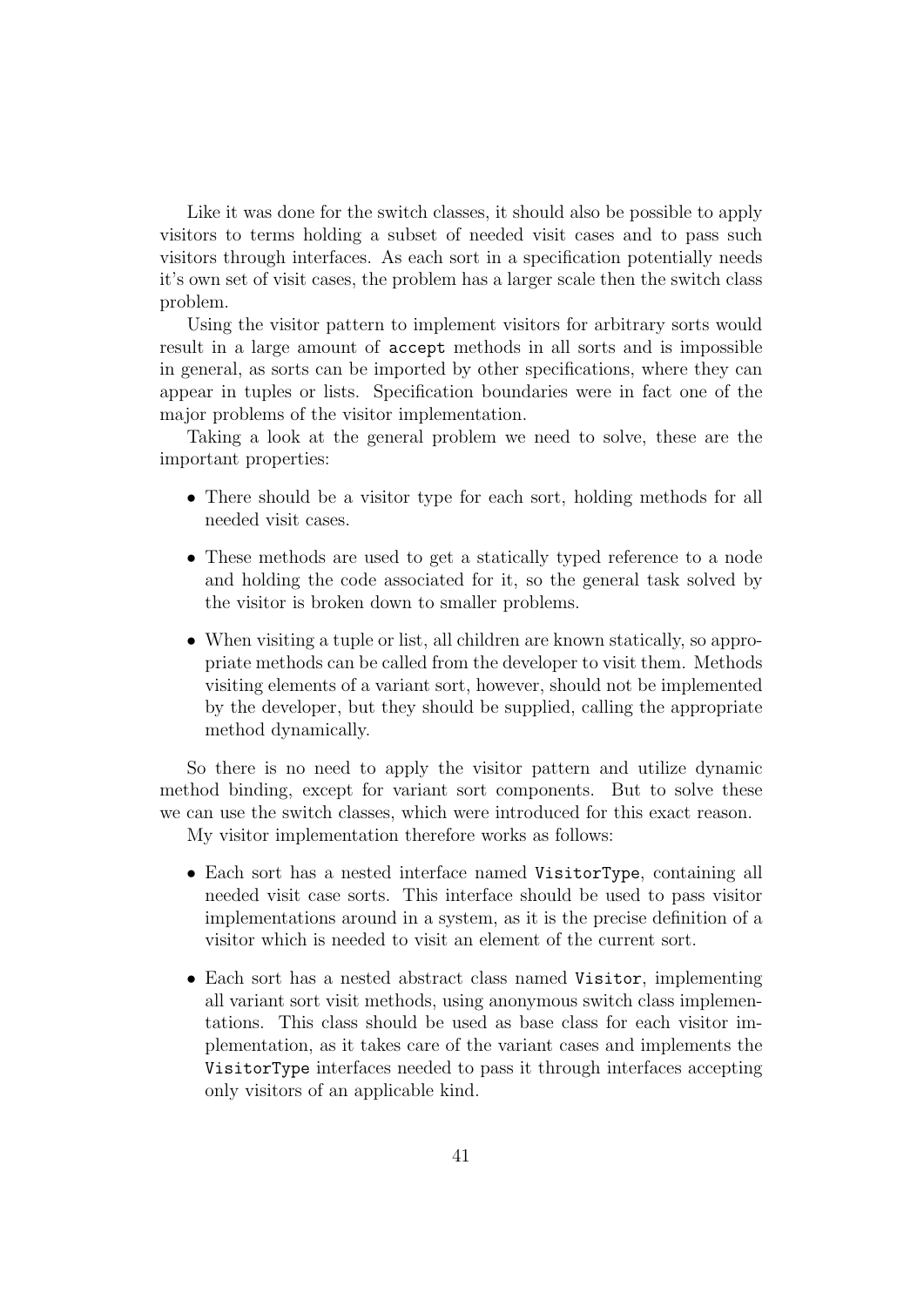• A visitor can then trivially be used to visit all elements appearing in its VisitorType interface, as there is no accept mechanism prohibiting its use, but the user invokes the visitor on an element.

The usage of visitor implementations is therefore a bit different to what it was before, an example of the appropriate use of a visitor is:

```
visitor.visitMyTerm(myTerm);
```
and the implementation of a visit method could be:

```
void visitMyTerm(MyTerm term) {
    System.out.println("MyTerm (");
    visitComponentA(term.left());
    System.out.println(", ");
    visitComponentB(term.right());
    System.out.println(")");
}
```
Again there is the need to specify the sort of a visit case twice, in the name of the method and as parameter type. Section 4.14 describes the problem in detail. It might be possible in the future to switch back to a set of overloaded visit methods, which is considered much more convenient by many developers.

This design enables us to statically check for the absence of needed visit methods, but demand only those really needed for a given sort. Import boundaries of specifications impose no problem at all, as imported sorts can be treated like those from the same specification, generating all needed visit case sorts if necessary, or implementing the imported VisitorType interface.

The syntax used to visit components of a list or tuple is much more convenient than the accept syntax of the visitor pattern; the concept of dynamic method binding is not needed anymore.

#### 4.6.1 Default Implementations

Generating a rich set of interfaces, to work with visitors in Katja, is already a huge feature. When implementing a visitor the developer can benefit from static guarantees, reminding him of neglected cases, for example. In some case, however, the developer wants to implement only half the needed cases of a sort, still too many to use the pre- and postOrder position methods instead.

For these cases Katja could supply default visitor implementations, visiting components from left to right. The developer can then implement only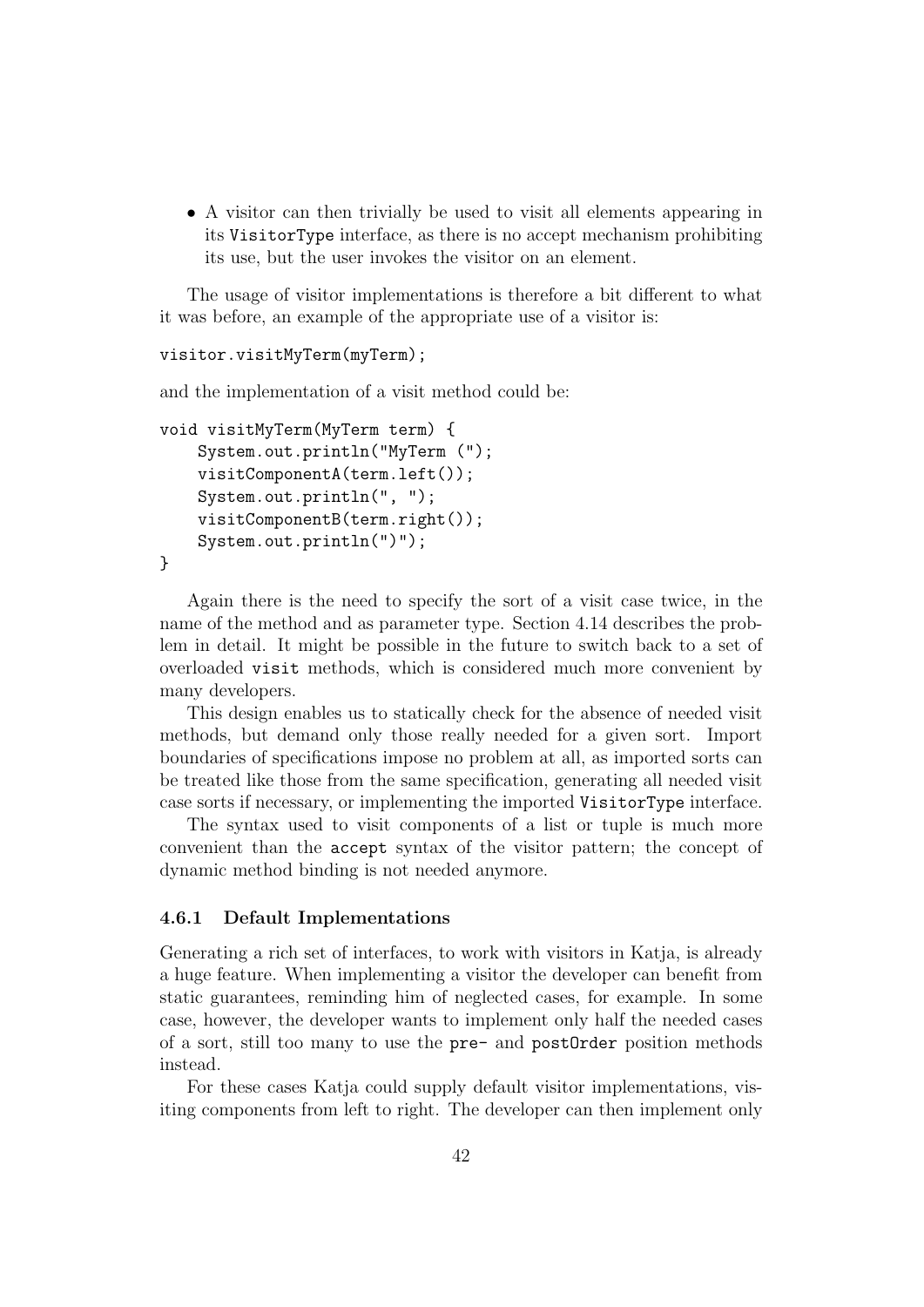those methods necessary and even call the super methods to continue the visit, which is most convenient for lists.

Sharing implementations in Java is not that easy, however, so it is in general necessary to supply code implementing each method of each abstract Visitor class. The complexity of such a code generation is completely out of proportion compared to other features of the Katja system.

I therefore decided to generate such default implementations for positions sorts only, which are the root of at least one position structure. Such a default visitor is in many cases the only one needed and it still can be used to implement visitors for other position sorts of that structure.

#### 4.6.2 Visitor Subtype Relations

The needed subtype relations for the VisitorType interfaces are comparable to those shown for switch classes in Figure 7. The main differences, however, are the presence of cycles in the component relation and the much higher number of involved sorts, even including imported sorts from other specifications.

So it's in general impossible to follow the same approach as for switch classes; a more sophisticated type hierarchy is needed. Figure 8 shows a small sample specification and the relations of sorts.



Figure 8: An Example Visitor Type Hierarchy

The "component of" relation is the key to the complexity of the problem and to the realization in Java. In the case of visitors we need to widen the definition of "component" a bit, so a component is a sort which is needed in a visitor defined to be able to visit all possible terms of a given sort, i.e.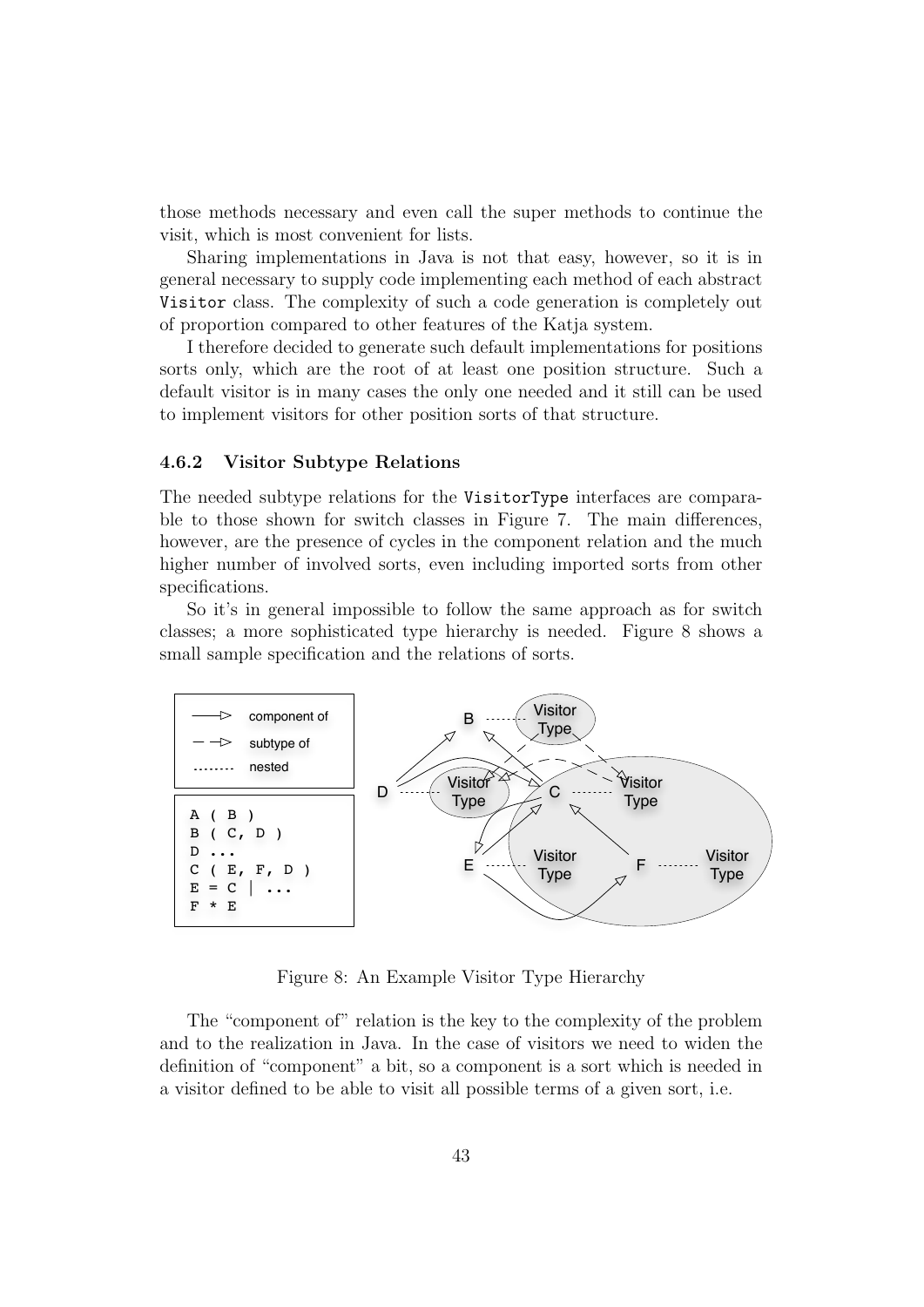- A sort is always a component of itself, in that sense.
- All cases of a variant are components of the variant sort.
- The lists element sort is a component of the list. The component sorts of a tuple are components of the tuple sort, obviously.
- The relation is transitive.

We can now define an equivalence relation of sorts, given a fixed root sort. Two sorts are said to be equivalent if and only if they are both components of each other, in the sense defined above. This relation is obviously reflexive and transitive, as well as symmetric by definition. Figure 8 marks the present equivalence classes of the VisitorType hierarchy with circles.

The consequence of the calculation of these equivalence classes are:

- All VisitorType interfaces in one equivalence class have the same needed visit cases, but can't all be subtypes of each other, as this would produce cyclic dependencies.
- It is sufficient as well as safe for the VisitorType interface of a sort to be subtype of all interfaces not in the same equivalence class, but in that of a direct component sort.
- A Visitor implementing the VisitorType interface of a sort can technically be used to visit terms of all other sorts in the corresponding equivalence class, as all needed visit cases are present, and no subtyping is needed to apply the visitor.
- The abstract Visitor classes can then be subtypes of all VisitorType interfaces of the same equivalence class as the own VisitorType interface. This makes the type hierarchy perfect and allows arbitrary, sufficient visitor implementations to be passed through interfaces.

The last point, however, cannot be realized at the moment, as compilers slow down too much. It is therefore not possible at the moment to pass a visitor implementation through an interface excepting a VisitorType of the same equivalence class, without adding this VisitorType to the list of implemented interfaces manually. Passing visitors of other equivalence classes, which pose a superset of the needed cases, can be done without explicit interaction and should be the by far more common case.

Implementation sharing of the abstract Visitor classes cannot be done in an efficient way in general. The visitor type hierarchy is for the most part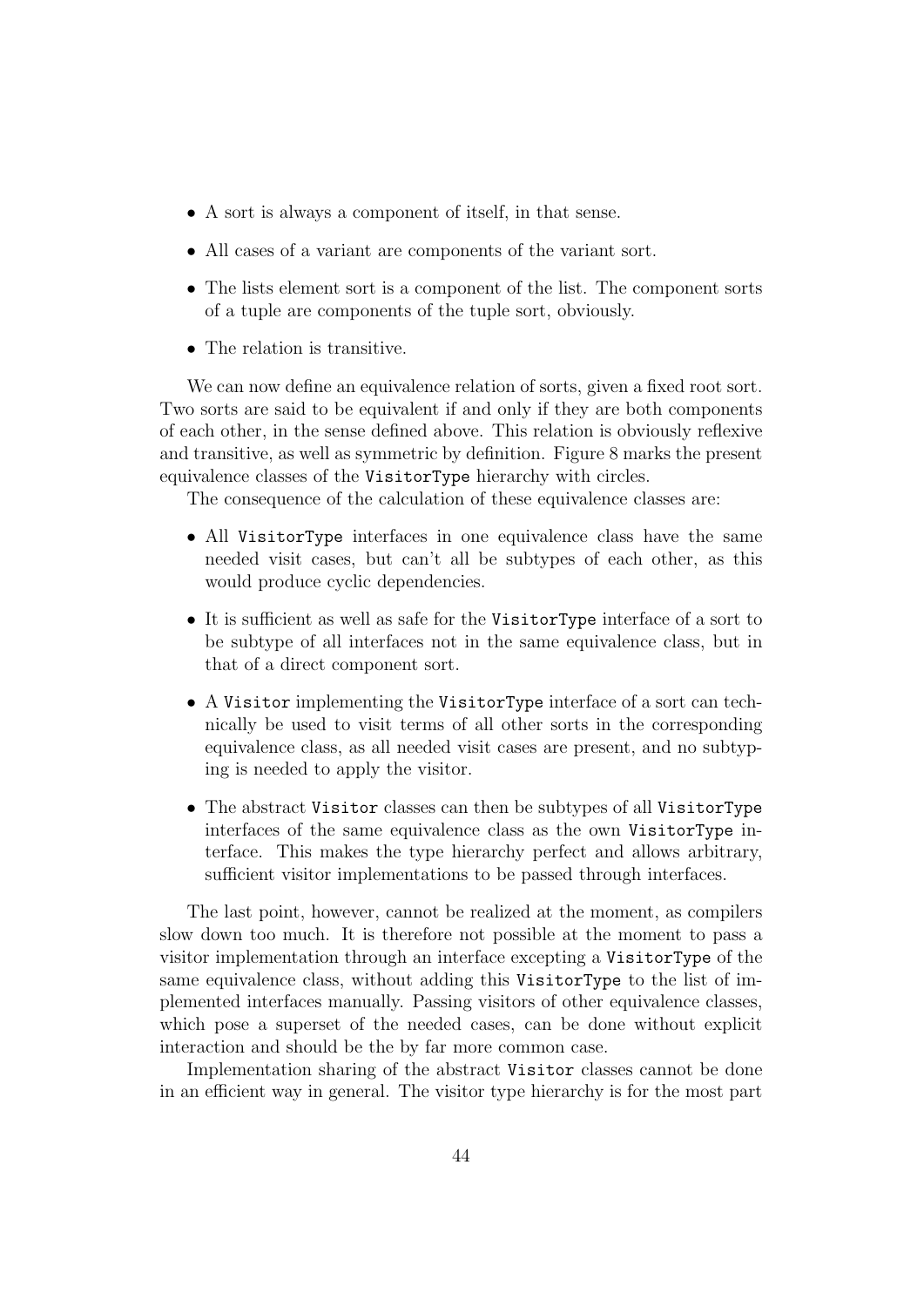an inverted component hierarchy, so to share all implementations in the best way possible we would need multiple inheritance.

It is possible, however, to share implementations along one path of the type hierarchy, which can be optimized by selecting the Visitor with the most implemented variants from all available components. This feature had to be turned off as well, as it lead to some of the compiler problems described in Section 4.14.

#### 4.6.3 Exceptions in Visitors and Switches

All visitor classes and interfaces have one generic parameter, defining the kinds of exceptions that can be thrown in the visit methods. As it was done with the switch classes, this exception type can be RuntimeException or NE, if there is no exception needed for the visitor.

Most unparser, for example, will write their output to some remote or potentially unstable location and therefore have to deal with various exceptions in every visit method. Without the generic parameter this would result in try-catch blocks being necessary in each visit method and to wrap exceptions in RuntimeExceptions or Errors.

Neglecting the generic parameter and defining visit methods to always throw checked exceptions, would result in the need to surround each visitor call with a try-catch block, no matter if some checked exception is thrown at all.

I considered generating additional, exception free, versions of switches and visitors, for which it would not be necessary to use the NE exception type. As there are no type aliases in Java, it would be necessary to define those new types as subtypes of the more generic ones.

This, however, causes several problems, related to the absence of multiple inheritance in Java. I would either loose the relation of generic and nongeneric visitors or could not use inheritance at all, so the additional hierarchy of visitors would duplicate the source code needed to implement the visitors.

Both options are unacceptable, so I judge the necessity to always specify the generic types to be a minor inconvenience. Most of the time developers will use a wildcarded import statement for the katja.common package, so the NE type can be used unqualified.

# 4.7 Exceptions and Errors

When talking about exception and error handling in Katja, you need to separate four different areas:

1. Program errors in the Katja front- or backend.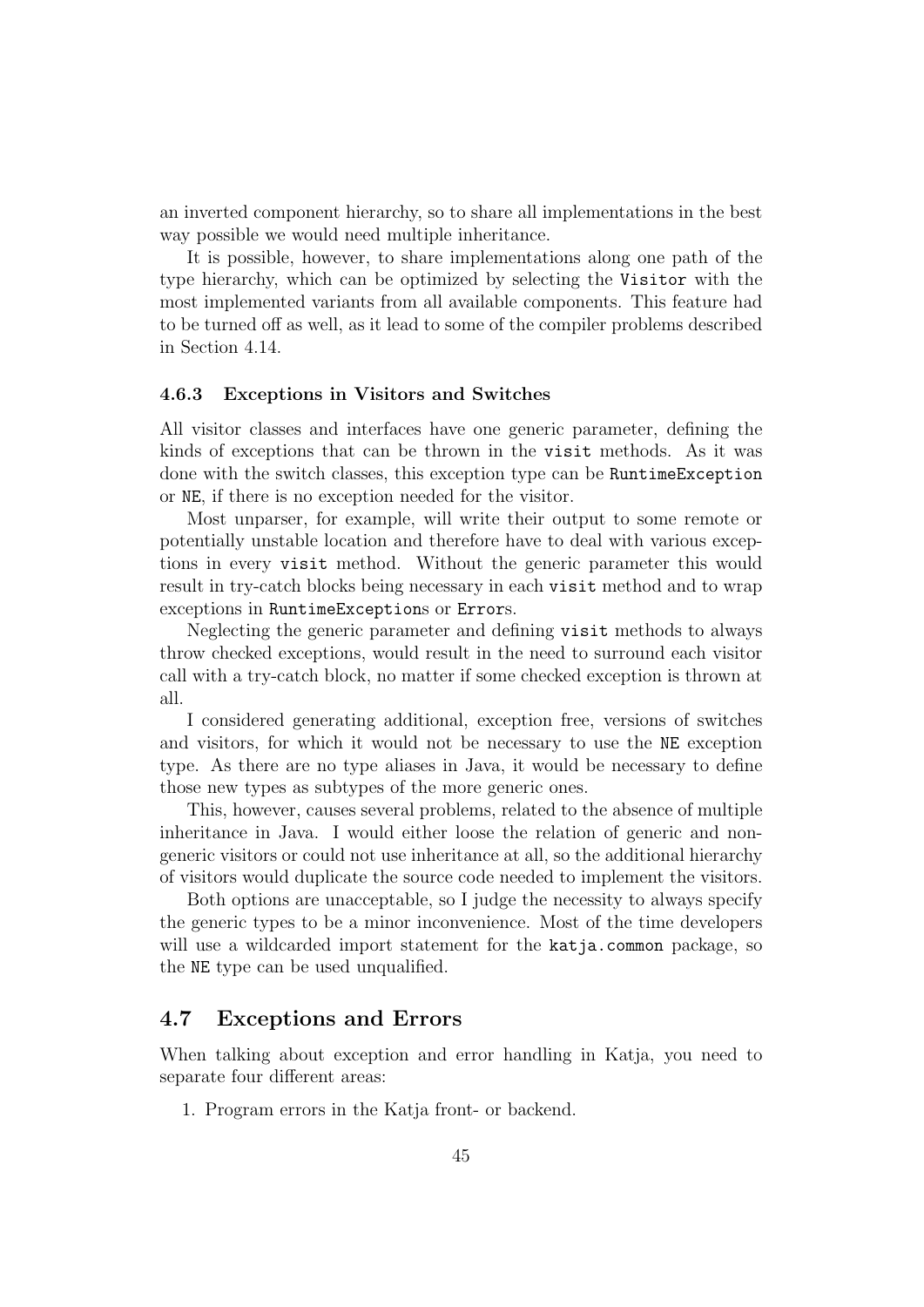- 2. Usage errors detected in the front- or backend.
- 3. Errors in the generated code or in the common library.
- 4. Usage errors detected by generated or common code.

Category one and two are taken care of in Section 2.5, all other categories represent errors discovered at runtime of projects using Katja, even Katja itself. The intended use of Katja should only yield unchecked exceptions, as the idea of an "unchecked exception" matches best in that case: Category three is supposed to never occur and truly denotes unexpected exceptional behavior.

The last category of errors, created by faulty use of the generated interface, is an unexpected behavior too, though the mechanism can be explicitly used by the developer. Nevertheless all exceptions thrown are runtime exceptions or errors, as I don't see any categories of errors to be always anticipated by the user and therefore be annotated as checked exception in the interfaces.

Programming errors can result in various runtime exceptions or errors to be thrown, including those explicitly thrown by Katja developers, which are either IllegalStateExceptions or AssertionError.

Detected usage errors of the generated interface will always throw a runtime exception taken from the Java standard API. Those include, but are not limited to:

- IllegalArgumentException
- IndexOutOfBoundsException
- UnsupportedOperationException

Note that unintended usage of methods need not always result in an exception, but can result in a null value returned, for example. This is made by design and will be discussed in the following sections, whenever the interface of sorts is introduced.

One design decision was not to introduce special Katja exceptions to throw, as there would have been no way to make them both subtype of their API counterpart and a generic KatjaException. Having such a generic exception would have enabled the user to

- Catch Katja exceptions explicitly separated from exceptions thrown by other parts of the project.
- Catch all Katja exceptions in one catch statement.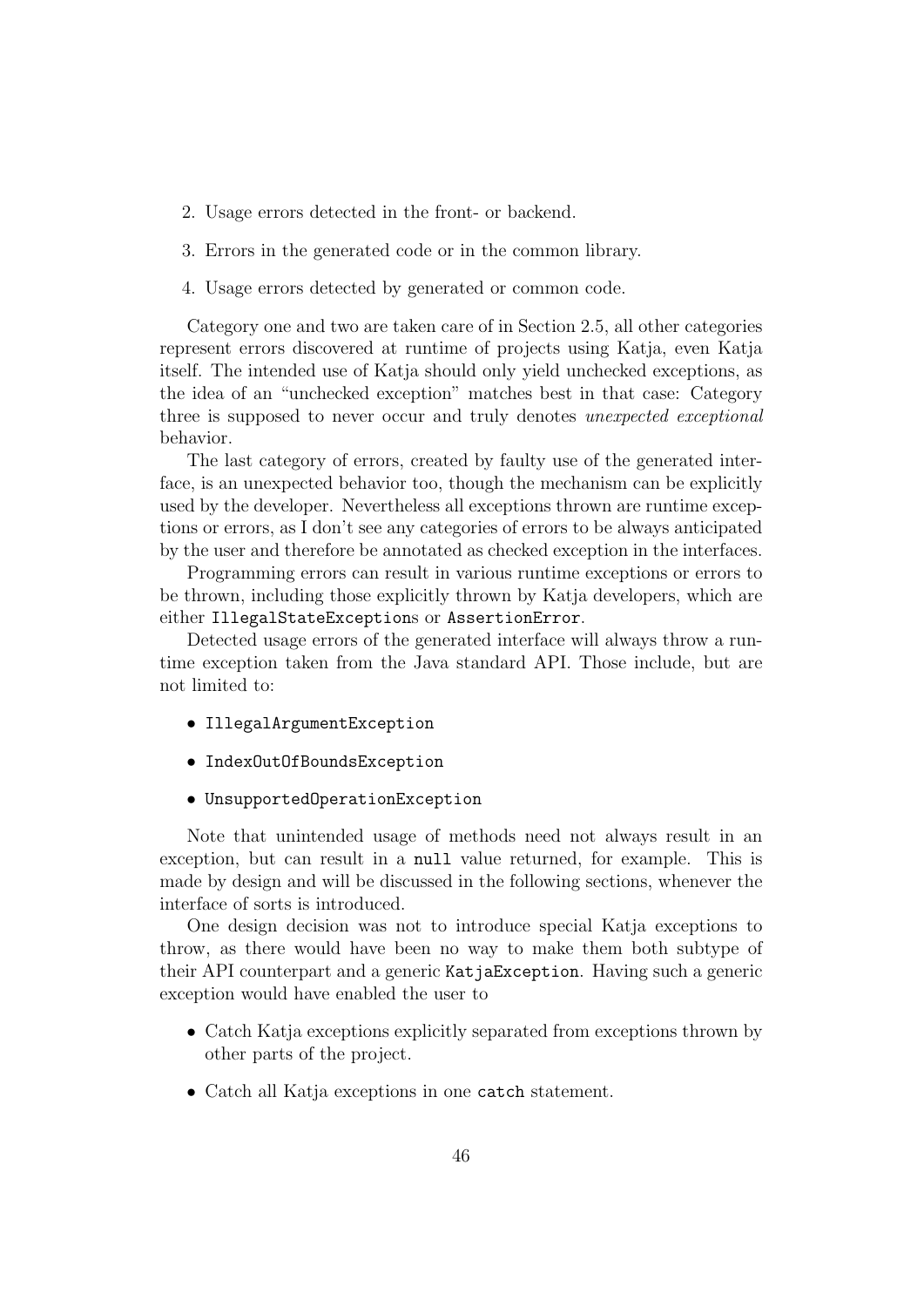• Catch all exceptions thrown by Katja with exceptions known from the Java API, so Katja integrates smoothly into the project.

All options at once are not possible as all subtypes of exceptions, and even Throwable, have to be classes, so an exception can only be subtype of exactly one type of exception. In the end it had to be decided whether exceptions are in any way related to the standard API exceptions or to a generic Katja exception. I chose the former possibility, which also makes the introduction of special Katja exceptions obsolete.

#### 4.8 List Interface and Sets

While working with Katja generated lists, it became apparent that many more methods should be offered in the interface for convenience reasons. Users tended to use small code fragments over and over for a specific task or had to define their own enhancement of the interface.

Such methods include obvious things like reverting a list or selecting a sublist, but also includes more sophisticated methods. Especially the list position sort interface offered no methods at all, as position were considered to be fixed. With the addition of manipulation functions to the general position interface this view had to be revised.

Katja offered no notion of sets, which resulted in either the usage of Java sets or the aforementioned creation of small code fragments used over and over. To add a term only once to a list you had to write:

```
if(!list.contains(term)) result = list.add(term)
```
with list as well as term being arbitrary complex expressions, both even occurring twice in the code fragment. The new Katja system therefore offers a set of operations to work with Katja lists as sets. Figure 9 shows the operations defined on lists and defines groups to which they belong. Many operations will be known to the user from the old Katja system, though some facets of their behavior might have changed.

#### 4.8.1 Set Operations

To work with Katja lists as sets, Katja offers the method toSet as primary tool. The result of this operation is a potentially different Katja list having the set property, i.e. each element of the starting list appears exactly once in the result list.

There is a huge degree of freedom which list representation of the set can be returned, in theory. First implementations of this method used Java's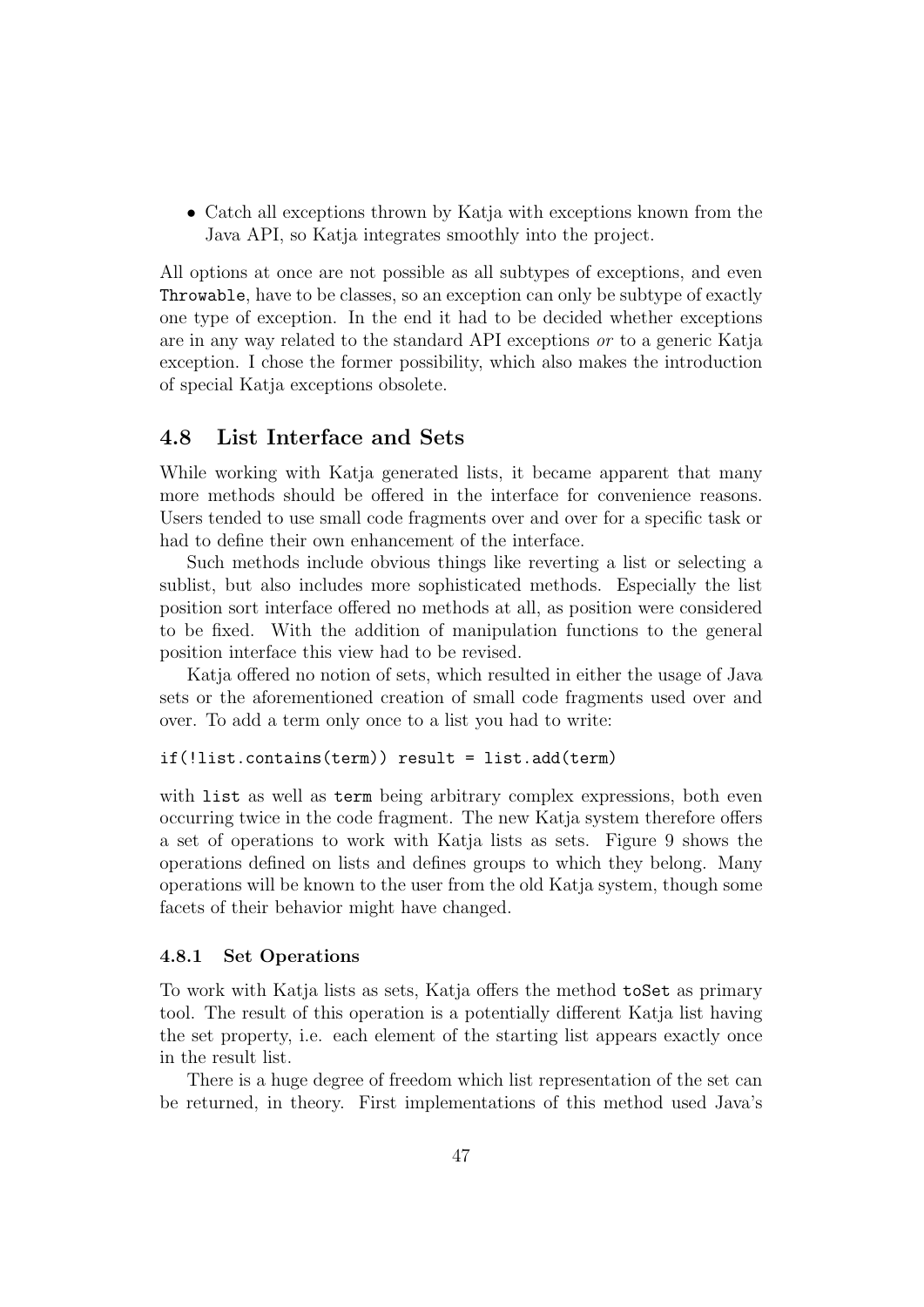|                                | Operation                          |                         | Intention and Result                                                                                                                                                                                                |  |  |  |
|--------------------------------|------------------------------------|-------------------------|---------------------------------------------------------------------------------------------------------------------------------------------------------------------------------------------------------------------|--|--|--|
|                                | add<br>appBack<br>appFront         |                         | - Adds the element to the list, no matter if the element already occurs<br>in the list or how often.<br>- Add and appBack append at the end, appFront at the beginning.                                             |  |  |  |
|                                | addAll<br>conc                     |                         | - Adds all elements of the given list to the end of the the list, while<br>maintaining the order of both list.<br>- Conc is an alias for addA11 (as well as appBack for add).                                       |  |  |  |
| manipulation<br>list creation  | remove<br>removeAll                | result is a new list    | - Remove removes the leftmost occurrence of an element from the<br>list, an exception is thrown if there is none.<br>- RemoveA11 removes all occurrences of all elements from the list.                             |  |  |  |
|                                | reverse                            |                         | - Reverses the order of elements in the list.<br>- The operation is seen as a manipulating function, as no elements<br>are selected, but it is the effect that is intended by the user.                             |  |  |  |
|                                | front<br>back                      |                         | - Selects all elements of the list, but the last or first, respectively,<br>maintaining the order of the remaining elements.<br>- The operations are undefined on empty lists and throw exceptions.                 |  |  |  |
|                                | sublist                            |                         | - Returns a subsequence of elements in order, potentially wrapping<br>over the last element to the start of the list, so the second index can<br>be smaller than the first, indexing is also allowed like with get. |  |  |  |
| element retrieval<br>selection | first<br>last                      | alement                 | - They select only the first or last element of the list and are therefore<br>complementary to back and front.<br>- Both are undefined for the empty list.                                                          |  |  |  |
|                                | get                                |                         | - Selects one element of the list, specified by index, starting at 0.<br>- So get (size()) is out of bounds, negative numbers index from<br>the end of the list, up to -size(), which is the 0 element.             |  |  |  |
|                                | toSet                              |                         | - The set version of the list, which is constructed by deleting duplicate<br>items from the end of the list. The operation thereby preserves the<br>order of elements the best possible.                            |  |  |  |
| set operations on lists        | setAdd<br>setUnion                 | set represented as list | - The operations add one or more elements to the list exactly once,<br>appending them to the end of the list representation if new.<br>- A list is transformed to a set first, if necessary.                        |  |  |  |
| manipulation                   | setRemove<br>setWithout            |                         | - The operations remove one or more elements from the set.<br>- It is not considered to be an error if a non-existing element is tried to<br>be removed with set Remove.                                            |  |  |  |
|                                | setInter-<br>section               |                         | - Returns the set representation of the list, with all elements of the<br>given list removed.<br>- The order is preserved the best possible, taken from the list.                                                   |  |  |  |
|                                | setEquals                          |                         | - As there are only operations working with lists as sets, there are no<br>real sets, but they are all represented as lists. To compare two lists<br>with respect to their set property we need setEquals.          |  |  |  |
|                                | isEmpty<br>contains<br>containsAll | boolean                 | - Checks if a list is empty or contains one or more elements.<br>- ContainsAll is only true if the list contains all elements, obviously.                                                                           |  |  |  |
|                                | toArray                            | array                   | - Returns the Java array representation of the list of elements<br>represented by the Katja list.<br>- Can be used as connector of Katja lists to the Java list API.                                                |  |  |  |

Figure 9: The Operations of the Katja List Interface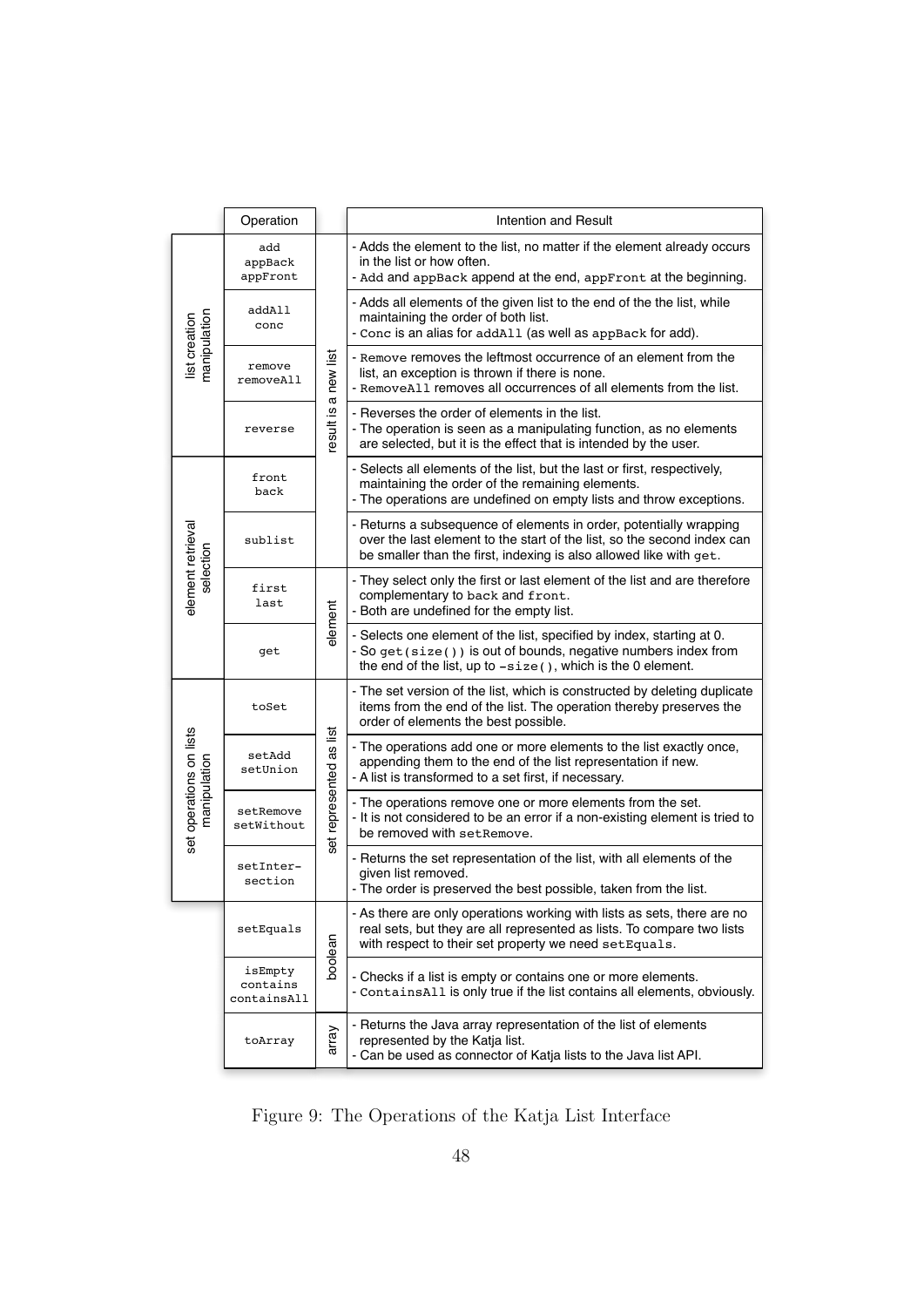hash API, so the result changed from execution to execution. Besides being a correct behavior for a toSet method, this was extremely inconvenient.

Code generators produced unstable output, swapping the order of attributes or methods and such, resulting in the version control system svn to find changes in source files were nothing was changed. Writing tests for programs using this feature of Katja would have been tedious too, as the result wasn't fixed.

The motivation of set methods was given by a small example in which an element should only be added once to a list. This exact operation, i.e. appending an element to the end of a list, if it did not appear in the list before, would be unavailable to the developer, if toSet was implemented with no additional guarantees.

That's why I decided to guarantee the retrieval of exactly one possible representative of a set, which is the original list with all duplicates removed from the end of the list, i.e. elements in the list remain ordered by first appearance from the beginning. This decision seems even more valid considering the fact that there are no sets in Katja, but they are backed up on lists, so operations should discard the fewest number of properties possible of a list, while guaranteeing the set property.

All other set operations, as seen in Figure 9, are implemented with regard to this design, so they try to maintain the order of the list the operation is invoked on. The special method setEquals is needed to compare two lists representing sets, as they are not really sets in Katja.

The toSet operation seems to be expensive at first and this is certainly true for the conversion of a long list. In Katja, however, each list maintains a reference to its set version, which is uninitialized at first and can end up being this. Subsequent calls of set operations on a list are therefore much faster and in many cases Katja knows the result of an operation to maintain the set property. In these cases the newly constructed list does not need to calculate its set version at any time. Consequent usage of the set interface only will therefore not result in huge drawbacks in execution time.

#### 4.8.2 Operations on List Positions

When considering the introduction of methods to the list position interface, their semantics have to be clear. There are several possible design decisions:

• Operations returning a new list could return a new list position, representing the new list in the context of the old one. Those operations would then be convenience methods for the use of replace and modify the underlying context of a position.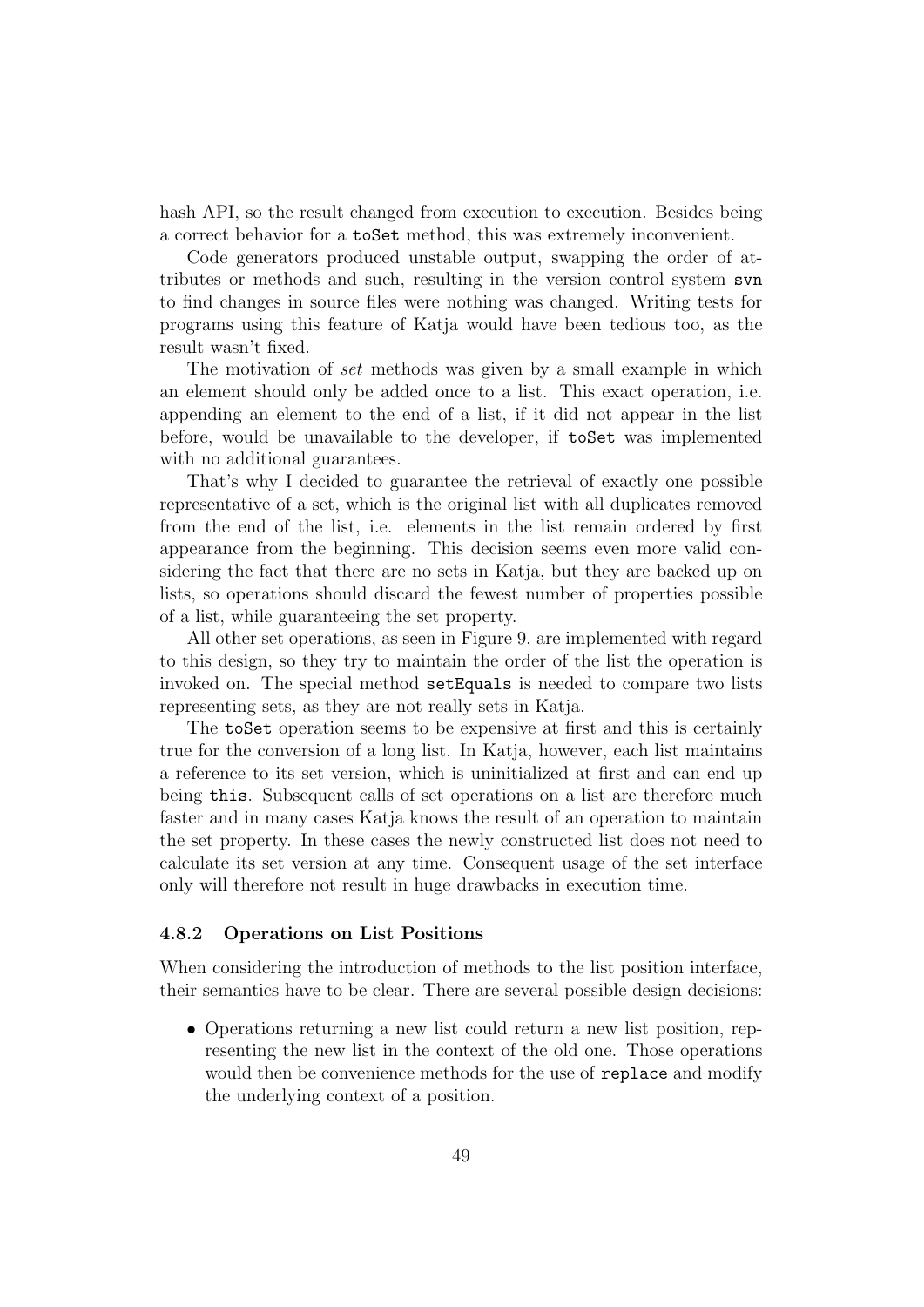- Operations returning a new list could return a list of element positions, representing all positions of elements that were selected by the operation. Those operations would thereby leave the list position interface, as they return a term list containing positions.
- Operations returning a new list can also be left out, like it was done before.
- Operations returning something else impose no problem in general, but it often has to be decided what the parameters of such operations are; positions or terms?

I decided that methods like add, conc or remove are clearly manipulating operations, as are the new set operations on lists, which are often used to construct sets from others. These two groups of operations will therefore manipulate the underlying root term of a position and return a position from a new structure.

Such methods are extremely convenient to work with, as they allow very concise algorithms to be defined to manipulate positions. Consider a small specification defining a tuple with two list components:

```
root A Pos
A ( B left, B right )
B * Integer
```
When having a B list as the left component in an A term and there is an Integer to be added to the list, it had to be done like this:

```
A newA = oldA.replaceLeft(oldA.left().add(17))
```
Using positions allowed to reference the list directly, but did not shorten the operation at all:

```
BPos newB = oldB.replace(oldB.term().add(17))
```
With the added add method, from the group of manipulating methods, it can now be done in a much more convenient way:

```
BPos newB = oldB.add(17)
```
The ease of use of the term interface is thereby combined with the powerful navigation interface of positions, ultimately allowing positions to be used in any situation, without being forced to drop back to terms in certain situations.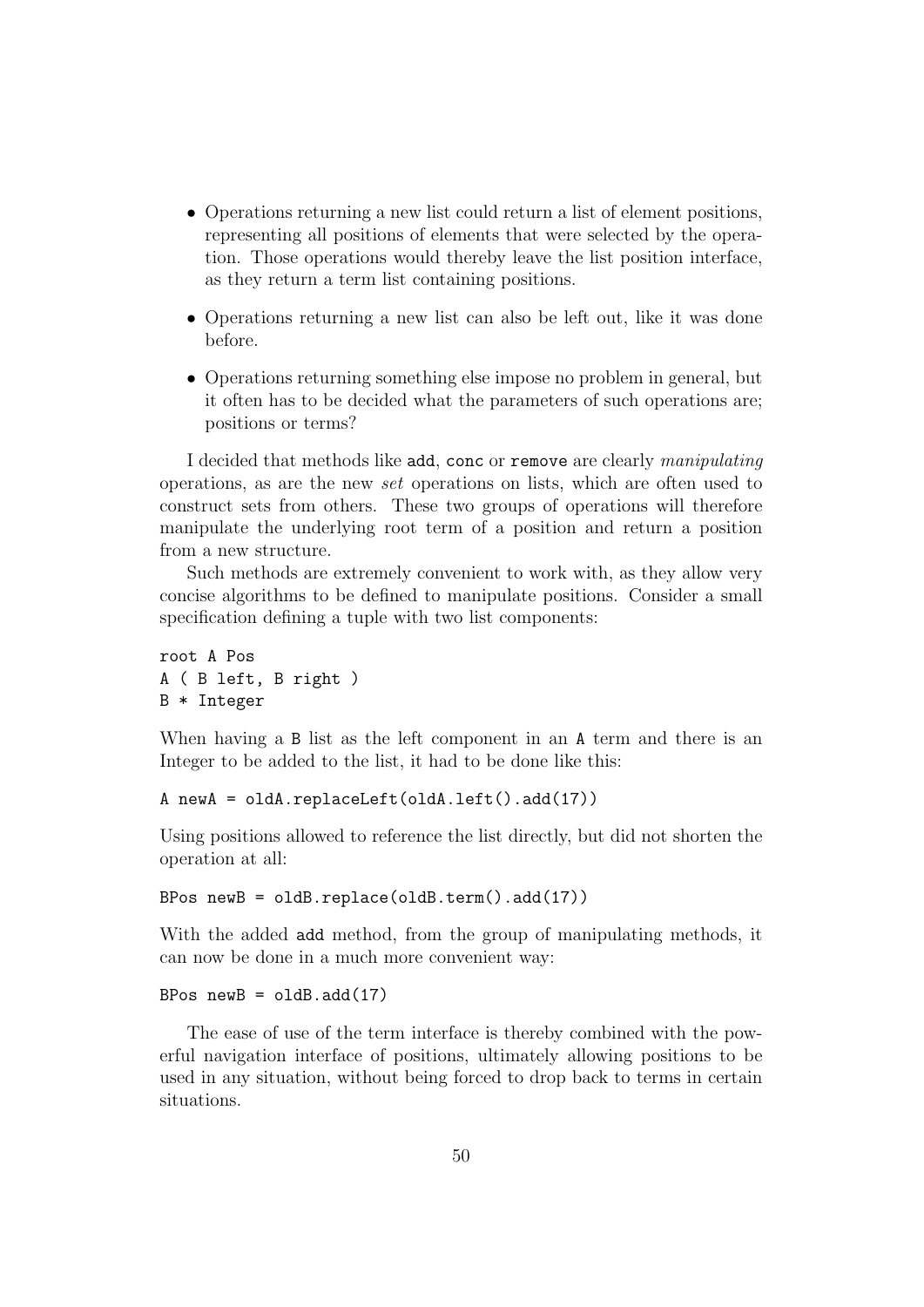Another group of operations, however, are not considered to be of a manipulating kind. Calling front on a list is first and foremost a selection being made, to get all elements of the list besides the last. The operation front is furthermore some kind of dual to the operation last, which is obviously not manipulating any list.

Selection on positions is a problem though, as there are no list position for sublists already in the structure. The result of such operations can therefore not be a list position (if one does not consider selection methods to be manipulating). I decided to add the toList method to the list position interface, which returns all element positions of the list position as term list. This list is of the general KatjaList type and provided by an anonymous implementation.

With such an operation all selection operations can be done on the term list view of a list position and no such operations are needed on positions in general. There is, however, the option to introduce such methods for convenience reasons and as first and last are already provided I decided to implement the dual methods front and back.

They simply forward the call to the result of the toList method and return the result, thereby leaving the list position interface, so the user can then work with all selection methods in the term list interface. The sublist operation is not provided for now, but can of course be used after calling the toList method on the list position interface.

The user can now split list positions in recursive function calls, using the first and back or last and front pairs of methods, without creating new positions or invalidating the theory of position structures. But he can also use positions to navigate over terms and manipulate them in a convenient way, using manipulation methods.

Manipulating methods always take term sorts as argument, as the operations aim on the manipulation of the base terms, while selection methods do not take elements at all. In the case of the contains and containsAll methods I decided to stay on the position level, so contains will simply check if the given position is a child of this, as will containsAll do for all elements given. Expecting a list position as an argument for containsAll does not make any sense at all, as the method would then be the same as equals.

As it was done with the method termEquals on general positions, I introduced termContains and termContainsAll as convenience methods, to check if the base terms of given positions are contained in the base term of the list.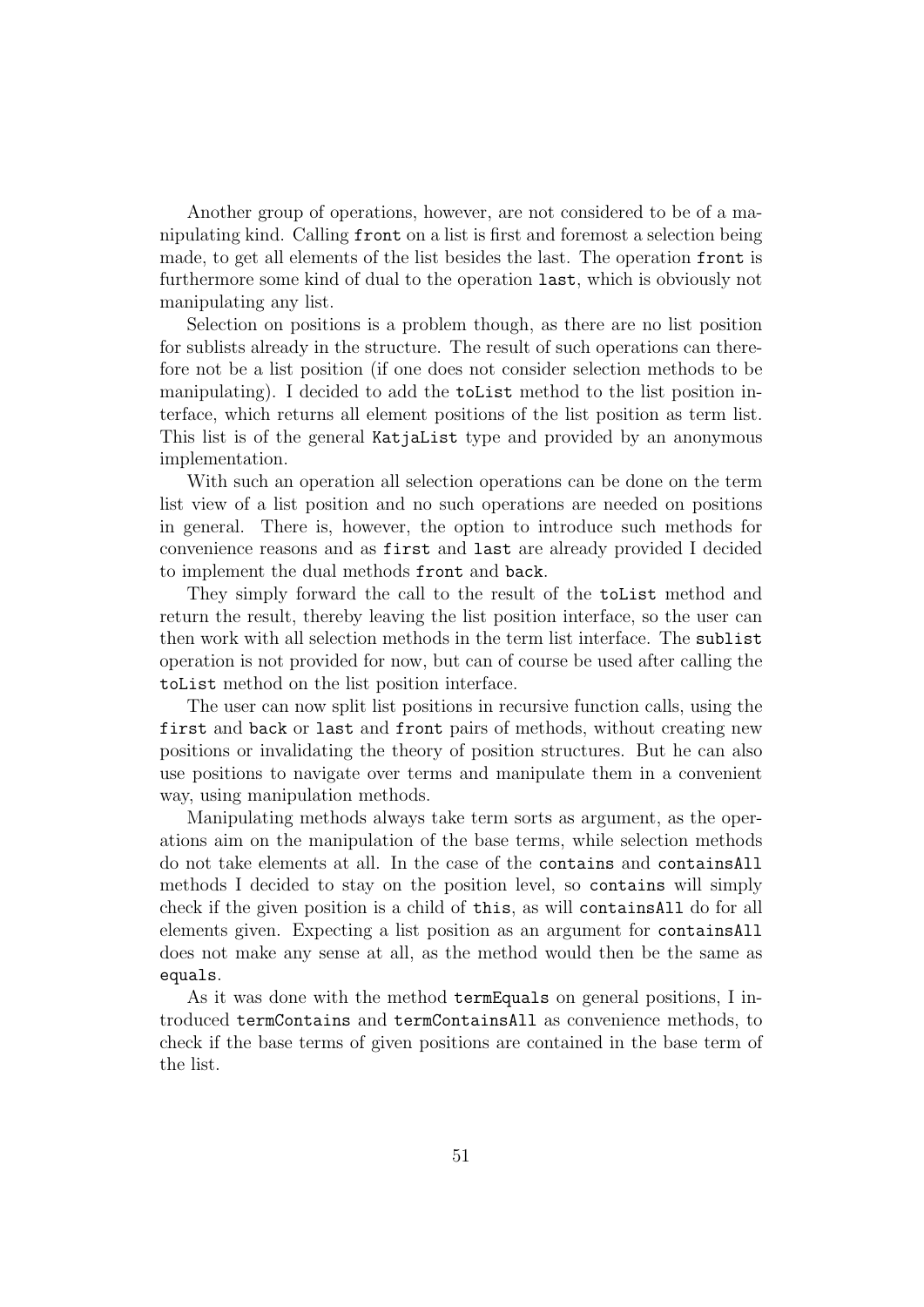#### 4.8.3 Exceptional Behavior

The list interface on terms as well as positions will never return the null reference. This was done by the old Katja system, as the MAX system used a nil value to indicate undefined behavior of operations.

Whenever a method is used with wrong parameters or in an unapplicable situation, Katja will throw an exception instead. Some operations, which are used "wrongly" cause they have no effect on the current list, will simply be the identity in that case.

Invoking get, replace or sublist with too large or too small index values will result in an IndexOutOfBoundsException. Calling the remove method on lists with an element not present in the list will result in an Illegal-ArgumentException, which is not the case for setRemove, as set operations are used with different intentions. Calling front, first, back or last on the empty list is not defined and will result in an UnsupportedOperation-Exception.

Many operations, like setAdd, setRemove or removeAll may very well return the same list they are invoked on, without calling it an error.

The null value is also not accepted by any operation, as all operations construct new result lists and Katja does not allow null to be passed to constructors in general. There is no such thing as nil, as Katja uses the Java exception mechanism for undefined operations on lists. If an exception is thrown from the list interface, it is always a usage error by the user, which is truly considered exceptional, as it could have been prevented with only small effort. Note that the position interface follows another concept, as described in Section 4.10

# 4.9 List Subtyping

The immutability of Katja terms offers some interesting possibilities, one being the option to generate list sorts as subtypes of each other. As there is no contravariance needed for immutable types, a list sort could be subtype of another, whenever its element sort is a subtype of the element sort of the other.

This is realized in Java for all array types, though Java arrays are not immutable. Java therefore needs runtime checks on write access to arrays, to catch this class of errors.

The generated Katja list interfaces could extend each other, resulting in the implementation classes to offer many methods in various versions. At first glance this sounds doable and would be a nice feature to have. Methods returning a list sort could be overridden in subtypes to return a specialized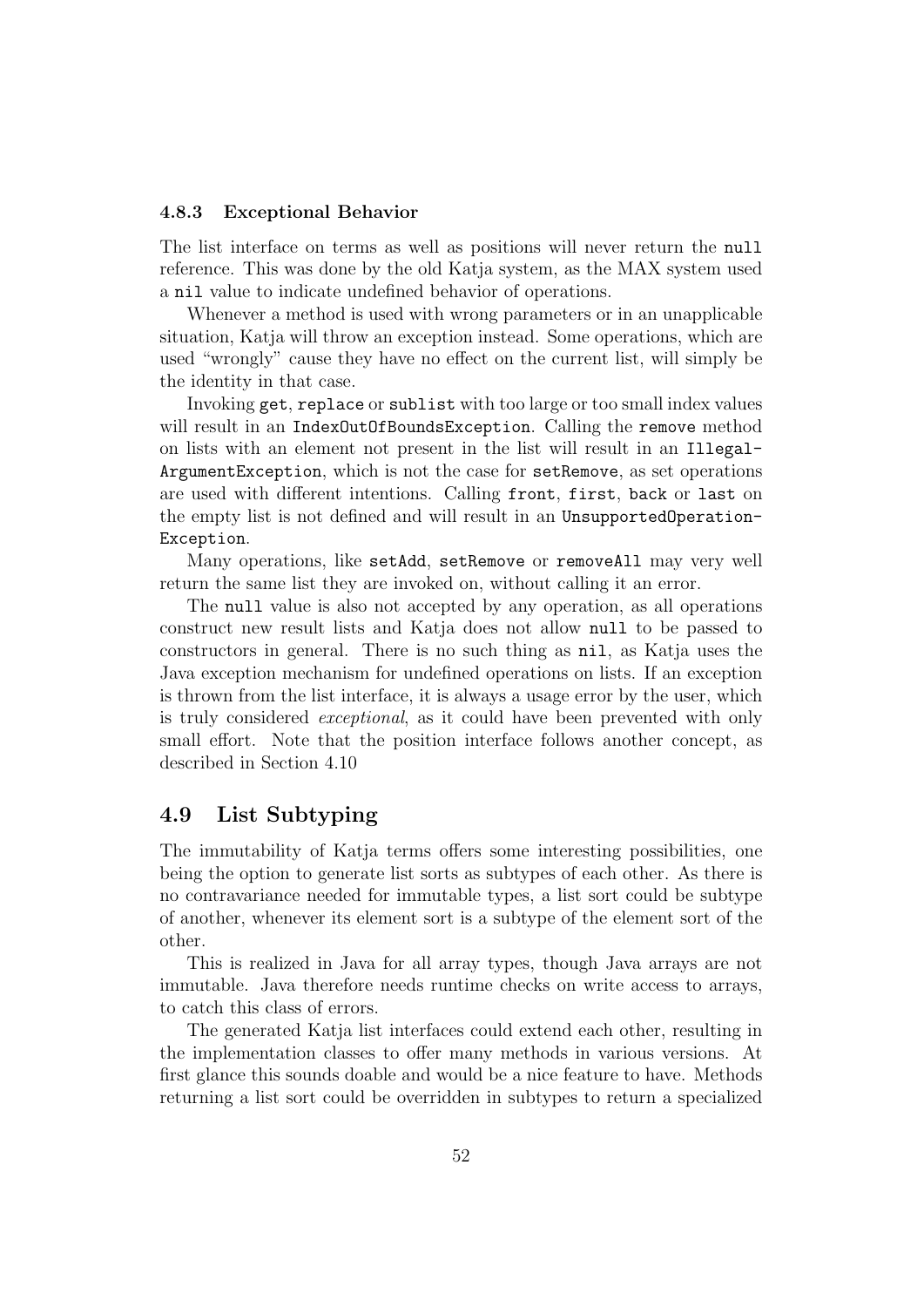list sort and many lists could be passed through interfaces accepting more general lists.

```
A = \ldotsB = A \mid \ldotsAList * A
BList * B
```
The interface of AList, for example, would then have to offer an add(B e) method, which returns a BList, to be fully compatible with its super type BList. As long as there is only one list type for each sort this is no problem at all.

Whenever the user defines two list types of the same element sort, these list sorts would need to extend each other, which is not possible in Java, as there are no type aliases. Subtypes of both list sorts could extend both of them, but could only return one of the list types in their interfaces, which would be sufficient only if they are equal.

Possible solutions would be:

- There can only be one list sort declared for each sort, which is checked and enforced by Katja. This, however, would cause major inconveniences for the user, as he would have to live with the name given to it by other developers in other specifications. Changes in specifications, like the addition of a list sort, would also result in incompatibilities with other specifications importing it. So this option is clearly out of question, as the price would be too high.
- There can be exactly one list sort for each sort, which is defined and generated automatically with a given naming scheme. This option is much more appealing, as list sorts themselves are often needed as helper sorts only and have to be added later on. Many specifications hold complete sections consisting of list definitions only, so they are not cluttering up the view of the core of the specification. An automated naming scheme, however, would cause troubles with naming conflicts and developers would no longer be able to make list names more expressive, like calling a list of name-value pairs an environment. Additionally, many list types would be generated in vain, as they are never needed by the user, though this could be avoided by requiring the user to mark sorts he wishes to have a list sort of.

It is also necessary to consider import boundaries of specifications, to supply such a feature. List sorts already defined in other specifications cannot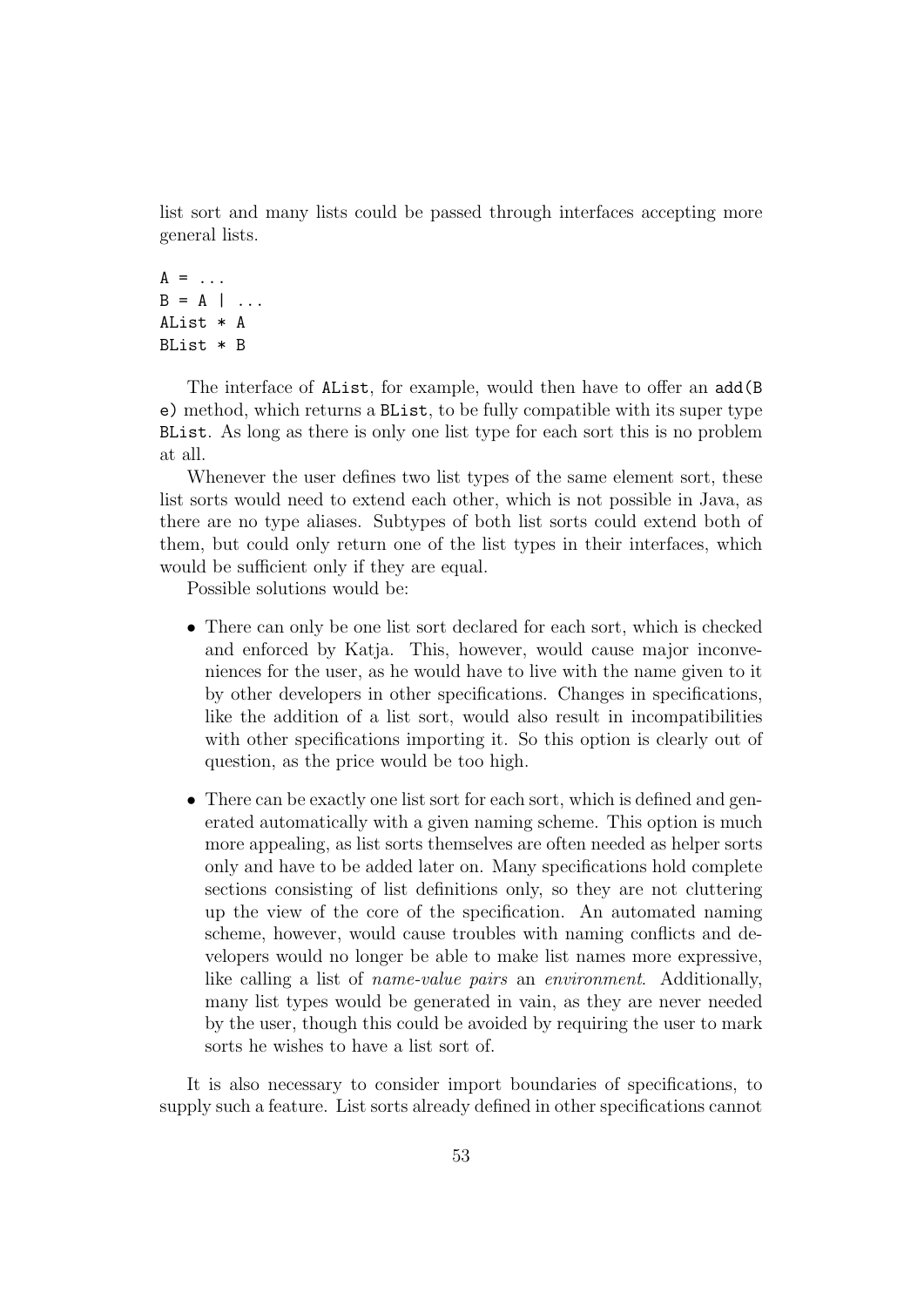be subtypes of newly defined lists. But as subtype relations between lists follow those of variants, this is not a major problem and can't happen with the latter idea of avoiding multiple list sorts, for example.

I consider the price for implementing such a feature as too high to change Katja in this way. Passing a list through an interface accepting a more general type only, can be accomplished by creating a list of that type and adding all elements, as long as there is a convenient method to do so. Methods, of the Katja list interface, taking lists as argument are therefore adjusted to also accept lists of the elements subtypes. The interface in general was revised to be most flexible with regard to parameter and return types.

### 4.10 Position Navigation Interface

One of the major advantages of positions is the rich navigational interface, allowing to return to the upper context of a term in particular. These method are essentially the same as before, with only few added:

- The methods parent, rsib, lsib, preOrder, postOrder and postOrderStart are used to navigate one step in a specific direction.
- The methods path, pathFrom, position and follow allow to get, create and apply paths between positions.
- The method term drops the context, whereas root jumps to the position of the root term.

Most of these methods behave different than the list interface methods, as calling these methods in situations where the result may be undefined is not considered *exceptional*. Calling rsib or postOrder, for example, is done repeatedly, till there are no further positions to go to. Checking for a save execution of those methods would be tedious and creating methods to do it would unnecessarily slow down the execution of code using Katja.

All methods, except follow, therefore return null in *exceptional* cases, which has to be checked by the user. When following paths, however, we require the user to have an idea of what he is doing, like updating a position of a structure, after a replace operation has been done, so an exception is thrown in erroneous cases to indicate a semantic error.

#### 4.11 Type Variables

The katja.common type hierarchy was always subject to change and many decisions had to be made. In [7], for example, I introduced the position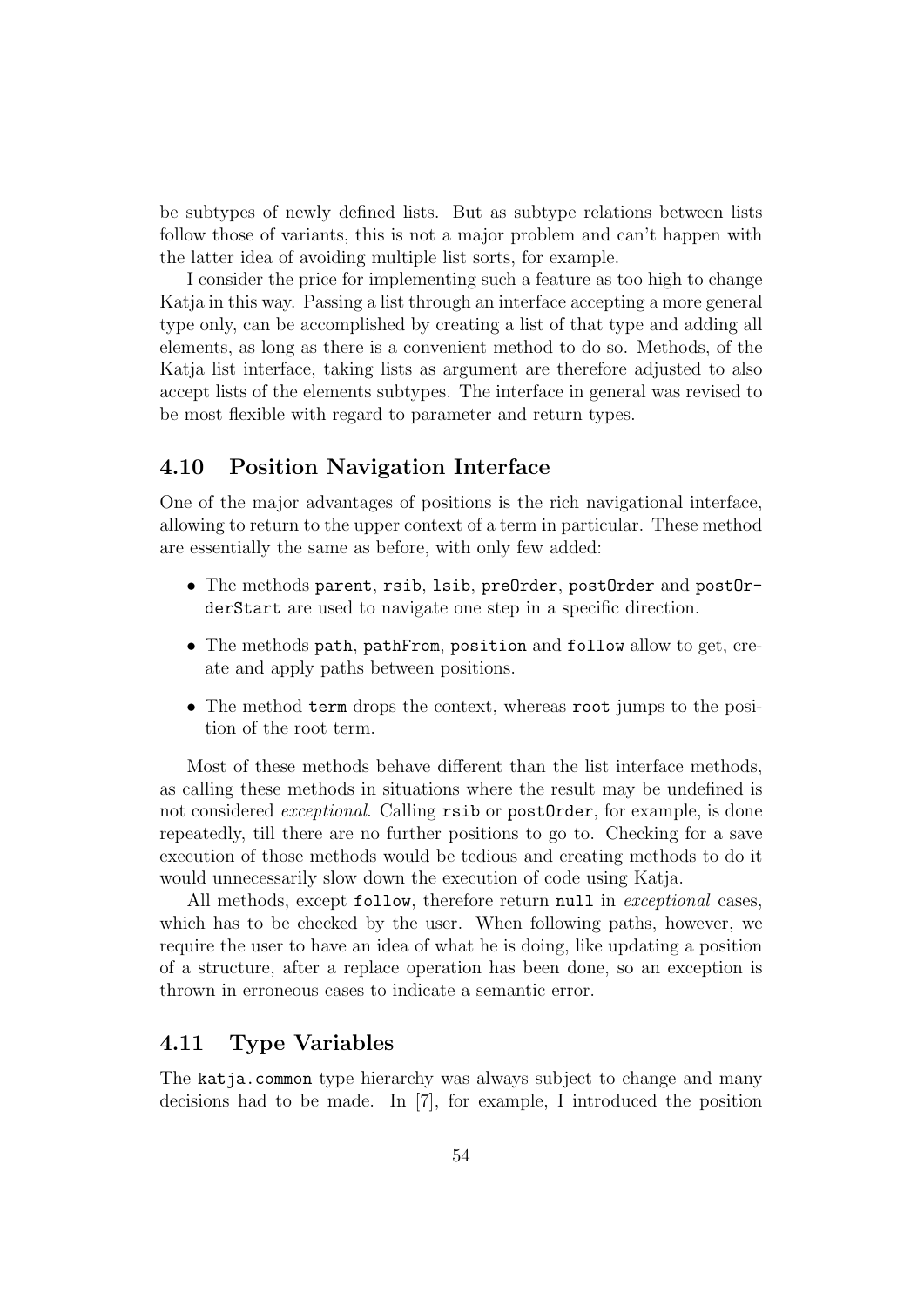sort hierarchy and especially the differentiation between a leaf and a node position. It turned out there are even more separations to be made, in conjunction with the redesign of the number and kind of type variables position sorts have.

Most position sorts used to have R as only type variable, representing the root position sort, only list and leaf positions had an additional parameter L for their respective element sort. What about all the other sorts involved, like the term sort or those of the parent and siblings? Should there be type variables in all positions representing them?

I judge a type variable adequate for a sort, whenever two properties are fulfilled:

- The type represented by the variable has to be *essential* for the type to be defined. The element type of a list, for example, is essential in the definition of the list.
- The type represented by the variable has always to be *statically known* and has also to be statically important in many cases. Concepts like subtyping and dynamic binding are still available too and lots of interesting systems show dynamic variability as a key concept, so introducing static type variables in general does not make any sense.

Both properties hold for the type variable R, representing the root sort. It is essential to know if the context of an identifier is a complete program or a method body only and this information is always present statically, as positions can only be created from root terms or from other positions, in which case the root position type does not change.

The right sibling type of a position, however, might be essential for some position sorts, in which cases it might even be statically known, but this is no property holding for all position sorts and can't be true for interesting specifications at all.

The variable L again is essential to lists and leaves and is always statically known as well as important for the user working with lists and leaves.

It turns out at least one property does not hold for most variables possible, which were not present in the old Katja system, but they do hold both for the term type of a position. This type is obviously essential to a position, as it is the reason the position sort exists at all. It is also quite important for the user to know what the result of the term method is in a Java program.

This was done by generating better typed term methods in types, whenever they could be improved, ultimately being the most specific term type in list and tuple implementations. Why not make T a basic position sort type variable, so the term method is defined once and always returns the correct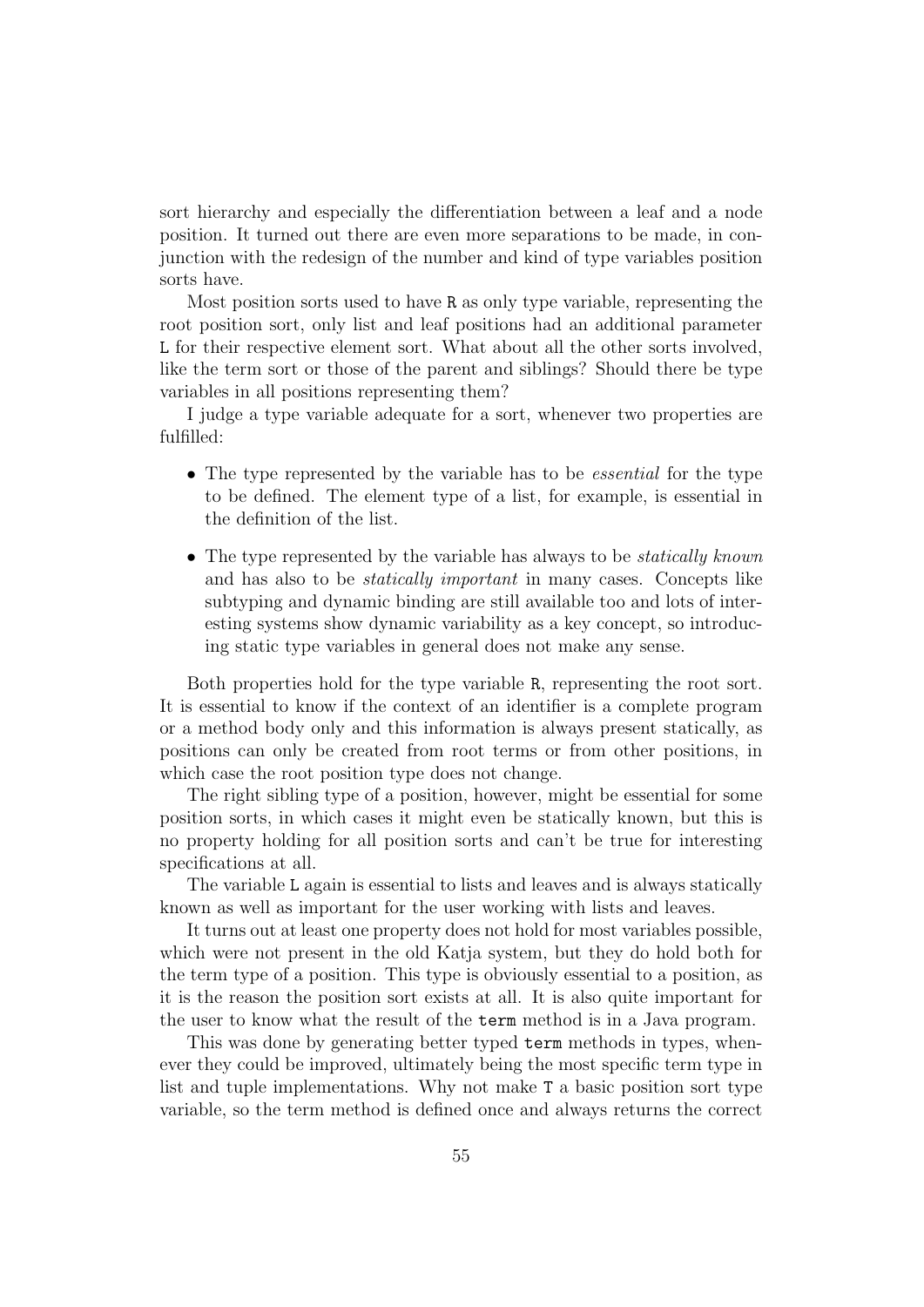type? There is only one reason preventing the flawless introduction of T to all position sorts and this one involves the variant sorts.

Generated Katja sorts should not have any type variables, as they are not necessary and are cumbersome to use. All sorts defined in a specification can be used from within Java by specifying the same single word. It is, however, not possible in Java to generate variants without type variable, when introducing T to KatjaTermPos.

Figure 10 shows three different possibilities of dealing with the inherited type variable T in variants, the type variable R is not shown to avoid the figure being unnecessarily complex. The first idea is to simply insert the term type of the variant position, which is the variant term sort, as it is done with all other generated sorts of the specification.



Figure 10: The Term Type Variable in Variant Positions

But variants are not leaf sorts, their term sort is not exactly known. The Java type system does not allow to extend the same interface with two different types inserted for a variable, as it would happen with MyTuplePos, extending KatjaTermPos twice with MyTuple as well as MyVariant inserted.

This is prohibited for a good reason, though it does not apply in the context of Katja, as elements are immutable. What we really want to express is that the term type of a variant position is some unknown subtype of the variant term type. So the second option in Figure 10 would solve the problem and would leave variants parameterless as well. Unfortunately wildcards are also not allowed in specified super types in Java.

What is left is to introduce a nonsensical type variable to all generated variant position sorts, which is generally used with a wildcard by the user, stating that the specific sort of the variant is not known statically. This leads us to the simple conclusion, that a type variable T, specifying the most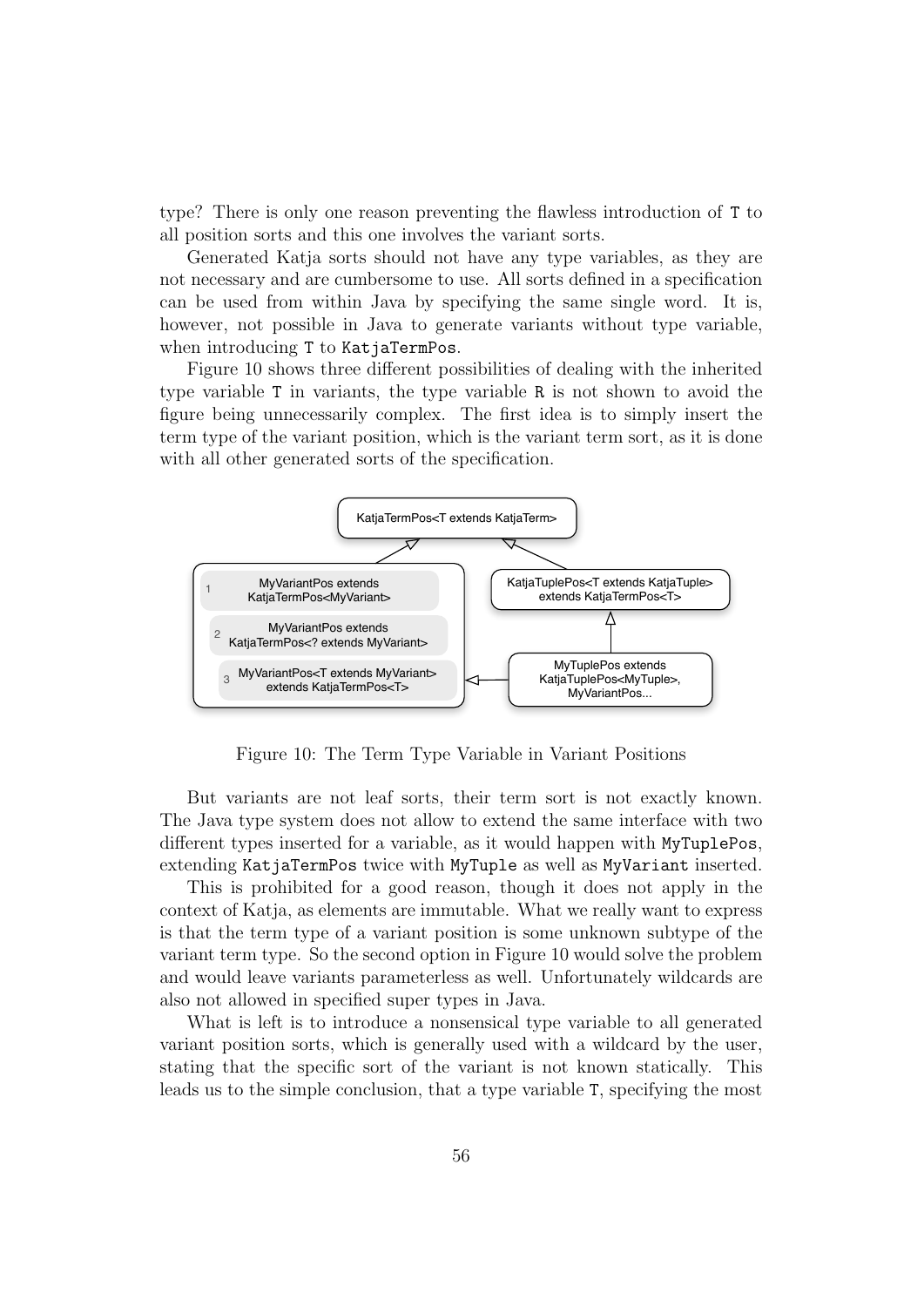specific type of a position's term sort, should not be included in generated variant position sorts.

This, however, is only possible if either KatjaTermPos does not have this type variable at all or the generated variants are not subtype of KatjaTerm-Pos. A concrete Katja term will actually never consist of any single term, whose most specific sort is a variant sort, there are no such things as variant term constructors. A term consists of lists, tuples and externals; variants are only introduced as super types, which is one of the main differences between Katja's type system and those of other systems or languages, e.g. ML.

It therefore seems reasonable to exclude variant sorts from the KatjaTerm hierarchy. We have to clearly separate Katja sorts, which are defined in a specification, from concrete Katja terms, which can actually be constructed.

The type variable T discussed above is then an essential and statically known property of all term positions but not of all position sorts. Figure 11 shows the complete katja.common type hierarchy of the current Katja system.



Figure 11: The katja.common Type Hierarchy

As variants and externals do not have any clearly distinguished super type in the hierarchy, the sets of generated types are denoted in the figure, with the super types they implement. Externals, however, implement KatjaTerm only on a conceptual level, as their position types all implement KatjaLeafPos, making them term positions.

I split the KatjaTerm and KatjaTermPos types into two new types each, which represent all Katja sorts in general and all concrete term sorts. The name of the latter was chosen to be KatjaTerm again, instead of Katja-TermSort, as the conceptual focus of its subtypes in Java lies on the creation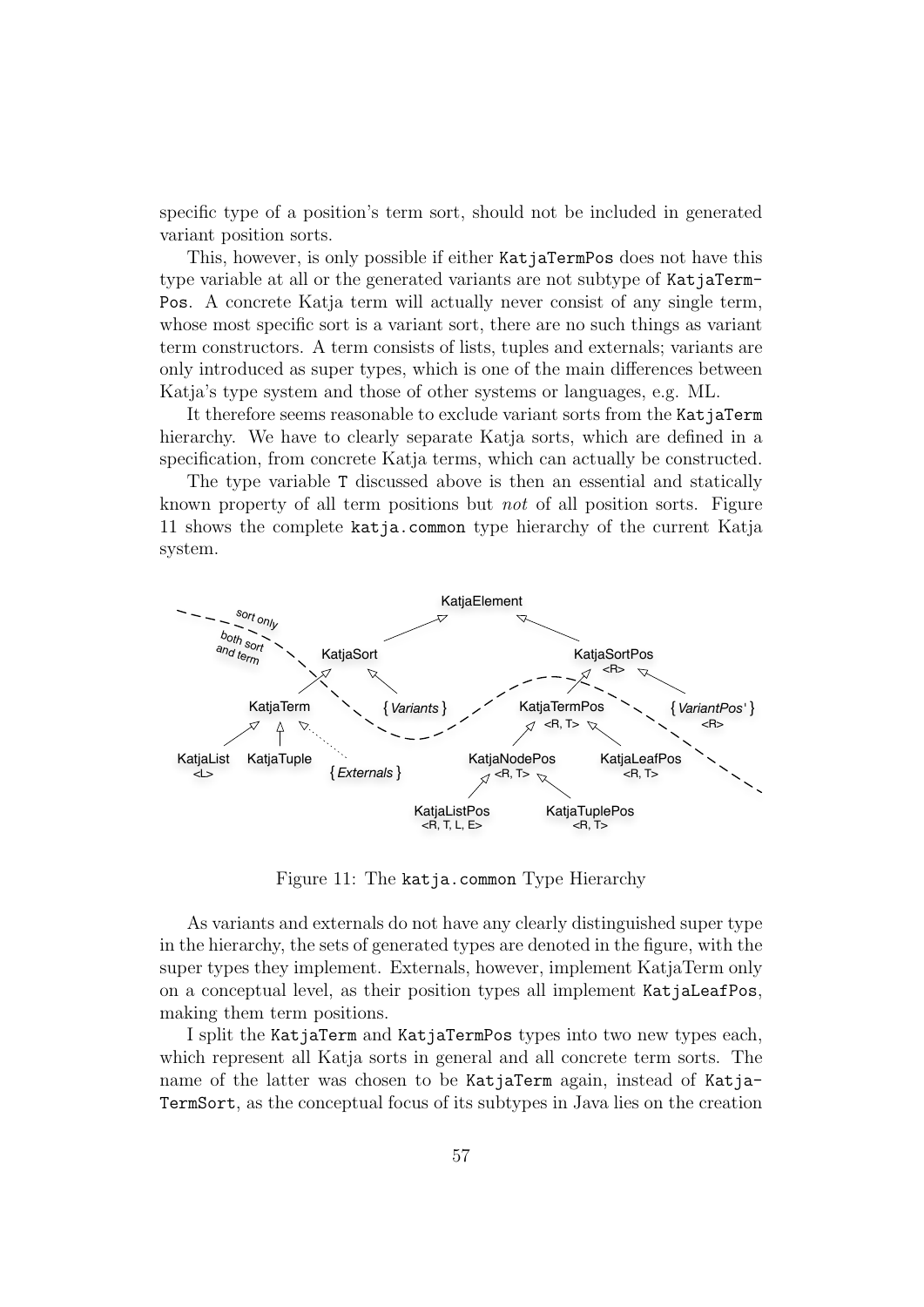of concrete term types, rather than their sort types. The implementation hierarchy thereby starts with KatjaTermPosImpl as before.

The developer has now more possibilities when dealing with general positions. There is not only the notion of an arbitrary position in a fixed context, but also of a position of a fixed term in an arbitrary context. He can furthermore write code dealing with arbitrary positions in generic methods, allowing the user to pass static information through method calls.

# 4.12 Types and Sorts

The sorts of a position sort structure are closely related, as they are defined together and they are often used together. Many operations on positions return an arbitrary position of the same structure, but there is, however, no such sort to formulate this conveniently.

On terms such sorts are not needed, as there are few operations leaving the set of generated types and there are no closed sets of strongly related types. I therefore introduced sorts for Java, representing subsets of a position structures sorts.

Figure 12 shows the integration of those sorts for an example root statement. The sorts are generated into the specification class the root statement was defined in, so they are uniquely named using the suffix, but are also included in the specification class namespace.



Figure 12: Position Structure Sorts and their Hierarchy

All position navigation methods will always stay within the same position structure and therefore return the new types. The user can use the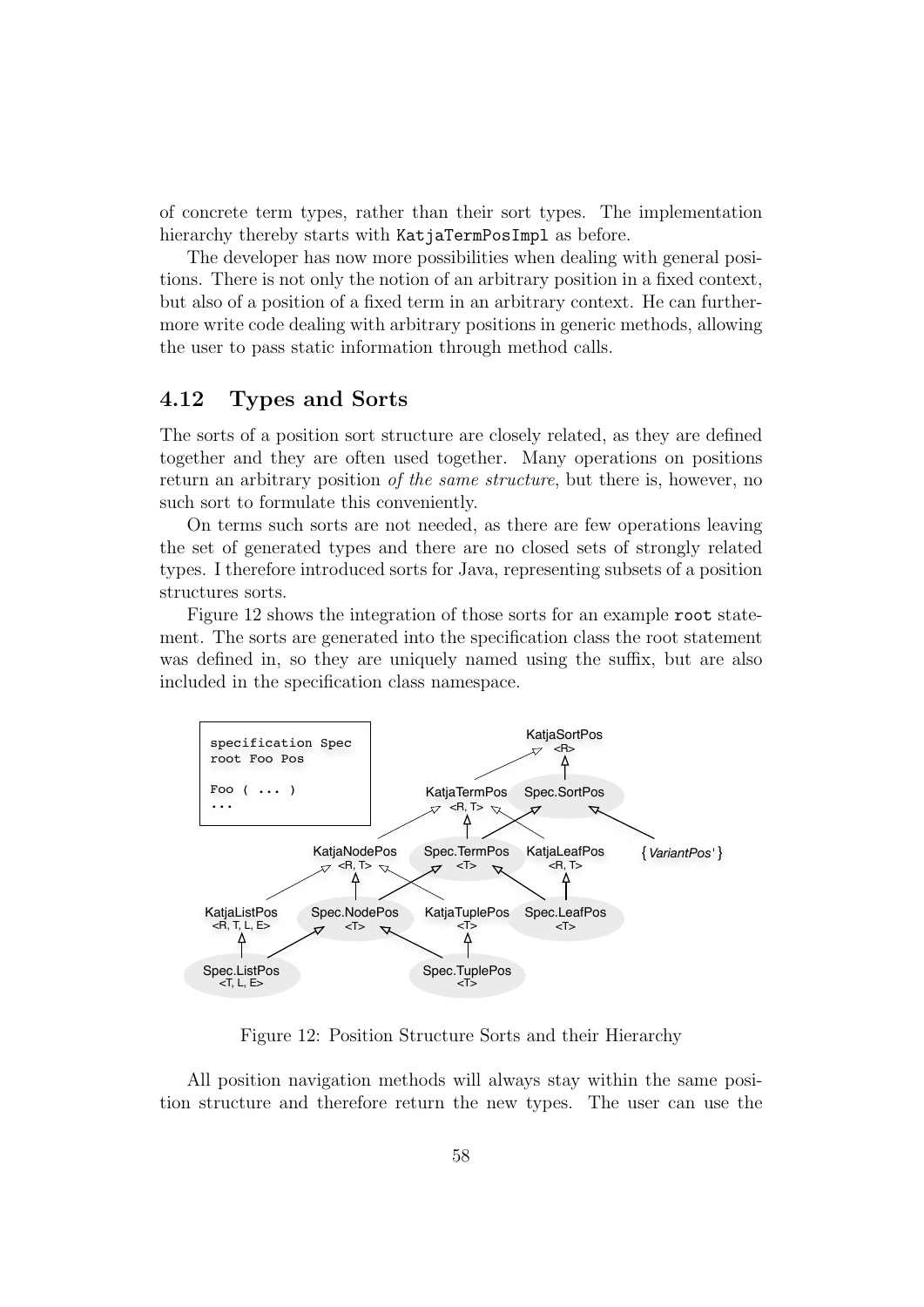parameterless Sort<Suffix> type as loop variable and in other references.

Unfortunately Java does not allow to define more precise return types for most other methods along the hierarchy, due to one of the deficiencies described in Section 4.14. Methods like the special version of replace, which can theoretically be refined on each level of the hierarchy, cannot be refined without hassle.

Methods can be changed as follows:

- The root method was correctly typed in all cases anyways.
- The basic navigation methods parent, rsib, lsib can be improved to return any sort of this structure, i.e. Sort<Suffix>.
- The navigation methods preOrder, posOrder, postOrderStart as well as follow can be improved to return any sort of this structure, i.e. Sort<Suffix>.
- The methods get and replace cannot be improved, as their return type would have to be refined not only on the top level of the new hierarchy. Future versions of Katja might be able to show such improvements by introducing even more interface types in the hierarchy, which are not seen by the user.

### 4.13 Unparsing and Output

Katja terms could always be converted to String to put them in messages and logs, etc. The implementation was simple, cascading to subterms and their implementation, down to externals which were supposed to have a meaningful output.

But while using Katja in many contexts, different needs arose and some deficiencies of the implementation were uncovered:

- 1. With the introduction of term factories and static imports in Java 1.5, the toString output nearly resembled valid Java code to construct the term. As the only external types used are often primitive types of Java, there are only small adjustments necessary to actually make it valid. With the introduction of positions the approach isn't as straightforward as before, but I kept the general idea of such a functionality.
- 2. The presence of the previous feature is certainly nice to have, but not suited to solve the general persistence problem of terms and positions. Even with compilers present in the classpath there are language limitations to be considered, if the output of such a method is to be parsed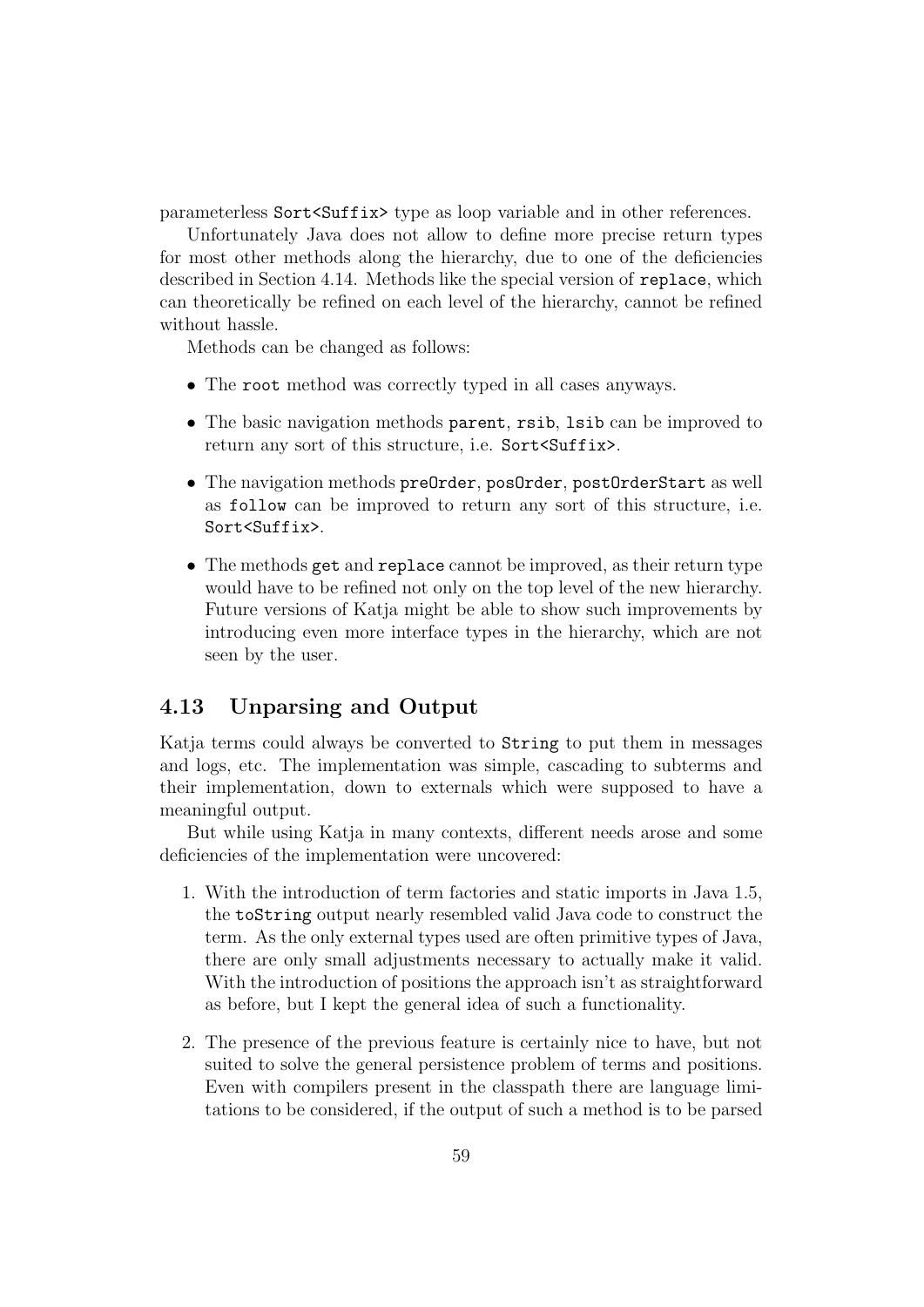and executed from within Java. There has to be some simple plain text representation of Katja terms and positions as well as a lightweight parser turning this representation back into an object.

3. The naive recursive approach to such methods is far too slow for practical applications and large elements, as too many temporary strings have to be created and discarded in Java. A much more efficient implementation using buffers had to be found.

All these points have been taken care of in the new Katja system.

#### 4.13.1 Efficient toString

The efficiency problem listed as concern three is solved by offering the more general methods

- public Appendable toString(Appendable builder) throws IOException
- public Appendable toJavaCode(Appendable builder) throws IOException
- public Appendable toAssembler(Appendable builder) throws IOException

which append their content to a given buffer, but are also used recursively. So only one buffer is used to create the complete output and the methods return this buffer for convenience reasons, as the user can use one cascade of append calls to add several parts of content.

Those methods have to throw IOExceptions, as such a buffer can also be a file or another potentially unstable target. The user can therefore use the convenience methods

- public String toString()
- public String toJavaCode()
- public String toAssembler()

which simply call the general ones after creating a StringBuilder, thereby statically guaranteeing that no exception is thrown.

The process of converting a term or position to a String of any kind is much more efficient than before, even if the user still calls the latter versions to create some large output.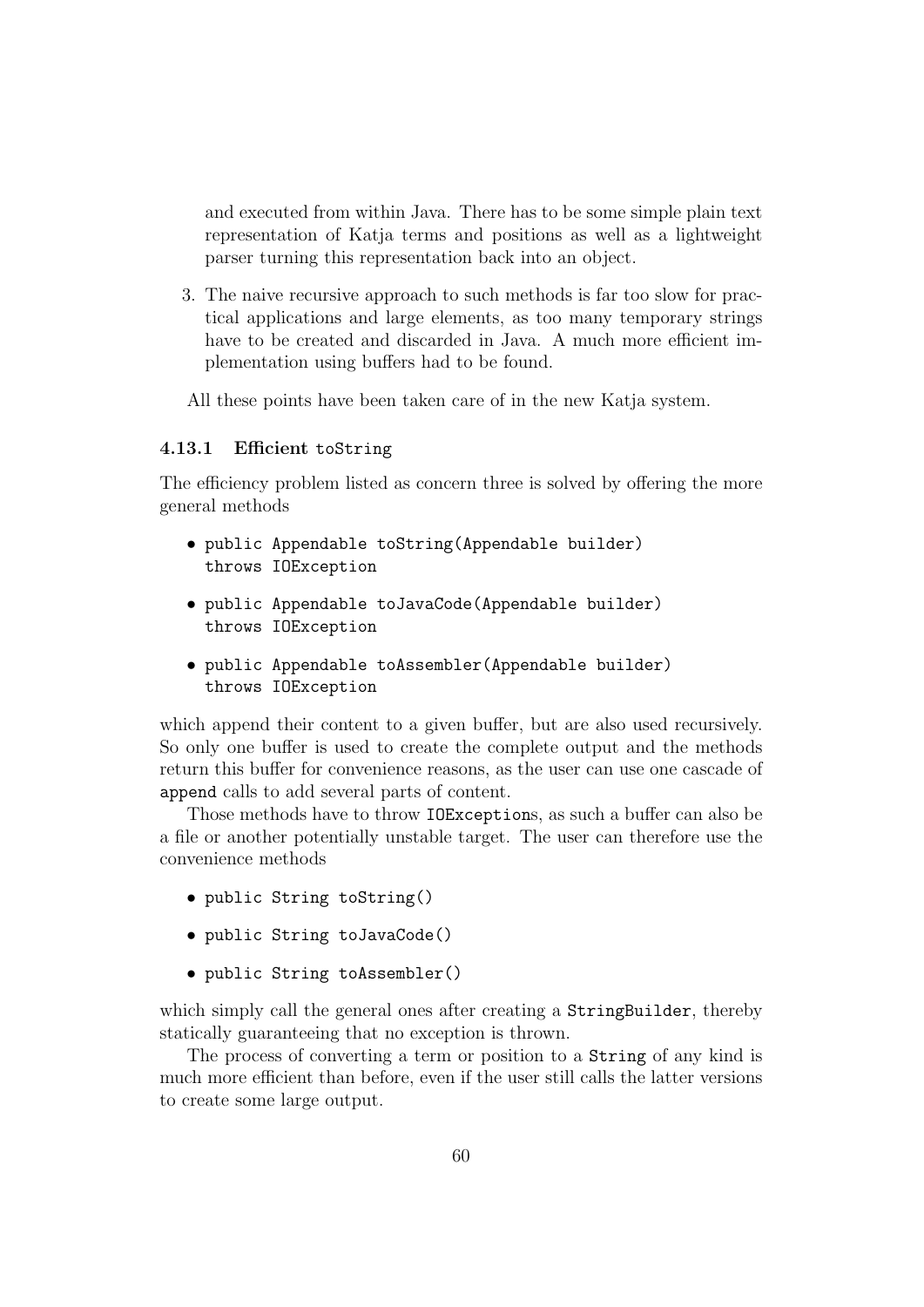#### 4.13.2 toJavaCode

The only difference between toString and toJavaCode is the handling of external types. Where the former is compatible with all externals possible and aims on readable output, the latter does not know how to create Java code for most externals.

The reader should note, that an external is a Java type Katja does not recognize as generated by itself, but it may as well be a backend-imported Katja type from another specification. Such differentiations have to be taken into account when designing an operation like toJavaCode.

I decided to include several Java Types hard coded in Katja, which are easily extensible by Katja developers. At the moment these types include String, Boolean, Double, Float, Integer, Long, Short and Byte. New types can be added in the ToStringAspect source file, as members of an enumeration.

The developer specifies the full qualified Java name of the type as well as rules of what has to be printed surrounding the toString output of the element to turn it into valid Java code. In case of the listed types these include, for example, quotation marks for String or the appended letter f to mark literals as Float.

If an external is not listed in the enumeration, Katja generates code, which checks an object at runtime for assignment compatibility to Katja-Element. If the object implements this interface the toJavaCode method is invoked, an exception is thrown otherwise, as Katja has no idea how to generate Java code for such objects.

Katja could check for a special interface like ConvertibleToJavaCode instead of KatjaElement, but I don't consider it harmful to require the latter. As the user can't use this Katja feature at all, when dealing with final or precompiled types, it is not considered to be applicable in too complex situations. As most specifications are backed up on simple Java types or imported Katja types, the approach taken seems to be valid.

#### 4.13.3 The (Un-)Parser Framework

A user should be able to transform Katja terms and positions to a simple, text based format, to be able to exchange them between different systems and to make them persistent. The format should then be easily parsable, without the need of complex parsing technologies, as it is not intended to be exceptionally readable or writable from hand.

One idea would be to use XML as target language, which is certainly valid, but might even be too much effort for this application. I decided to use a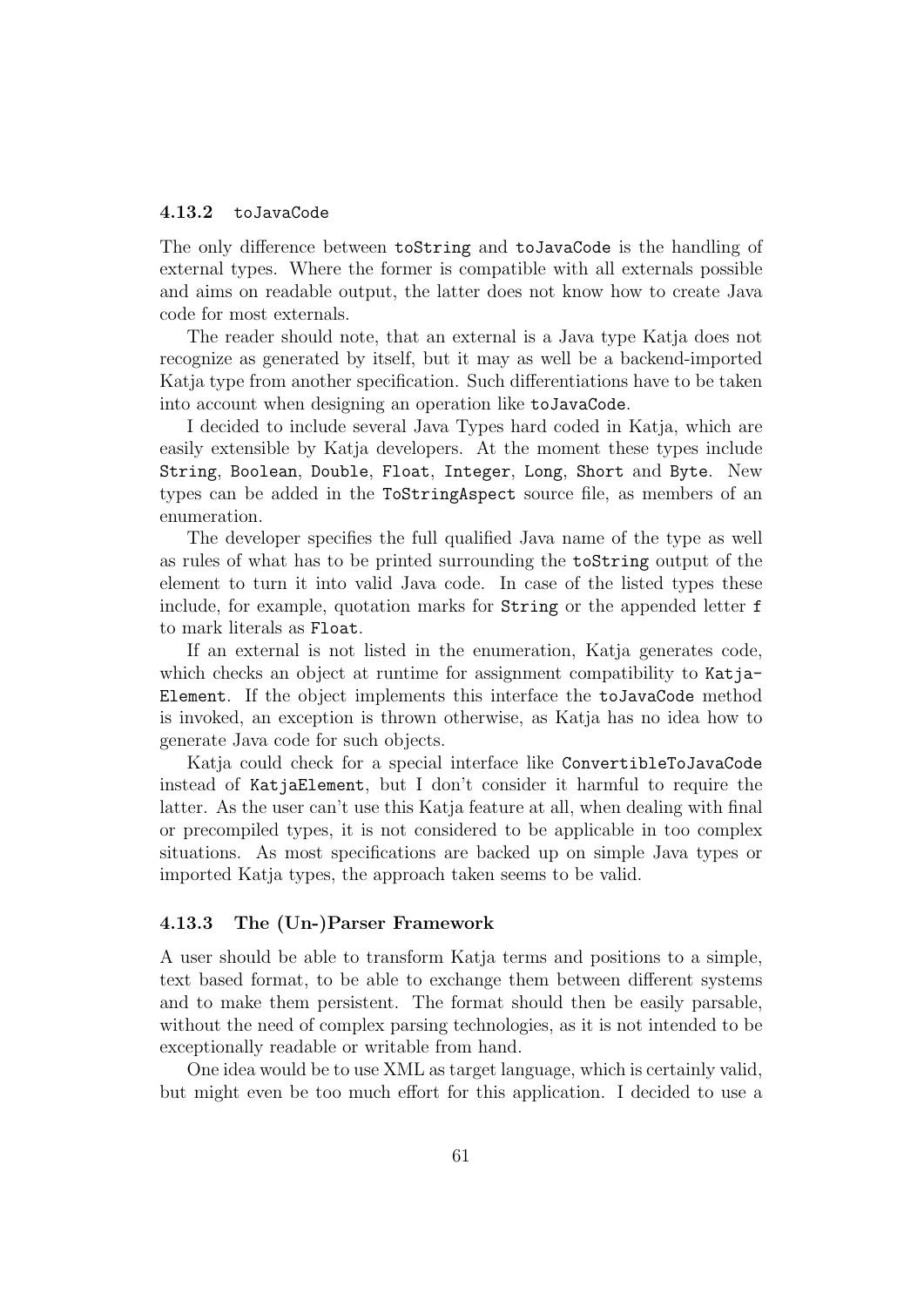small stack machine based approach, which gives some amount of freedom as well as the capability to optimize to the developer. A small interpreter reads commands of the language and assembles terms and positions using a stack.

A generic unparser is supplied for all Katja elements, which is used in the toAssembler method, but the user can implement his own domain specific unparser using visitors or position navigation methods. An easy way to improve the assembler code produced is to share common subtrees of a term.

The default unparser does not optimize terms at all, but optimizes positions. It constructs all root terms needed on the stack and creates positions by loading them on top of the stack and navigating through them. Terms holding many positions of the same structure are therefore efficiently represented.

An assembler file consists of an arbitrary number of lines, starting with a command, followed by arguments, separated with whitespaces. A command is a simple word beginning with #. The following paragraphs cover the known commands, but the reader should note that the assembler language defined here is ongoing work and might be subject to change. It's introduction was motivated by practical problems and different situations might need slight adjustments to work efficiently or to work at all.

Basic elements The commands in this section put a basic element on top of the stack and represent Java base types.

The #string command puts a given string on top of the stack. The trimmed argument line has to be enclosed in quotation marks, which are not included in the string. Quotation marks within the string are not modified and are not harmful to the string.

As arguments cannot span over more than one line, newline characters have to replaced in strings, as well as the backslash character for that reason. Users wanting to write their own unparser can use the following line in Java, Katja transforms the string back when reading it:

#### "#string \""+myString.replaceAll("\\\\", "\\\\\\\\").  $replaced11("\\n". "\\\\n");$

The commands #int, #byte, #short, #long, #float, #double and #boolean push their corresponding Java base type on the stack, by parsing it from the trimmed argument using the Java API.

Those are all external types supported at the moment, but it might, however, be possible to embed serialized Java objects into an assembler file to increase the number. This wasn't necessary so far and will be evaluated when the need arises.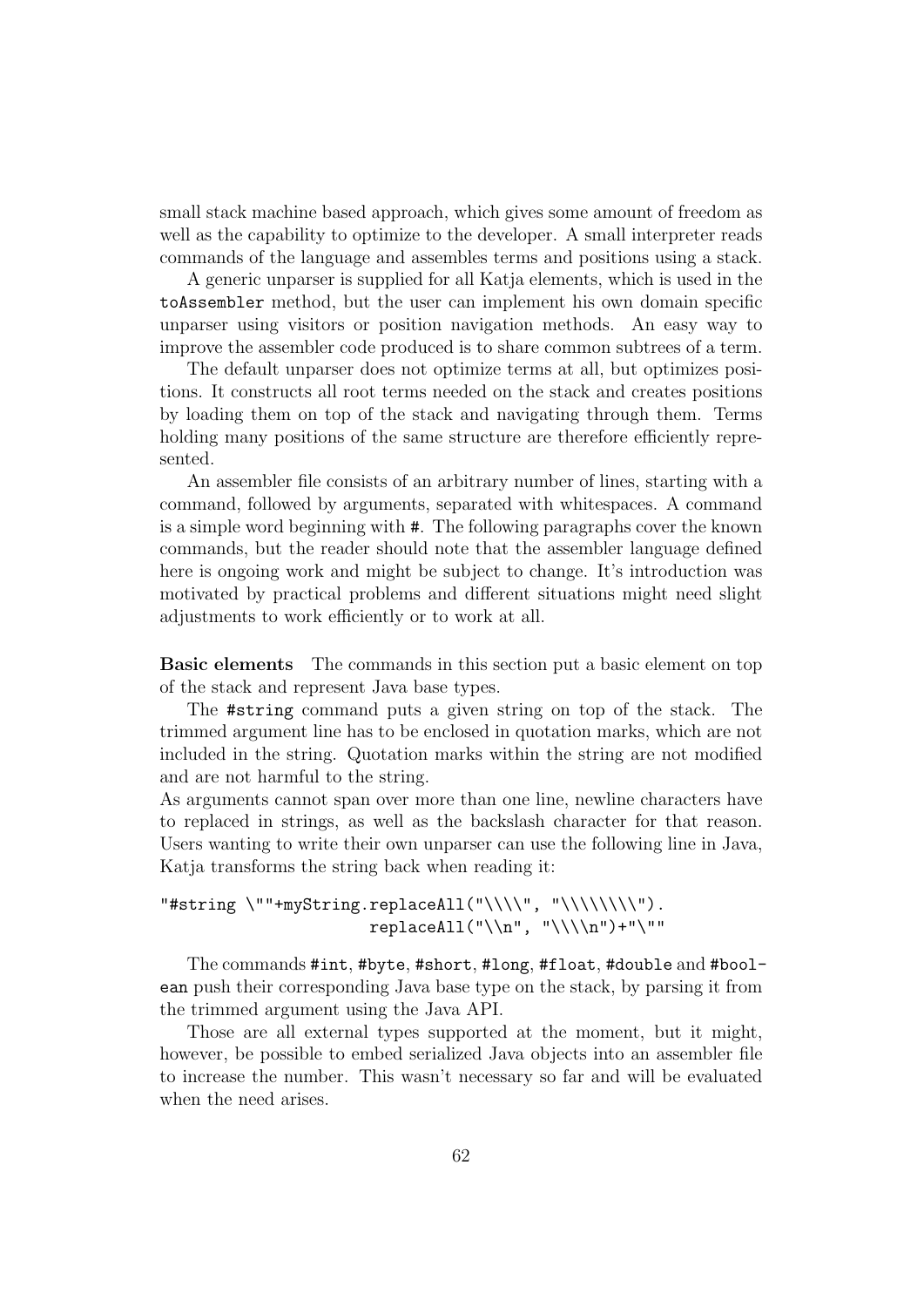#apply This command takes the name of a constructor, as well as an arity as argument. The interpreter then applies this constructor, if known, to this exact number of arguments from the top of the stack. Those elements are removed from the stack and replaced by the new element. The top stack element is taken as first parameter, the next as second and so on.

The constructor name is unqualified, as there are no namespaces in Katja. The interpreter either knows one constructor with this name or none, in which case an exception is thrown. The arity is especially important for list constructors, as they can be invoked with arbitrary many arguments. For tuples, however, the number is required too, as it simplifies the interpreter.

When writing an unparser for terms, the developer has to unparse children of an element from last to first, so they appear in the correct order on the stack.

#load and #mark To optimize element creation, it is possible to copy elements on the stack by loading them on top of the stack. The #load command takes an integer number and pushes the specified element on top of the stack, positive values addressing the stack from bottom, starting with 0, negative values addressing the stack from the top, starting with -1. The former is considered to be absolute addressing, the latter relative addressing.

The #load command is used to efficiently construct many positions of the same structure. The common root term is constructed at the bottom of the stack and loaded to create different positions in that term.

To flawlessly integrate several assembler programs, i.e. to call subroutines creating elements, which do not know how large the stack is and which should not manipulate the stack, the method #mark is provided. It marks the current height of the stack, having the following consequences:

- All subsequent calls of #load, using absolute addressing, are evaluated relative to the mark, rather than the bottom of the stack.
- No items on the stack, which are below the mark, can be used till #end is called, which removes the mark, but does not stop the interpreter.

The subroutine virtually has its own stack to create terms and can call other subroutines if necessary. All routines can put shared elements at their bottom of the stack and address them using absolute values.

#end If there are any marks left on the stack, a call of #end has several consequences:

• The mark is removed from the stack, making another one visible, which can also be the default mark at 0.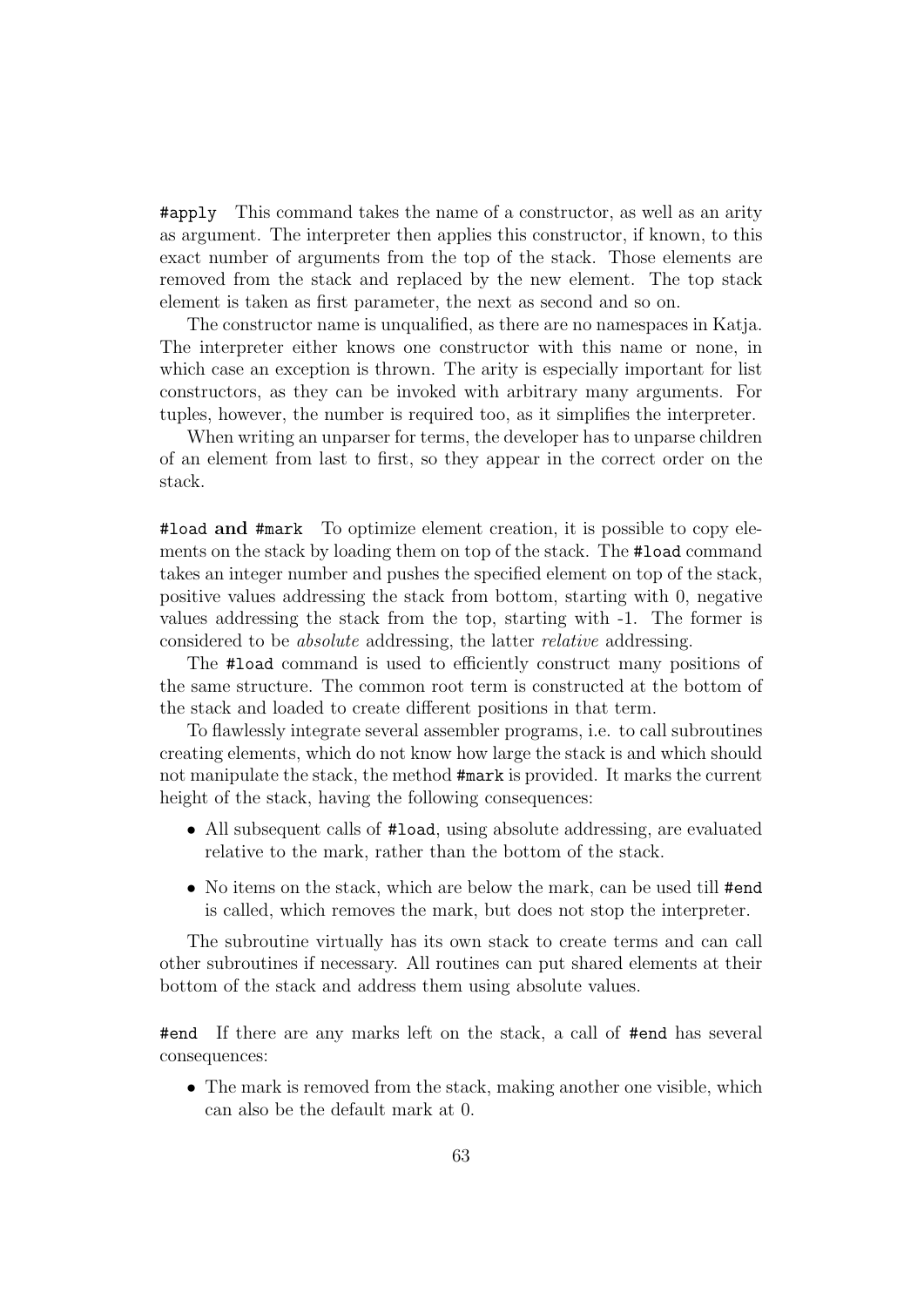- If there is no element left above the mark, an exception is thrown.
- All elements above the mark are removed, except the top element of the stack, which is considered to be the result.

If there was no mark left, except the default mark, the interpreter ends, returning the top element of the stack as result. If it is not a Katja element, an exception is thrown.

#follow This command takes a list of integers as argument, which are separated by whitespaces only. Those values are taken as arguments for subsequent calls of the method get to the top element, so it allows to navigate in positions and select subterms of terms.

This is used by the default unparser to efficiently construct positions, as the root position is loaded from the stack and the path to the position is applied to it. Another application can be the decomposition of an element created by a subroutine.

So one overall concept of the assembly language is that each command takes exactly one line and each line is variable in the use of whitespaces, which makes the parser extremely simple and fast. It is text based and consists of only few commands, which enables the user to formulate all elements possible, but to optimize the representation as well.

The interpreter for assembly programs is supplied in a generic from, with the base class of all specifications, called KatjaSpecification. Only the names of constructors allowed in the #apply command vary from specification to specification, so this part of the interpreter is generated into each specification file.

It is an implementation of the nested interface KatjaSpecification.ElementCreator, called Creator and supplies the interpreter with the necessary functionality to select a static constructor for a given name and apply it to a given number of elements.

The special method fromAssembler in the specification class is used to recover an element from its assembler representation. The method takes an arbitrary Reader and may therefore yield an IOException. The class StringReader can be used to parse strings from within Java.

An assembler file can be interpreted by any specification class knowing all involved sorts.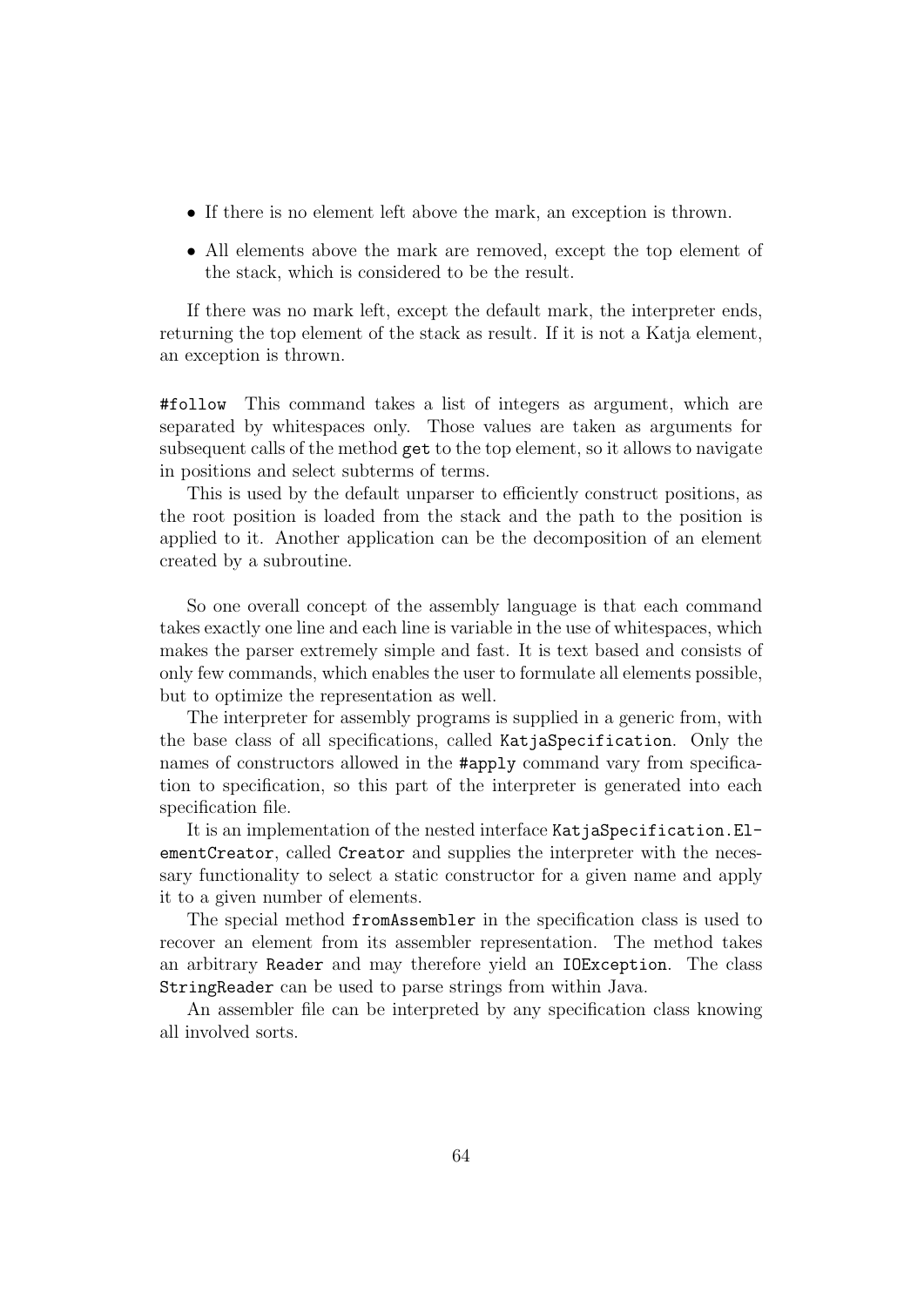## 4.14 Compiler and Language Deficiencies

While providing the user with a most convenient and powerful interface, I stumbled across several deficiencies of compilers as well as the language Java itself. Features often had to be removed or implement slightly different, to keep Katja going and to be able to compile Katja output at all.

As far as compilers are concerned, there aren't too many options. The Java compiler provided by sun [8], as well as the stand alone eclipse compiler [3] are the only working options, as long as Java 1.5 is the supported language level. The Jikes project [2] and also the gcj [1] project are not supporting Java 1.5 and it seems only the latter may add it in the future.

I tested the eclipse compiler several times and noticed some differences to the sun compiler:

- The eclipse compiler is much faster than the sun compiler, whenever the latter slows down to finish in minutes, if ever, the same input does not affect the execution time of the former at all, finishing in seconds.
- Unfortunately it also yields phantom errors on advanced input, like complicated type hierarchies, involving many nested classes, etc. Eclipse, for example, had problems with simple features like multiple classes in the same input file, most likely cause they were not used by many people. As Katja touches the limits of Java in many ways, it tends to uncover more problems of that kind easily. To make things even worse such behavior only appears in large scenarios, so small examples showing the compiler failure are not easily produced. I did not yet take the time to work those things out with the eclipse community.
- The eclipse compiler has no problems at all with handling situations in which the sun compiler behaves badly, like resolving overloaded method calls.

Altogether I decided to use the sun compiler, which has some downsides, but does not yield phantom errors in most cases. The combination of the Java 1.5 language level and the sun compiler had the following limitations at the time of the redesign of Katja:

• Large numbers of overloaded methods, like  $\text{Case}(\ldots)$  or  $\text{visit}(\ldots)$ , slow down the compiler considerably. Whenever the number of methods approaches values like 100 or 150 the compiler does not seem to proceed at all and consumes more memory than assigned to by default. Invocations with input files showing such numbers were often canceled after half an hour, longer tests did not show any advance at all.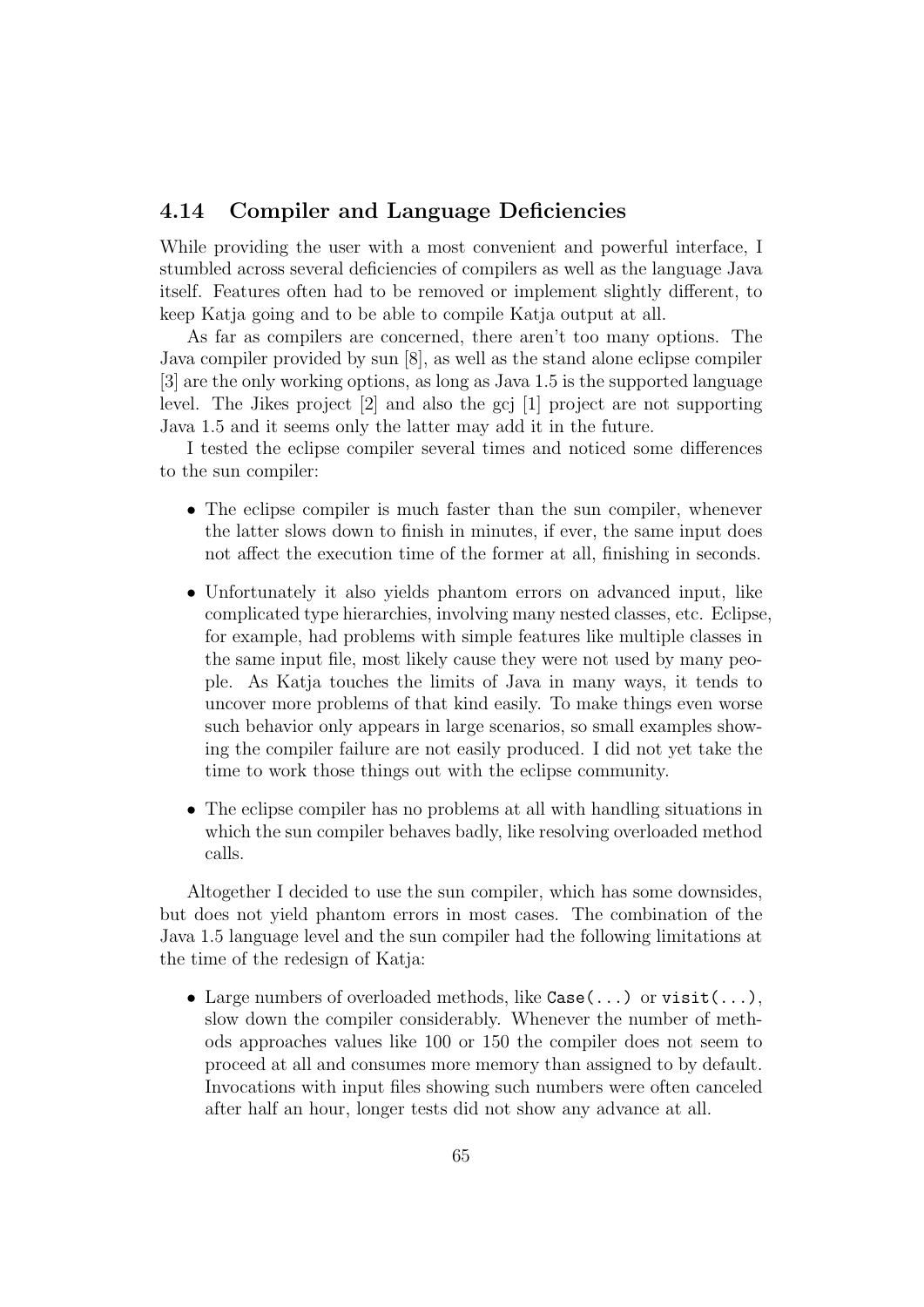Upon renaming those methods, by appending the sort name of the case or visit method, the compiler terminated in seconds again, clearly stating it has enormous troubles with large numbers of overloaded methods. The consequences for the user are the inconvenience to use redundant method names in visitors and switches.

• The sun compiler shows an evasive bug when dealing with large amounts of input files, containing methods which are declared to throw exceptions of some type variable:

```
static interface VisitorType<E extends Throwable> {
    public void visitMySort(MySort term) throws E;
}
```
Such methods are declared, inherited, implemented and overridden in many types, defining and instantiating type variables correctly bounded by Throwable. Implementations even call other interface methods throwing exceptions of a generic type, which resolve correctly to the declared type. In rare situations the compiler claims a method will throw an exception which is neither caught nor declared.

A known workaround is to immediately call the compiler again, so he uses class files already produced to minimize the files needed to translate, resulting in the error being gone as the input size drops below a given limit. This result, however, could not be verified in the case of Katja, as the compiler did not properly resume to translate files with more than one defined type and ended up missing types defined in there.

With several test specifications this bug occurred only once in the development process, as I added implementation sharing along one path in the visitor hierarchy. This feature is therefore turned off at the moment, with no visible result for the user of the system.

• Java 1.5 introduced the feature to use covariant method return types in subtypes, which was essential to Katja. It is, however, not allowed to define an interface, extending multiple others with conflicting methods, which resolves the conflict by defining a method with covariant return type to all extended interfaces.

```
interface A { A term(); }
interface B { B term(); } // incomparable to A
interface C extends A, B { // conflicting term method
   C term(); // this definition solves the conflict
```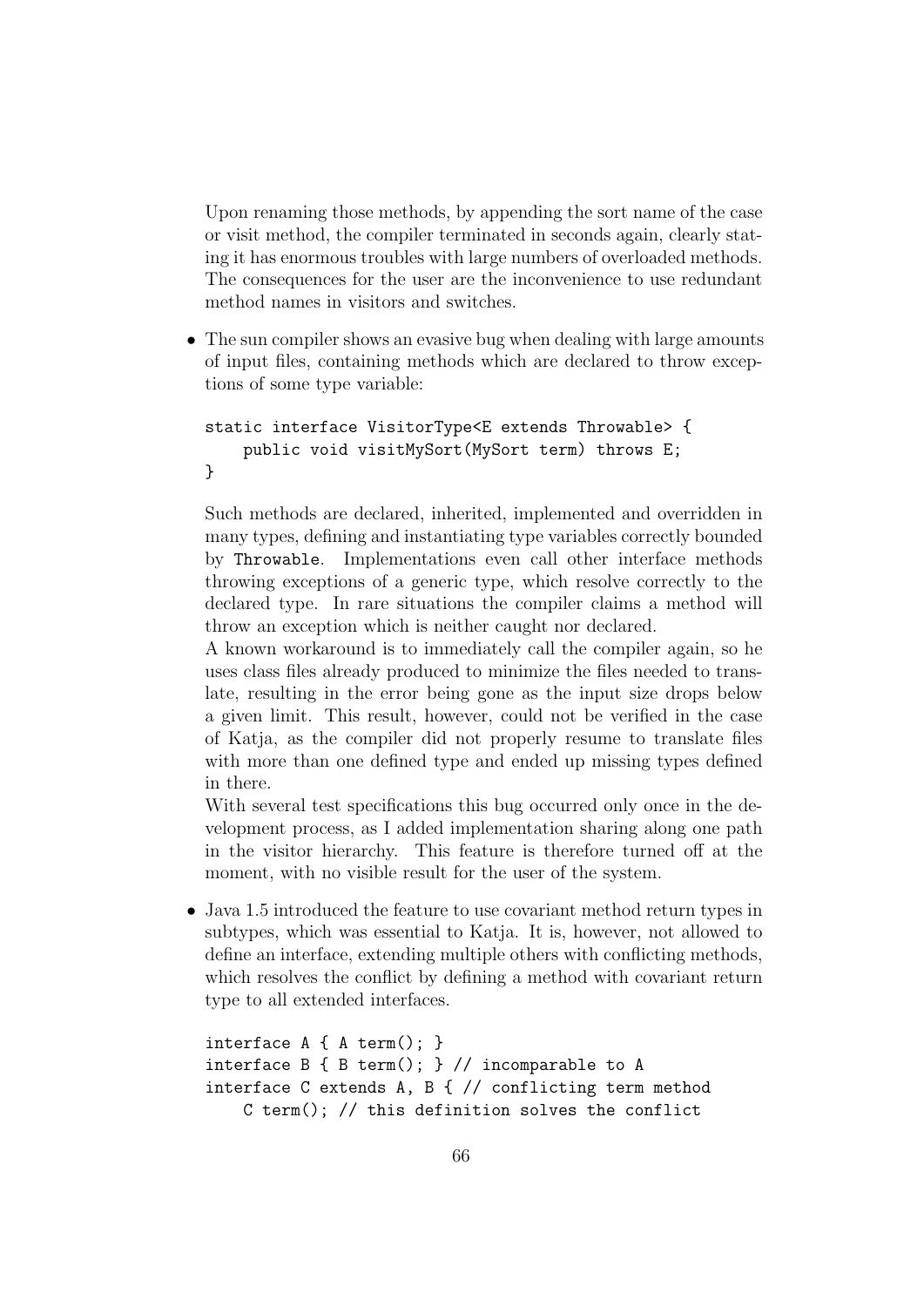This is allowed in the case of a class extending and implementing several other types. This ambivalence between class and interface behavior was filed as a bug or request for enhancement under the ID 6352388 in the Sun Developer Network [9]. Sun supplied this ID after nine month of waiting and the entry sees no comments or progress so far.

Cause of this behavior it is in general not possible to define a method in a type hierarchy, which always returns its own type, or a type of a mirrored hierarchy. This would be necessary at several places in Katja:

- The term method cannot be typed appropriately in variant sorts.
- The replace and get methods in the special position structure sorts cannot be typed appropriately.

A workaround would be to introduce additional interfaces, which "prepare" the fusion of two inherited methods, like shown in Figure 13. Extending A as well as CHelp in case b is allowed, as the conflict is resolved by inherited methods only.



Figure 13: Return type conflicts in Java interface hierarchies

Surprisingly enough, the sun Java compiler does not allow this construction too, though this one is backed up by the language specification. The eclipse compiler even compiles case a, so we are left with several possible interpretations of the language specification.

• The sun compiler also slows down when dealing with large, complex type hierarchies, which also leads to increased memory usage. Such complex hierarchies are, for example, the result of design decisions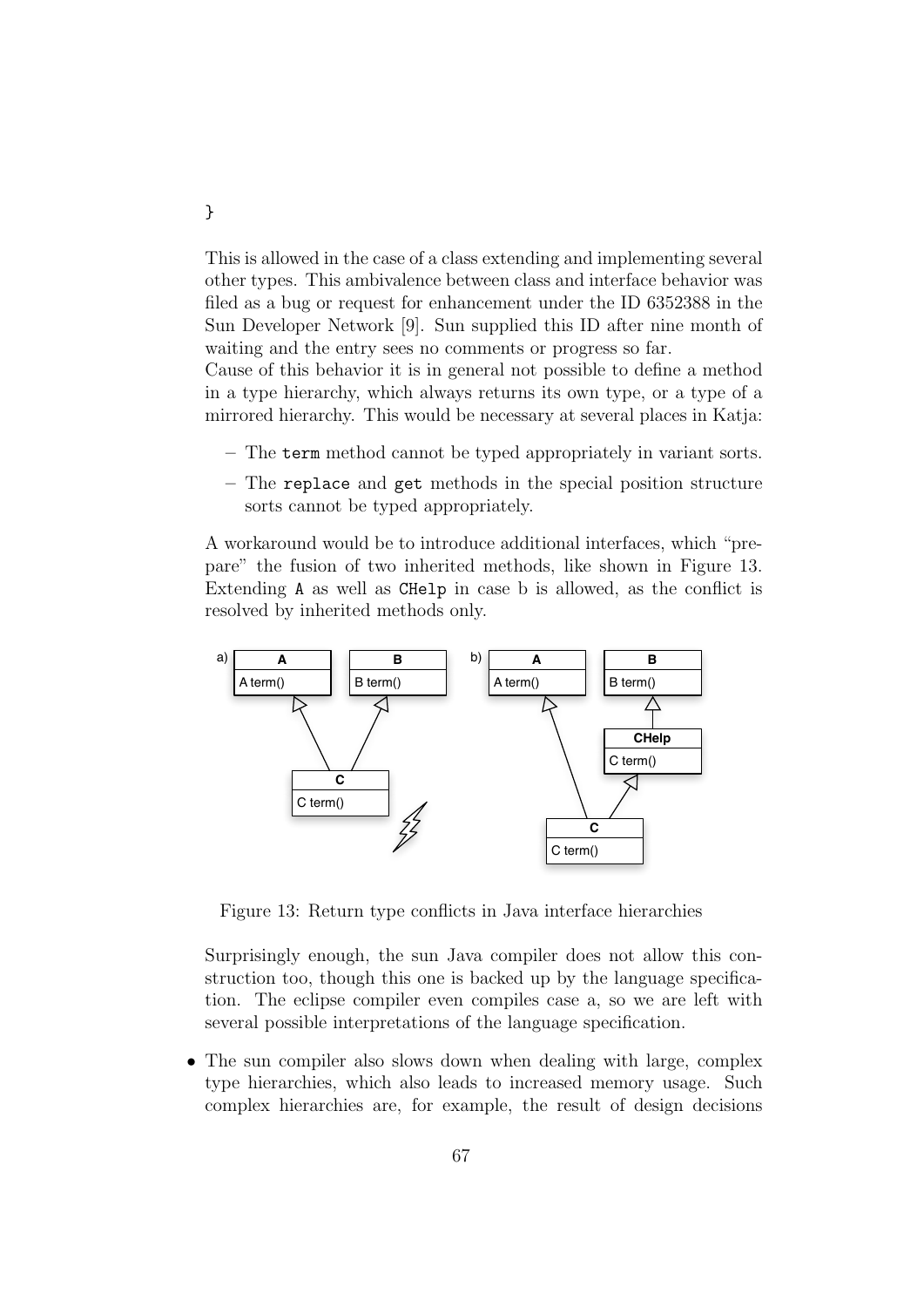made in Section 4.6.2, which are therefore not implemented, having the downsides mentioned there.

# 5 Future Work

The presented Katja system has reached a much more stable state than ever before. Only experienced users could use all features of Katja so far and had to stick to certain rules to avoid being troubled by Katja. The core features worked well, but the complete set was never really closed.

Katja has now reached a first release status, where every user should be able to use the features offered, without restriction or unnoticed downsides. The import feature, for example, was always a cause of trouble and the integration of position sorts did not ease the problem. The redesigned system does not show the confusing behavior of the old system and imports can be used whenever the developer wants to.

There are still limitations to the use of imports, which can't be solved without introducing namespaces to Katja, but those will result in warnings or error messages to the user, instead of strange or unstable behavior.

The following sections will cover the next steps in the extension of Katja. Higher order positions are no longer listed in the future work, as their application is too situational to justify the impact on the theory and implementation of Katja. It also became apparent, that usability is hard to guarantee when introducing such a feature, especially when using generic types too excessively.

# 5.1 Namespaces

Considering features like position structures, imports or the upcoming attributes, it becomes apparent that Katja needs a notion of namespaces, to avoid a vast amount of possible conflicts. Katja wants to allow most possible constellations which can be thought of at the moment, without restricting the allowed set of specifications which can be imported or the position structures to be declared.

For now there is only one default namespace and nearly all sorts need to have different names. The only exception are external term sorts, but then again they need to have the same "meaning" in all contexts. It's quite easy to create conflicts when declaring a new root sort or importing several specifications.

Such conflicts can be solved, whenever the developer can change most of the imported specifications, but this is not always possible or realistic. Even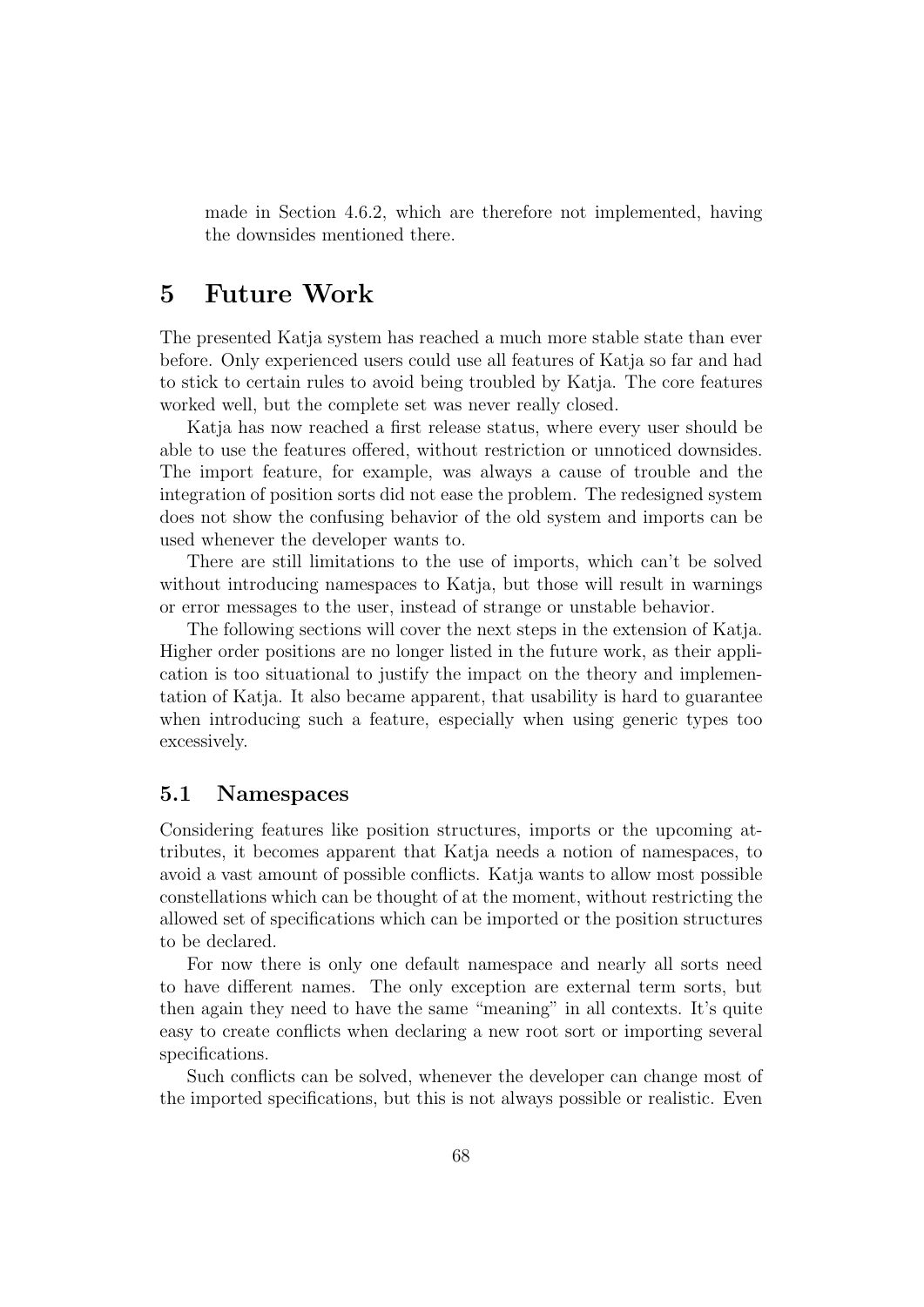if the developer has access to the specification, he might need to adjust huge programs or libraries using this specification as well.

Introducing namespaces to Katja, however, is not as trivial as it may seem. There are several backends in Katja, which all have to be able to handle namespaces as well, so their concepts have to be included in considerations and they have to be unified.

Sorts are only simple names at the moment and the Java backend followed this design principle with all generated sorts. Adding namespaces to Katja will have a major impact on specification files and how sorts are referenced. If not all sorts should have to be fully qualified, there is need for another concept of imports in Katja.

The introduction of a namespace concept to Katja has therefore to be considered very carefully and a solution has to be consistent throughout the complete system.

### 5.2 Attributes and Pattern Matching

One of the very next steps is the introduction of an attribute specification and evaluation system. Users getting introduced to Katja often anticipate such a system, as it would integrate flawlessly to the current system and improve its usability even further. Katja was designed to be an attribution system right from the start, but did not make it there so far.

The choice of an object oriented, imperative programming language as host language for Katja offers many challenges as well as possible designs, whenever a feature is to be introduced. These will be considered in future work and integrated into the system.

With the presented system, however, the technical aspects of adding such a feature to Katja should turn out more convenient, as it can be added faster, separated from others and can benefit from the infrastructure created in the redesign.

A pattern matching facility will be one of the major aspects of an attribution system, as it simplifies expressions in the most common situations, which are the biggest downsides of Katja and Java at the moment. Testing terms and positions for structural properties and binding identifiers to parts of them should be done by Katja, so the user only needs to give a concise specification.